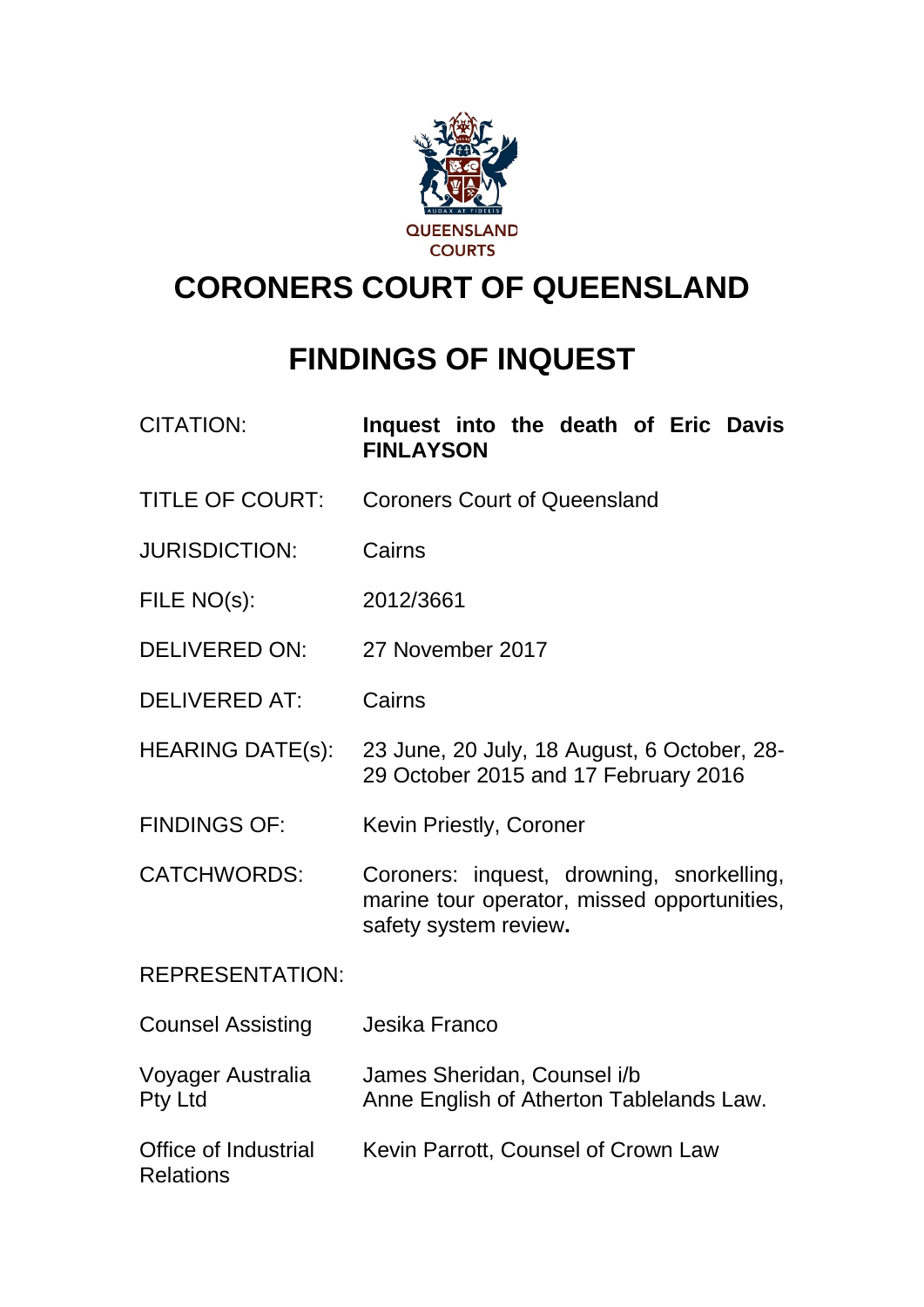# **Contents**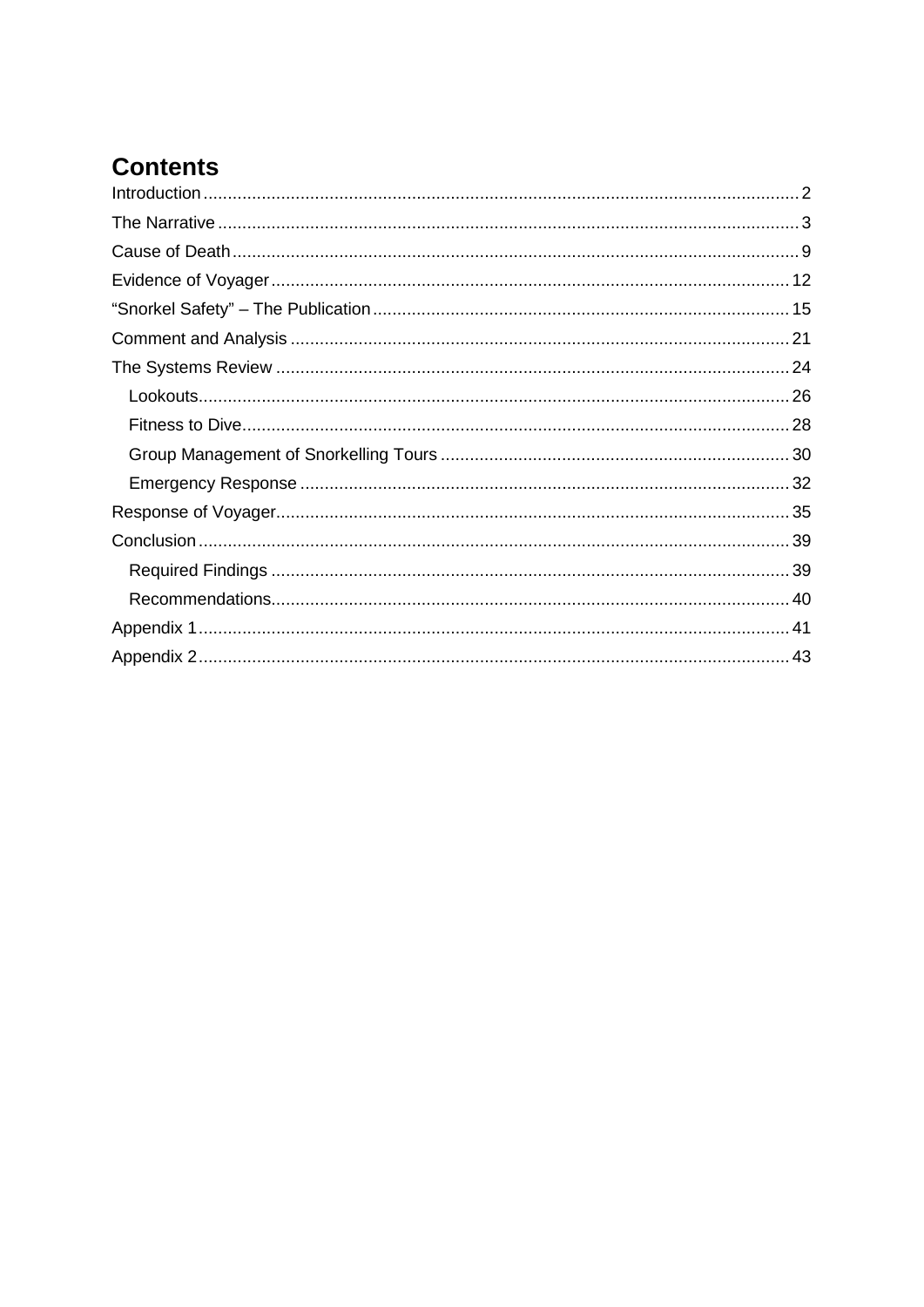### <span id="page-2-0"></span>**Introduction**

On 2 October 2012, Mr and Mrs Finlayson flew into Cairns from the United Kingdom for a holiday.

At about 7:30am on 9 October 2012, Mr and Mrs Finlayson boarded the MV *Seastar* for a trip to the reef, including Michaelmas Cay, for a day of snorkelling and water activities. On board were 33 passengers and 10 crew. *Seastar* arrived at about 9.30am and moored in sheltered waters about 80m from the sandy Michaelmas Cay. Mr and Mrs Finlayson were part of a group of snorkellers taken over to the Cay for a snorkelling tour.

At some point, Mr Finlayson separated from the snorkelling tour and returned towards the Cay. Later, a crew member acting as lookout on the Cay noticed Mr Finlayson floating motionless on the surface about 20m from shore. She alerted another crewmember in the water who investigated and found Mr Finlayson floating unconscious. They retrieved Mr Finlayson to the beach.

The Master of *Seastar*, Mr Edwards, arrived in a tender and started resuscitation. He returned to *Seastar*, retrieved first aid equipment, and returned to the Cay. He continued resuscitation efforts. Two medically qualified passengers from *Seastar* arrived on the beach and assisted. Mr Edwards returned to *Seastar* and alerted emergency services. A Queensland Emergency Services helicopter with paramedics arrived and took over efforts to revive Mr Finlayson. However, on careful assessment, he was pronounced deceased.

A coroner is required to investigate and make findings about who died, when the person died, where the person died, how the person died and what caused the person to die (the required findings). A coroner must not include in the findings any statement that a person is or may be guilty of an offence or civilly liable for something. Further, a Coroner is empowered at inquest to make comments or recommendations to help prevent deaths from similar circumstances.

This coronial investigation started with an initial police investigation. I was also assisted with the benefit of the evidence gathered in the Workplace Health and Safety Queensland (WHSQ) investigation. Commercial snorkelling activities are regulated under Queensland Workplace Health and Safety legislation.

The information gathered during these investigations was sufficient to make most of the required findings. However a better understanding was required of the narrative, what caused the death of Mr Finlayson, and whether there were any missed opportunities for a better outcome in the operator's management of snorkeller safety. Are there any lessons to be learnt? For these purposes, an inquest was held.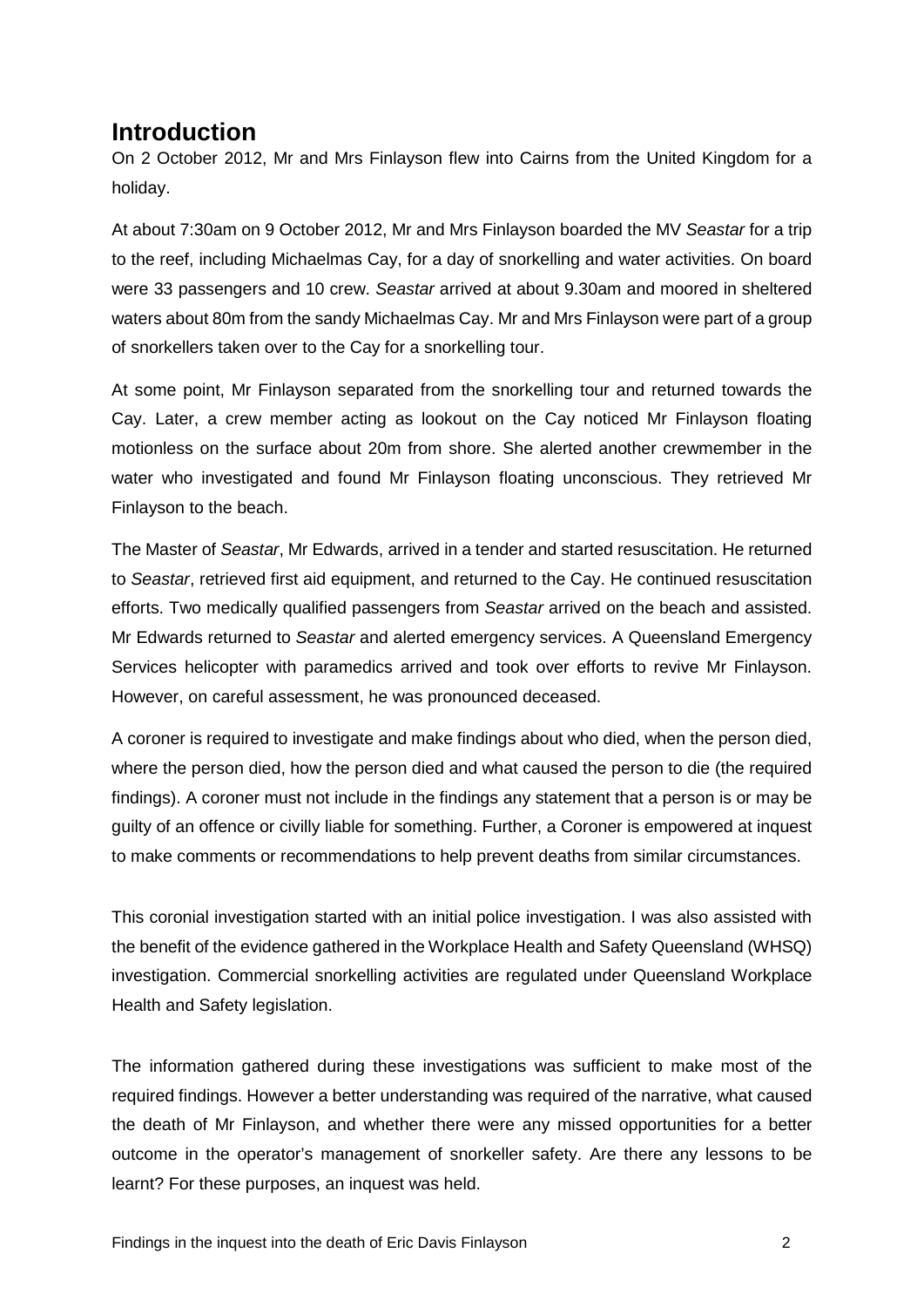At a directions hearing before the inquest, the following topics were identified for further more detailed consideration:

- Fitness to snorkel;
- Group management;
- Effectiveness of lookouts;
- Emergency response; and
- Regulators expectations about safety standards.

### <span id="page-3-0"></span>**The Narrative**

Eric Davis Finlayson was 68 years of age and lived with Mrs Finlayson in Staffordshire, England.

Mrs Finlayson reported he was a competent swimmer and had snorkelled on 2 or 3 holidays over the past 10-15 years. Both had snorkelled in the Maldives. She reported they felt "comfortable enough" snorkelling. Mrs Finlayson reported Mr Finlayson was in good health and he'd seen his doctor in the UK about a week prior to traveling to Australia. He did have borderline high blood pressure but did not require medication.

On the morning of 9 October 2012, Leigh Stalker, Master, arrived on board *Seastar* and started the usual engine room checks in preparation for the day. However, he experienced back pain and felt unable to continue. Peter Edwards, Director of Voyager Australia Pty Ltd and Master, relieved Mr Stalker. Mr Edwards is a qualified and experienced Master with appropriate qualifications in First Aid and as a Rescue Diver. On arrival, Mr Edwards met with the crew and briefed them on the day, including expected weather and other conditions at the Cay. Mr and Mrs Finlayson arrived about 7.30am.

*Seastar* departed Cairns about 8am with 33 passengers and 10 crew. There was a marine safety briefing on departure. *Seastar* headed to Michaelmas Cay. During the trip, those planning on participating in diving or snorkelling were divided into two separate groups for briefing specific to that activity. In addition, those that were to undertake diving had to complete a medical questionnaire. Crew member Timothy Jirgens briefed the snorkellers.

Timothy Jirgens was 23 years of age, held an open water dive ticket and started as a Dive Master Trainee about a month earlier. Mr Jirgens recalled there were about 15-17 passengers present for the briefing. He asked if anyone had any medical conditions that "we need to know about". He also explained the safety signals, the availability of buoyancy and life jackets as well as wet suits, how to use fins, mask and snorkel. The briefing session lasted about 15 minutes.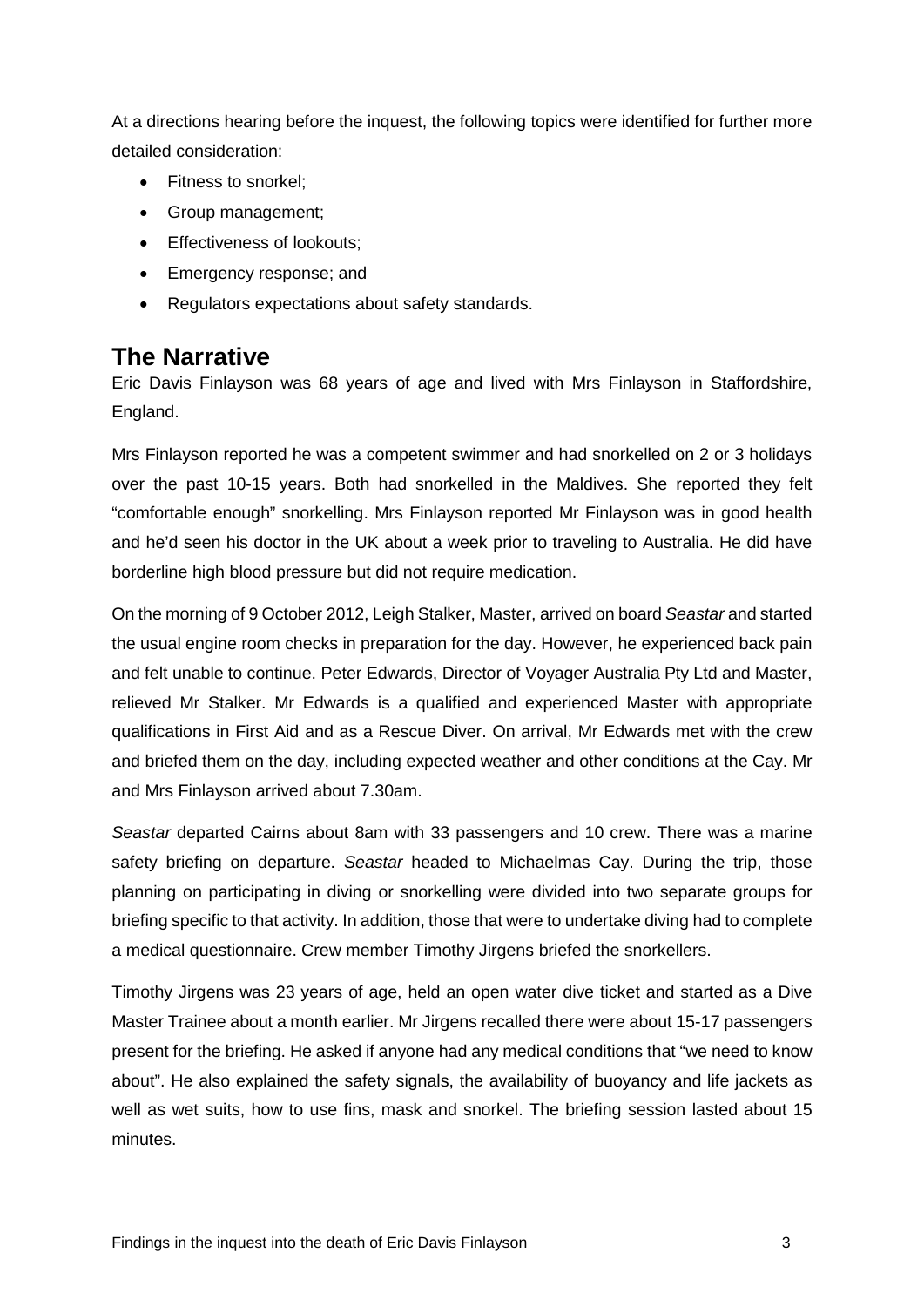The plan and normal procedure was for one snorkelling tour to start at the Cay and snorkel back to *Seastar* while another started at *Seastar* and snorkelled to the Cay.

*Seastar* arrived at the Cay about 9.30am. Conditions were ideal with little wind or tide and the sea was calm. Michaelmas Cay is a small sand cay and home to a colony of sea birds. There is a small beach area roped off where tourists are allowed ashore. The rest is for the birds. The beach runs in an east west direction and faces north. *Seastar* was moored about 80 metres from the beach.

Crew member Noora Heikkinen was a 19 year old Finnish national on a working holiday in Australia. She started as a Hostess about a week earlier and was listed on the daily log as a trainee. Ms Heikkinen was given the role of lookout on the Cay. It was the first or second time she performed that role. Ms Heikkinen conducted a briefing to the passengers about the plan for the day and where they could swim. She encouraged people who were not confident swimmers or wanted to get use to the equipment to come to the beach with her as it was easier, the water was shallower and they could stand.

Mr and Mrs Finlayson joined the group to go to the Cay, intending to take part in the snorkelling tour back to *Seastar*. Mr Jirgens was assigned the role of snorkel tour leader and Eugenia Bolla was to assist.

Ms Bolla was a 27 year old Argentinean tourist in Australia on a working visa. It was her first day of a four day trial period of 'unpaid employment' with Voyager. She had been to the reef on 7 October 2012 with *Seastar*, spending half the day as a hostess and the other half as a photographer. She is listed on the daily log as a trainee.

Mr Jirgens prepared the tender and took those snorkellers intending to do the tour to the beach. He 'thinks' there were 'about 10'. Ms Heikkinen recalls 'about 10 people'. He also took Ms Heikkinen and Ms Bolla across to the Cay. He left them and returned the tender to *Seastar*. Mr Edwards returned Mr Jirgens to the Cay before returning the tender to *Seastar*.

Mrs Finlayson reported she took 'stuff' to the Cay, including a swimming vest but decided not to wear it, feeling it was heavy and cumbersome. She and Mr Finlayson had fins, mask and snorkel. The snorkel group stood in the water off the beach and tried the snorkelling equipment. Staff kept checking, asking if they were OK or alright. Mr Jirgens asked if 'everyone was good'. There is a photograph in evidence of the snorkel group standing in the shallows. All except Mr Finlayson were wearing a wet suit. The snorkel tour started.

There are a number of witnesses with slightly different perspectives on what happened.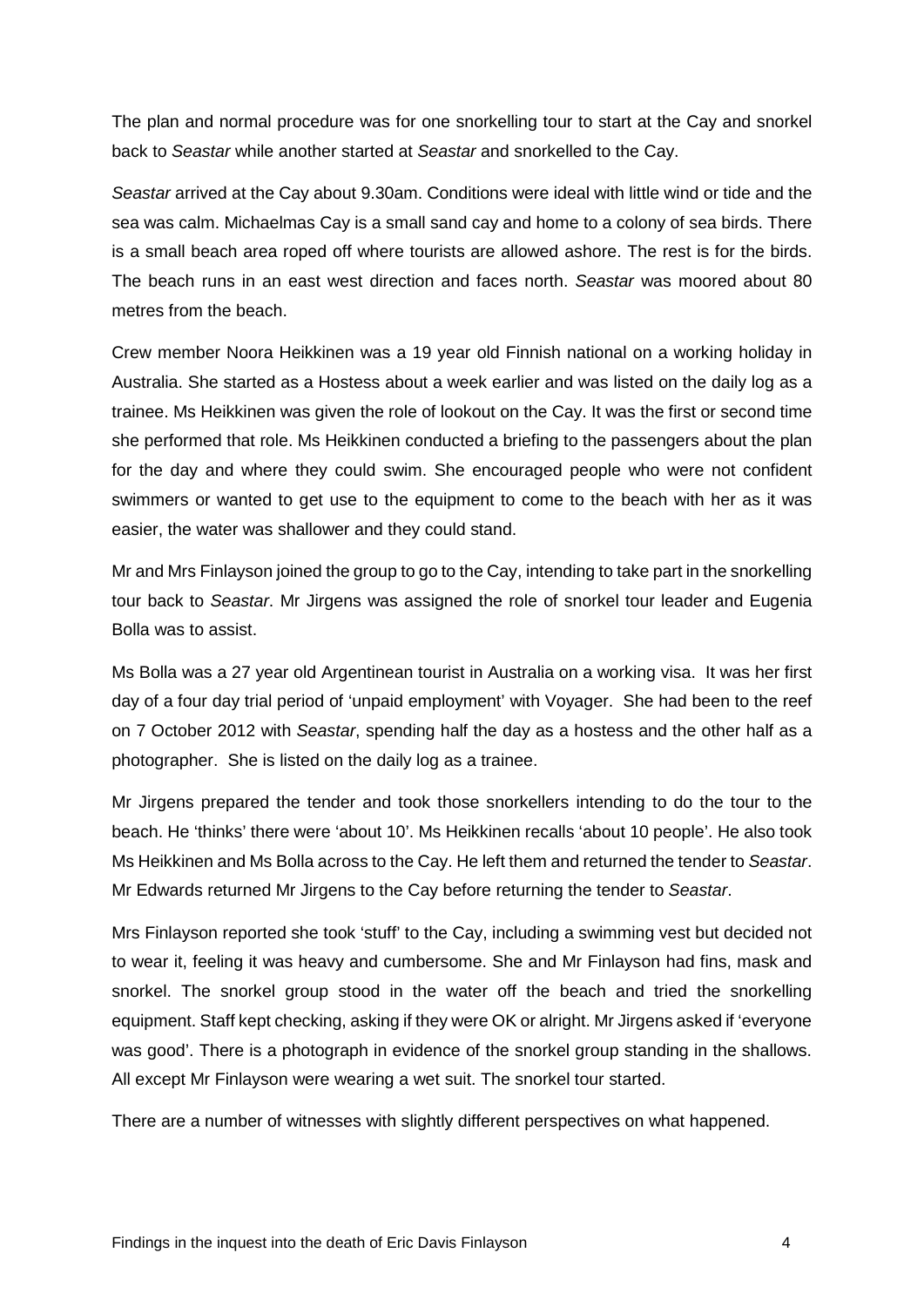Mrs Finlayson reported:

"We both swam out together with the group with one instructor who had a floatation ring. There was one lady who kept having some trouble and ended up using the ring. I had been having trouble with water in my mask so I stopped and tightened it up. Eric was with me and he had a look at it and said it was tight enough. At that time we were both standing. This made us a bit behind the group and the instructor stopped the group and he checked my mask. I'm pretty sure Eric was still there at that stage. I swam off with the group but that's when Eric was behind. I saw that he was almost back to the beach, to where I saw him sitting on the beach near the rope (that indicates where we can't go because of a bird sanctuary) At least I thought it was him. By the time I swam and got to the group the tour had finished and the instructor was telling everyone they could free swim. I thought I'd go back to join Eric and started to swim back. I couldn't see him anywhere and I looked in the group to make sure he hadn't joined the group but he hadn't. As I was swimming back I saw one of the instructors in a yellow vest pulling something out of the water."

In his statement to WHSQ, Mr Jirgens said on starting the tour, a lady signalled to him that she and a male were not going to do the tour and did not say why. They were 'old' and he thought they were birdwatchers. He left the couple on the water's edge and under the supervision of the lookouts. Only after the tour, Mr Jirgens noticed commotion on beach and appreciated something urgent was happening. He went back to boat.

Vinnicus Costa was performing lookout, under instruction from Mr Edwards, from atop of *Seastar*. He was a 27 year old Brazilian tourist undertaking a dive master traineeship. Although trained as a marine biologist, he had not done dive work before. He was on board *Seastar* for the first time on 9 October 2012, for the start of four days orientation. He did not have any CPR, oxygen therapy or first aid qualifications.

Mr Costa reported he first became aware of an incident upon hearing Ms Heikkinen on the radio calling 'he's not moving, he's not moving'. Mr Costa looked but could not see what she was talking about. Mr Costa then saw a man retrieved onto the beach and saw Mr Edwards head for the beach in a tender. Mr Edwards later described Mr Costa as a trainee lookout and that he, Mr Edwards, was the primary lookout.

In her statement, Ms Bolla recalled that during the snorkelling tour she assisted a woman who had difficulty with her mask and was using a float to help support herself. The snorkel group was about half way between the Cay and *Seastar*. The woman felt unwell. Ms Bolla recalls Mr Jirgens checking the snorkellers behind them. She gave him the camera, left the tour, helping the woman back to *Seastar*. Once on board, she checked with Mr Edwards, then on the aft deck, about what he wanted her to do. He directed her to swim to the Cay. Ms Bolla took the float with her.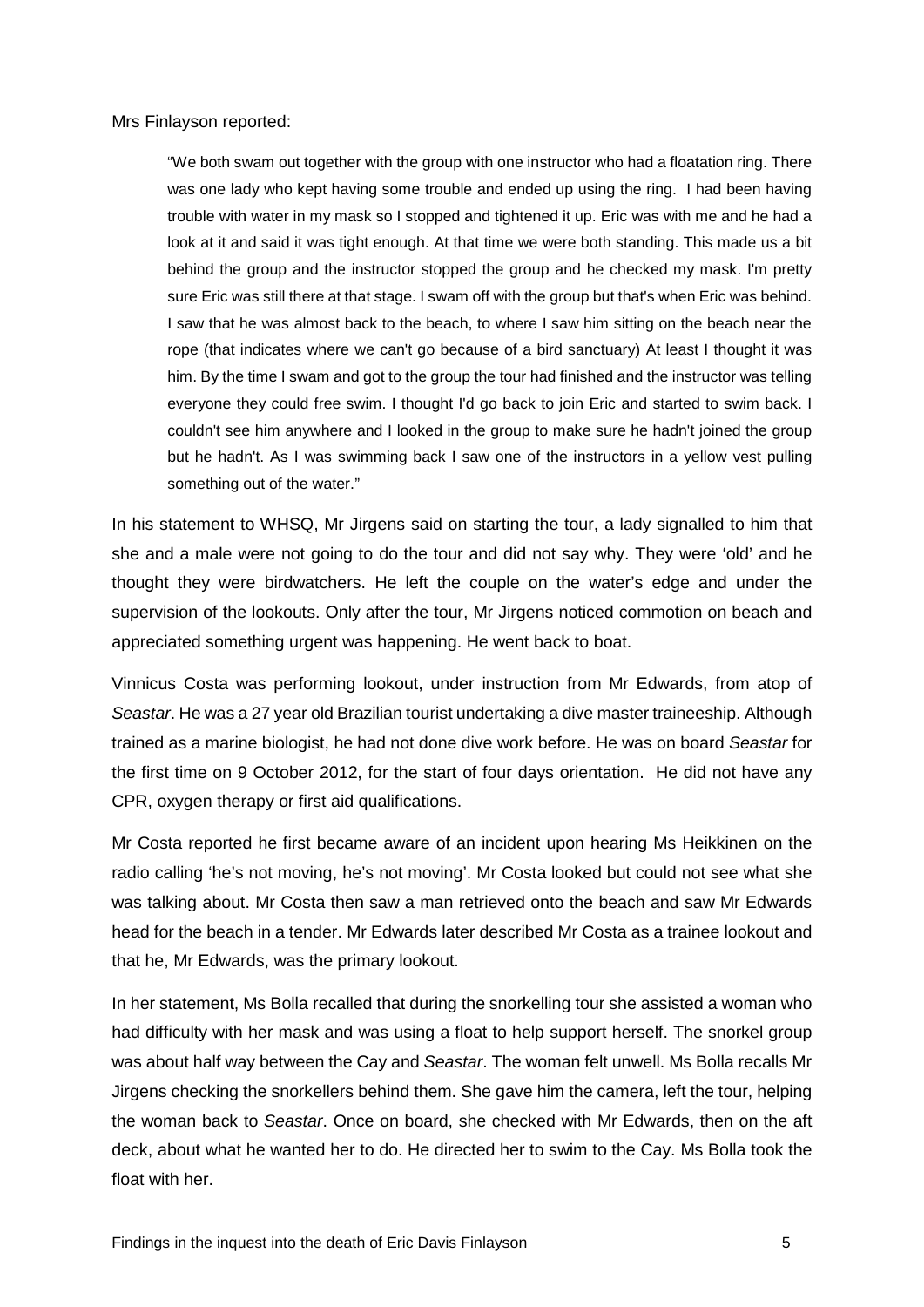When she got about 20m from the beach, Ms Bolla saw Ms Heikkinen waving her arms but 'did not understand what she meant by this'. Ms Bolla then realised she was pointing to someone in the water about 10m away. Ms Bolla swam to the person (later identified as Mr Finlayson). He was unconscious. She tried to put him on the float and support his head above water. Ms Bolla called for Ms Heikkinen to come and help. She was standing in water about 1.2m deep. Ms Bolla and Ms Heikkinen pulled Mr Finlayson from the water onto the beach. He looked blue in the face. Ms Bolla said she thought he might be dead and was 'feeling very sick straight away'. She checked that Ms Heikkinen had radioed for help. Mr Edwards arrived in the tender and checked for a pulse, reporting he'd found a pulse.

I will return to the first aid response shortly.

Ms Heikkinen provided a statement to police. She reported she was on the beach with a radio and acting as a lookout. The snorkel group tour left the beach. She remembers customers swimming 'about' for 10-15 minutes when two women came onto the beach and chatted with her for about 10 minutes. The women returned to the water. She noticed Mr Finlayson 'some distance' away. He was calmly moving in the water and at one point, he may have stood up and then went back swimming. She said she didn't take much notice, he appeared fine. The water was shallow where he was. Her statement continues:

8. My attention remained on the group and I was watching them for less than ten minutes. The group seemed a distance away and could not see everybody in the water. I looked back to the deceased man and he appeared still in the water. I could not see his arms and there were small waves coming in so I could not see if he was moving or in distress. I did notice his snorkel on but it had come out of his mouth. I got up and walked closer to him. I then notified the skipper Peter on the radio. I told Peter, "It seems to me that someone is not moving". Peter said, "Who do you mean and where is he" or words to this effect. I cannot recall the exact conversation I had with Peter but I told him where the man was.

9. I saw Eugenia and I called to her, "Can you check that man I cannot see". Eugenia was in possession of the life ring, which is a device used to assist stricken swimmers. Eugenia swam to the deceased man. Eugenia started hand signals indicating the situation was not alright. I called Peter again and confirmed that the man was not moving and that we needed help immediately. Peter asked again for confirmation if the man was not moving. I told him again to come quickly. I then put down the radio and got into the water to assist Eugenia with the deceased man.

10. I swam out and the depth of the water would have been to my chest. I noticed the male person's head was a blue colour and I could not tell if he was breathing or not. Eugenia and I tried to place the life ring on him however he was so heavy we were unable to apply the device. I then started holding his head out of the water and Eugenia and I were dragging him from the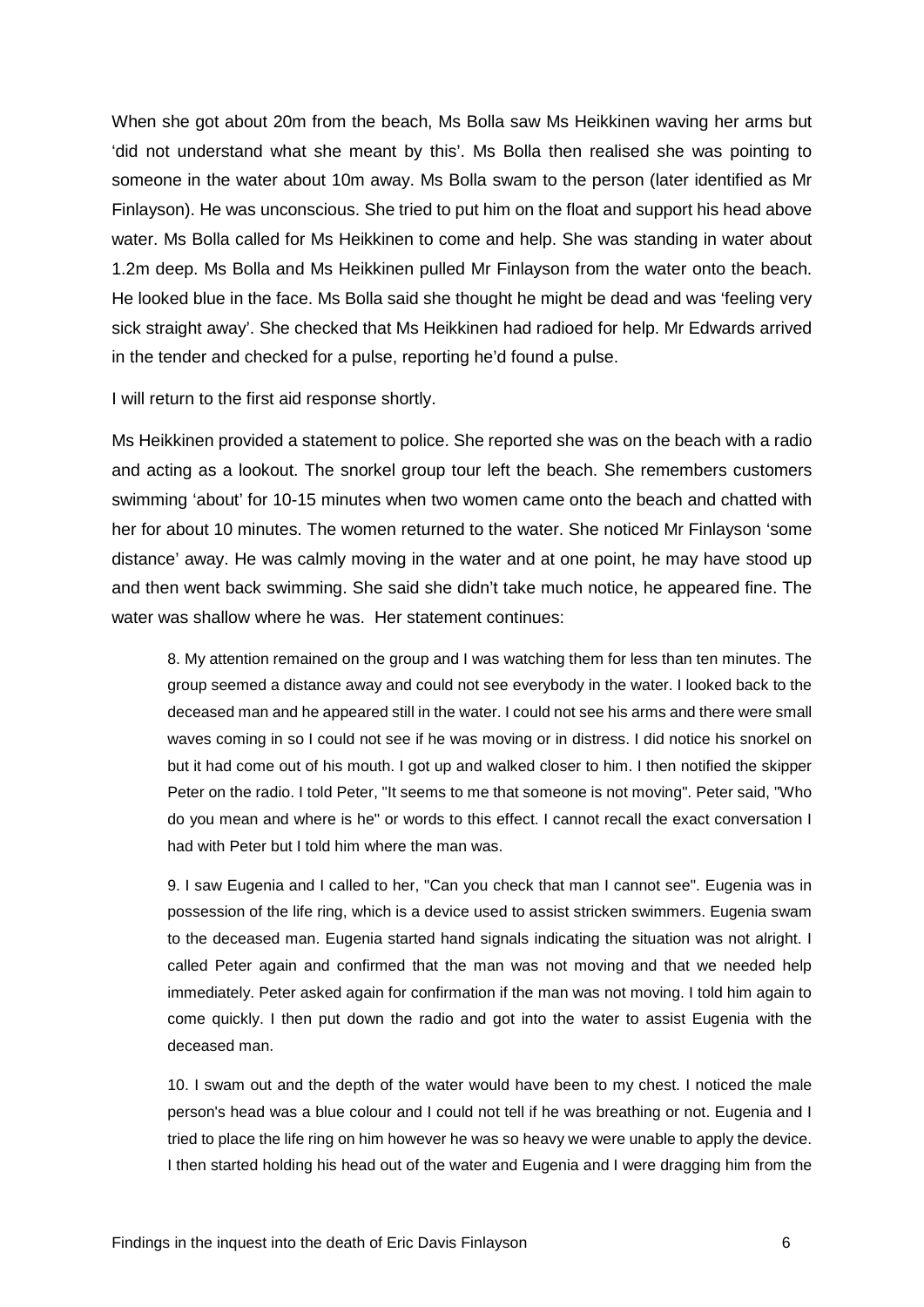water. I cannot recall exactly what position I was in. The reason I cannot recall the exact details was because I was panicking and scared of what had happened.

11. Eugenia and I dragged the man from the beach and we turned him from his stomach onto his back. I noticed that his eyes were opened and froth coming from his mouth. He wasn't breathing and I believed the man was dead. I was very shocked and I did not check his pulse or if he was breathing. I saw the skipper Peter coming from the main boat in a dinghy. I remember that he drove the dinghy onto the beach. When he did he told me, "Hold on to this". I secured the dingy and did not look at the man. I was panicking so much that I was struggling to breathe and I was in shock. I did not see what assistance Peter provided other than he checked the man's pulse. I couldn't look at the deceased man because I was so shocked. I thought Peter had taken a long time to respond to my request for help.

In his statement to WHSQ investigators given that evening, Mr Edwards said:

9. At 10:20 I went to the main deck and heard Nora calling the boat on the radio. I spoke to her. She said she could see a man snorkelling on the other side of the floating boundary line. I saw two separate people in that area who looked fine. Just before this Eugena brought some snorkellers back on board. I helped them on board. Then I sent Eugena snorkelling back to the beach. This should take 2-3 minutes.

10. Then I got the 10:20 radio call from Nora. I said 'where is the person?' She said 'He's outside the rope close to the beach'. I could not see him. I said 'Can you see Eugenia?' She said 'I'II get Eugenia to have a look'. I decided to go and look too in the big tender. There was no urgency at this point.

11. As I travelled over I then saw Nora and Eugena dragging someone out of the water. I hadn't seen this person from the *Seastar*. I could tell it looked bad.

12. I sped over, got out and saw his eyes were open and bloodshot. He was very blue. I checked for a pulse. He was laying on his back. There was foam trickling from his mouth. I ran to the beach box and looked for a rescue mask but couldn't find one so I returned. I washed his face and put him into the recovery position. Water poured from his mouth. I put him on his back and commenced CPR. I gave 30 compressions and then tried to give breaths. This was hard so I put him back into the recovery position and more water came out again. He still had no pulse.

In a further statement provided to the Coroners Court, Mr Edwards responded to the versions of Ms Bolla and Ms Heikkinen, stating Ms Bolla did return to the back of the boat, she did ask what to do and he told her to return to the beach as he needed to assess her swimming (para. 137). He also said while she swam to the beach, he returned to lookout duties. He then said: "When Eugenia saw Noora waving, Noora made the radio call and I had received it".

Earlier in that statement and in response to material in another statement, Mr Edwards reported a similar narrative, stating that when Ms Bolla returned to *Seastar* towing two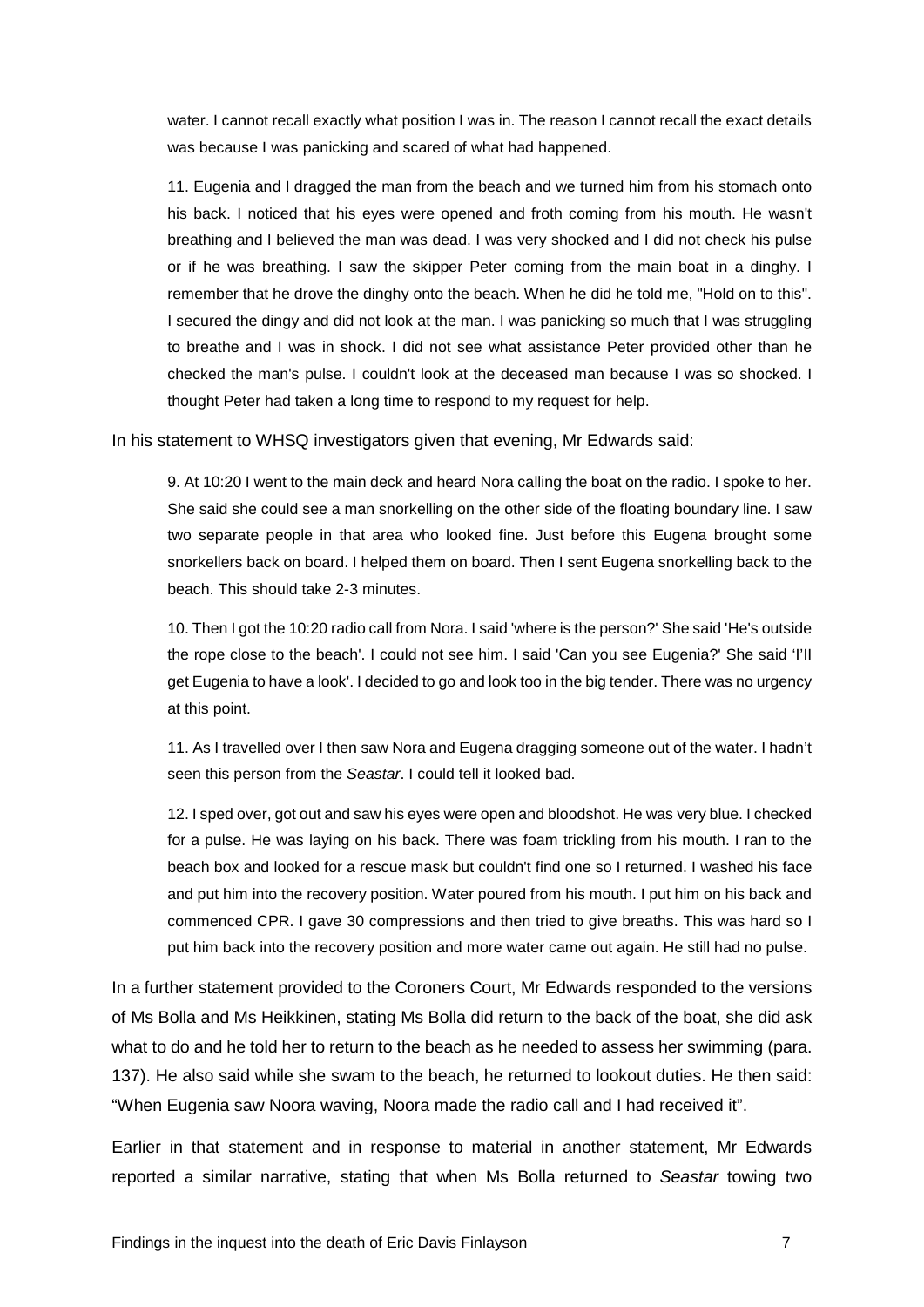snorkellers, he directed her to return to the beach. Not long after she left, Mr Edwards said he got the radio call from Ms Heikkinen concerned about a snorkeller who was not moving (para. 105-106).

Resuming the narrative about the first aid response.

Neither Ms Bolla nor Ms Heikkinen immediately initiated CPR. Ms Heikkinen reported she was 'very shocked' and did not check for a pulse or breathing. She saw Mr Edwards coming from *Seastar* and secured his dinghy after arrival. She could not look at Mr Finlayson, "I was panicking so much that I was struggling to breathe and I was in shock".

Mr Edwards made the initial assessment and started CPR. He described the events that followed in his statement to WHSQ:

12. I sped over, got out and saw his eyes were open and bloodshot. He was very blue. I checked for a pulse. He was laying on his back. There was foam trickling from his mouth. I ran to the beach box and looked for a rescue mask but couldn't find one so I returned. I washed his face and put him into the recovery position. Water poured from his mouth. I put him on his back and commenced CPR. I gave 30 compressions and then tried to give breaths. This was hard so I put him back into the recovery position and more water came out again. He still had no pulse.

13. I began CPR again. Both girls were in shock and unable to help so I carried on alone. It was a routine of compressions, breaths and clear. Water kept coming out. I kept going but knew I was in trouble. It seemed like a long time and I was getting tired and sore.

14. I knew I couldn't leave him but I needed help. The girls were still in shock. I jumped in the dinghy and returned to *Seastar*. I got Kelsey, the O2 equipment and Automatic External Defibrillator (AED) and the rescue equipment and we both returned to the beach.

15. We started dual CPR, connected the AED, it worked but didn't shock. We carried on CPR. He showed no life signs during CPR.

16. At some point two of our customers who are cardiologists came and offered to help. We took tums doing the different CPR roles. At some point Tim came over and helped as well. The deceased's wife came to the beach and I think Tim looked after her.

17. While the cardiologists and Kelsey continued CPR, I returned to the *Seastar* and contacted emergency services. They took some details and said they would send the helicopter. They told me to return to the beach.

18. I returned. I phoned EMQ again. They spoke to the cardiologists. The CPR continued while we waited for the helicopter. I helped get Eric's effects and his wife ready to go back on the helicopter.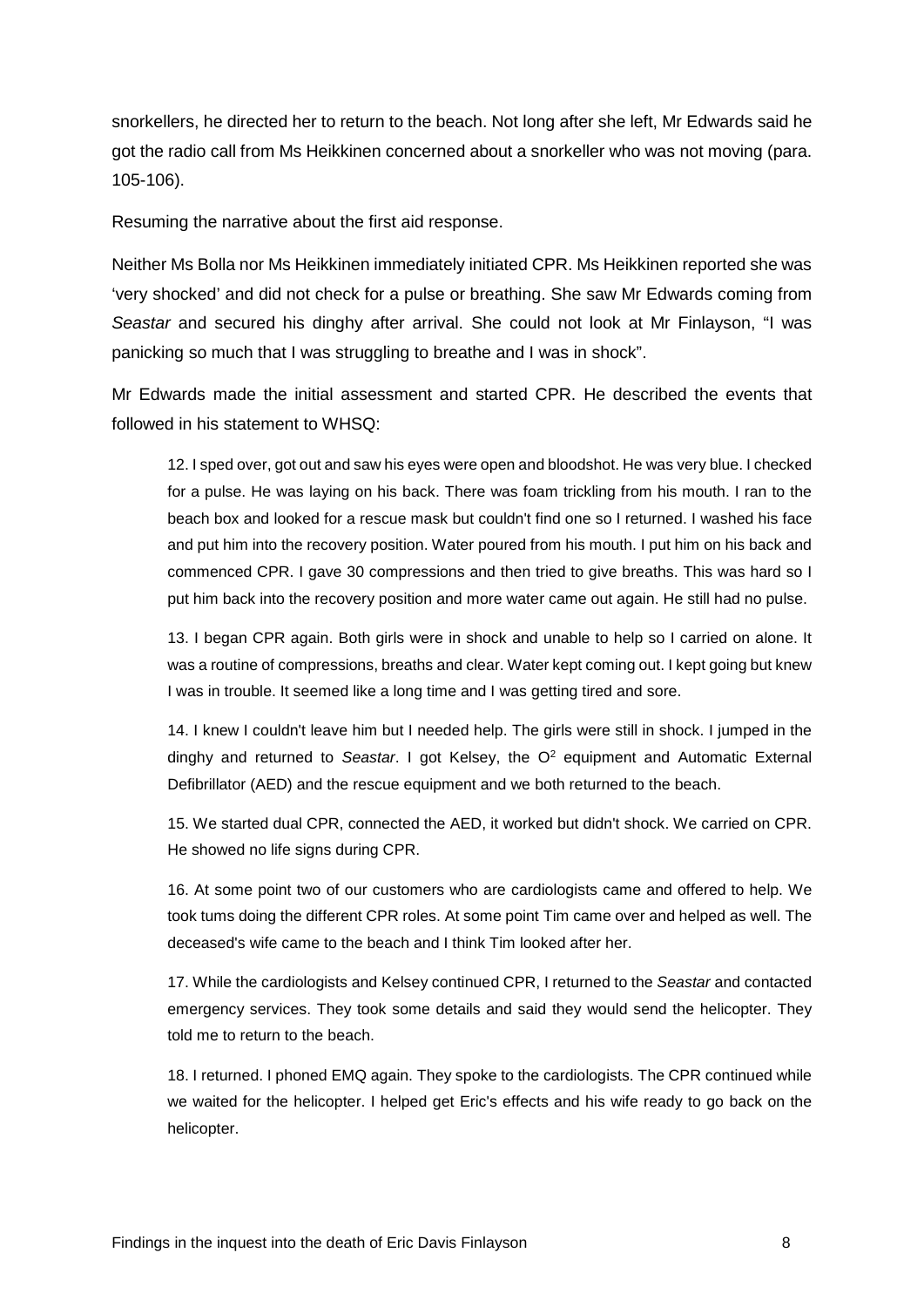19. The EMQ helicopter arrived and landed on the western end of the cay. Paramedics arrived and took over. They connected Eric to a machine but stopped CPR. They told his wife that Eric was dead.

20. The EMQ then took Eric and his wife back to Cairns in the helicopter.

The doctors on board as passengers and the EMQ paramedic reported that the CPR they saw performed was effective and within the guidelines.

On arrival, the EMQ paramedic Ms Noble reported an AED was connected and showed nonshockable rhythm. Ms Noble found Mr Finlayson cyanosed with pupils fixed and dilated. He looked obviously dead. Further resuscitation effort was considered futile and Mr Finlayson was pronounced deceased.

## <span id="page-9-0"></span>**Cause of Death**

Dr Max Stewart, Pathologist, conducted an autopsy and concluded death was due to drowning against a background of cardiomegaly and severe coronary artery calcific atherosclerosis. He reported that autopsy showed white froth in the airways, a heart weighing 432g (expected weight between 292-372g) with mild interstitial fibrosis and calcific atherosclerosis occluding some epicardial arteries by 50%. Toxicology was negative. Histology showed both lungs were moderately oedematous and congested, exhibiting emphysematous changes and containing scattered brown pigmented alveolar macrophages and focal alveolar erythrocyte collections.

Dr Douglas Walker is a general medical practitioner with a long history of research in the field of dive deaths. At the request of Voyager, he reviewed the material gathered during the WHSQ investigation and the autopsy report with a view to commenting on the likely cause of death. Dr Walker reported this death appeared to be an 'example of death of an apparently fit man who dies from the silent snorkel syndrome'. Dr Walker asserted that 'a sudden loss of consciousness from a cardiovascular cause would produce no disturbance apparent as drowning occurred'. Hence a person may drown without notice while under the direct supervision of a lookout. He took into consideration the witness accounts and concluded death was most likely due to cardiac arrhythmia leading to a loss of consciousness and drowning. He also reported such events are unpredictable, unpreventable and silent. He added that a witness would 'notice only a quietness and absence of further movement of the limbs'.

I make a few general observations about drowning before analysing the opinions of Dr Stewart and Walker.

Drowning is death from asphyxia while immersed in water. It is the final common pathway of different initiating causes of incapacitation in water. The real difficulty is determining the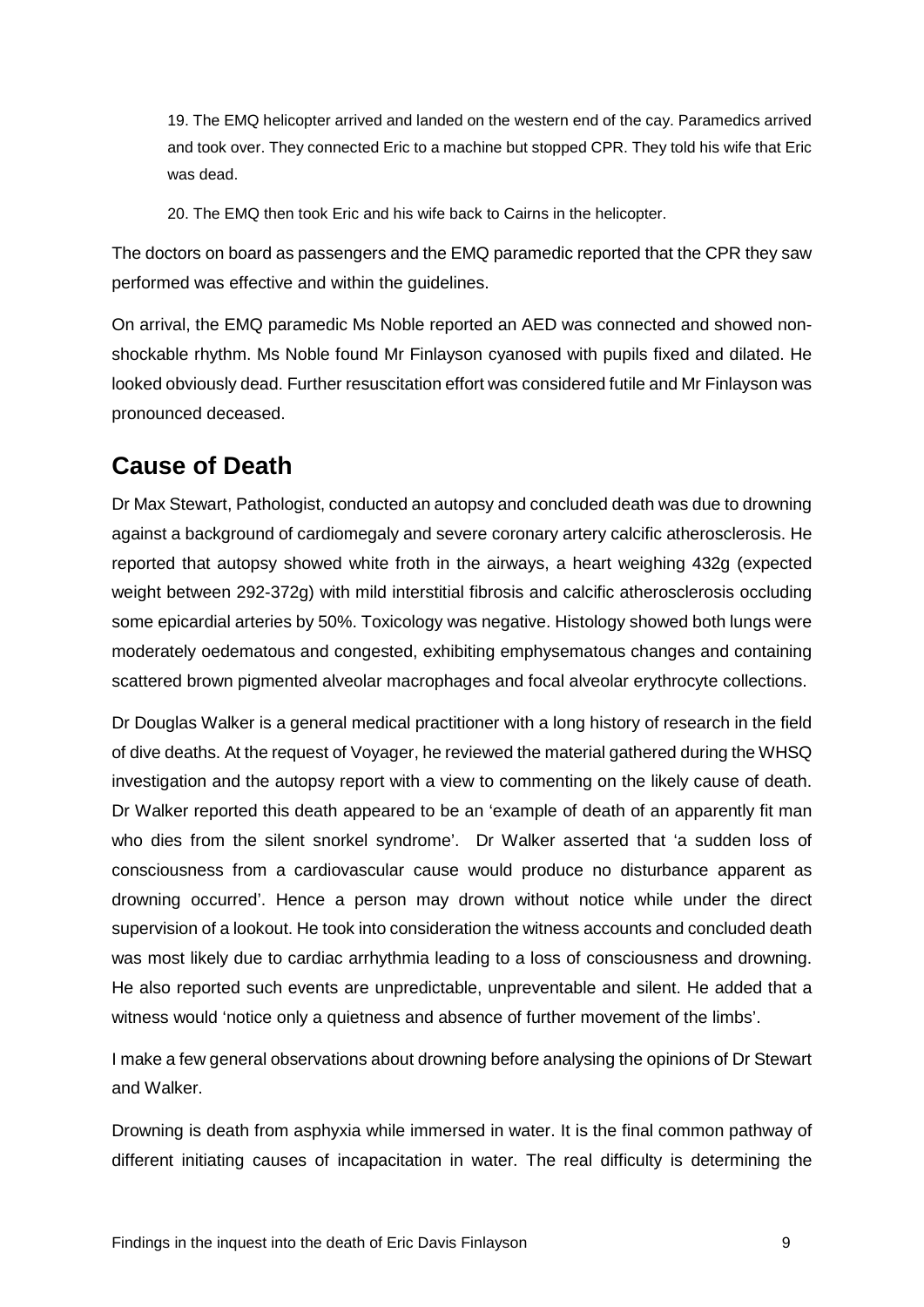initiating cause or causes. Rarely are investigators including forensic pathologists presented with an account of an inexperienced swimmer violently struggling on the surface before succumbing and sinking. In this case, Mr Finlayson had cardiomegaly and severe coronary artery calcific atherosclerosis. In other words, an enlarged heart and narrowed coronary arteries. His cardio-respiratory function was impaired. However, Mr Finlayson led an active lifestyle without any noticeable impairment.

Mr Coxon, Senior Advisor and Dive Inspector, Workplace Health and Safety, reviewed literature on silent drownings while snorkelling. An extract from his report appears at Appendix 2.

Snorkelling is an activity that may affect cardiorespiratory function in a number of possible ways.

Firstly, a snorkeller might be unfamiliar or inexperienced with the underwater environment and experience a degree of anxiety, which may in turn cause the persons respiration rate to increase and become shallow. The oxygen/carbon dioxide exchange is less than optimum. Secondly, the snorkeller may find the activity is physically demanding and fatiguing, increasing the need for oxygen. Thirdly, the snorkeller may inadvertently aspirate salt water in the snorkel, triggering a cough or choke reflex, that interrupts the supply of air. The snorkeller might experience a persistent cough or even a choking sensation until managing to calmly control the reaction and breathing. Fourthly, there is a form of incapacitation known as shallow water blackout, a loss of consciousness, from cerebral hypoxia toward the end of a breath-hold dive normally associated with hyperventilation. Although unlikely in this factual context, there remains the possibility Mr Finlayson was breath holding in shallow water and increasing his oxygen deficit. Finally, there is the prospect a compromised cardiac respiratory function might trigger a cardiac arrhythmia (irregular heart rhythm) causing incapacitation. These factors might act separately or cumulatively at varying degrees to cause the same outcome, namely incapacitation under water.

The focus of Dr Walker's report was to emphasize the element of contribution from the preexisting cardiac condition to the drowning and that the drowning may have been silent to others looking on.

Dr Stewart and Dr Walker gave evidence at the inquest.

Dr Stewart explained the basis for concluding death was due to drowning. He found white froth in the bronchii and heavy, congested lungs. He said it was possible Mr Finlayson experienced a cardiac arrhythmia and such conditions can be sudden in onset, resulting in loss of consciousness and drowning.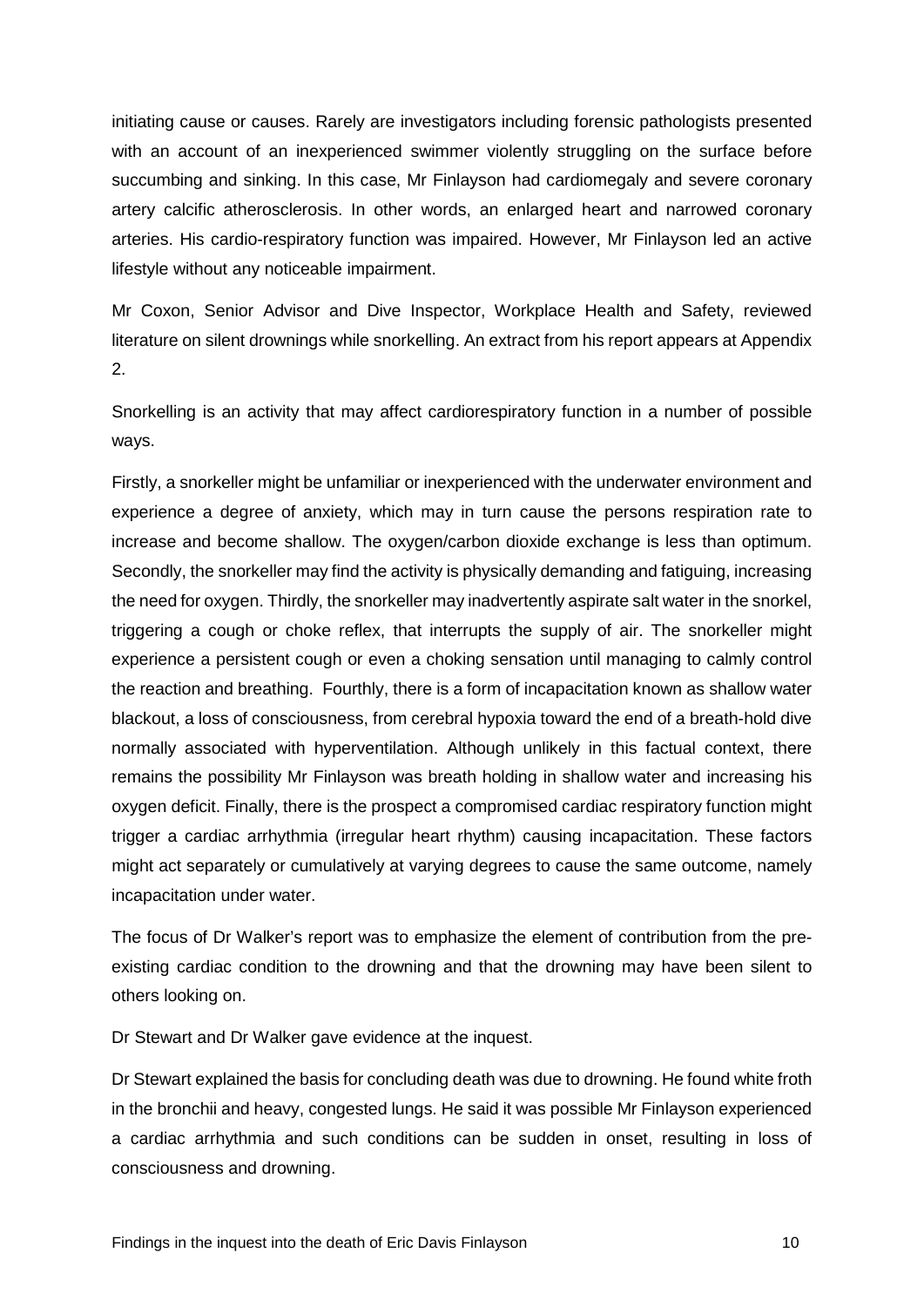I understood the evidence of Dr Stewart to attribute the pre-existing cardiac condition as contributing in two possible ways. Firstly, there was a degree of cardiac respiratory impairment that made Mr Finlayson more vulnerable in the event of any other compromise to cardiorespiratory function – such as accidental saltwater aspiration; and secondly, his compromised cardiorespiratory function also reduced his capacity to recover from whatever was the initiating event.

Dr Walker said he first identified silent snorkelling syndrome in a publication in 1973. He noted an instance in 1987, 1989, 1993, and more frequently after 1995 when there was greater commercial interest in snorkelling. I suggested to Dr Walker a large number of deaths he characterised as 'silent deaths' might have been unwitnessed deaths due to less than optimum supervision, not necessarily silent deaths. He responded stating he found a lot of recreational snorkelling deaths on the Barrier Reef were on well organised trips and apparently died silently. That response did not adequately address my point. His view presumes a high quality of supervision. It is very difficult to assess the quality of supervision that prevailed in earlier times. There is no doubt that the standards of supervision have vastly improved in recent times. Similarly, the quality of investigation of supervision in the event of an incident was questionable in earlier times. Even this case demonstrates the challenges associated with assessing quality of supervision in the form of an effective lookout.

I am satisfied the evidence supports the finding that Mr Finlayson died due to drowning. There are a number of ways in which this outcome might have come about and varying degrees to which his pre-existing but unknown cardiac impairment might have contributed. However, I am unable to conclude anything more beyond the possibility that the cardiac condition was a contributor.

Whether a snorkeller had a pre-existing cardiac condition that contributed to death does not end the discussion about risk management. There will always be a significant proportion of passengers going to the reef to participate in snorkelling that have, with or without their knowledge, pre-existing conditions that impair cardiorespiratory function. From a risk management perspective, the challenge is to design interventions that will reduce the prospect of incapacitation while in the water and if incapacitated, how to detect and recover that person so as to maximise the prospect of survival.

It is not sufficient to simply attribute a death to a pre-existing condition, as if to say there is nothing further that might have been done.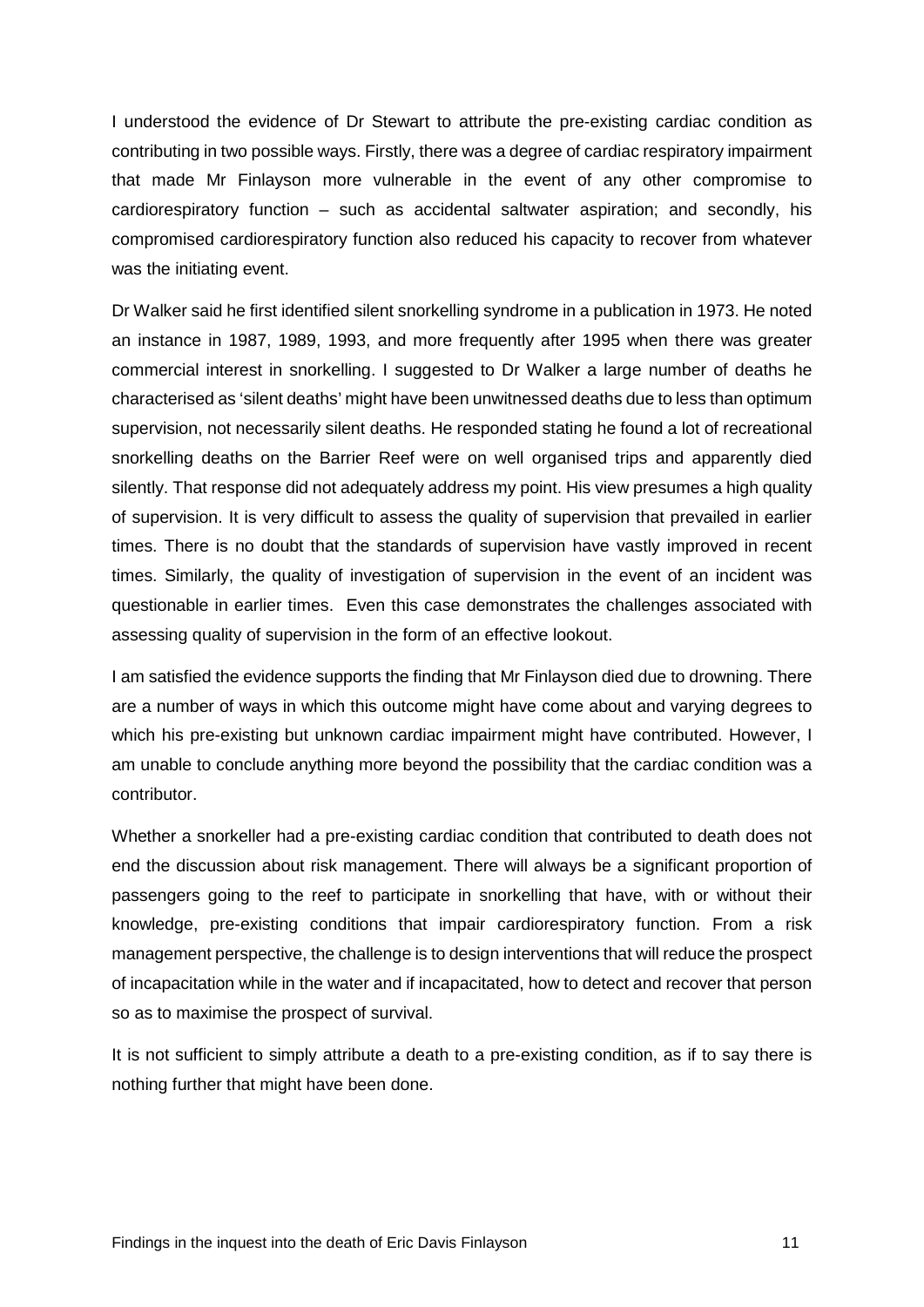# <span id="page-12-0"></span>**Evidence of Voyager**

Mr Edwards is a director of Voyager Australia Pty Ltd as well as a regular Master of *Seastar*. He provided a comprehensive statement to the Court and gave evidence at the inquest. His evidence was initially in response to the issues identified at the directions hearing.

Mr Edwards reported the snorkel briefing is normally conducted by the crewmember assigned to conduct the snorkelling tour. It is conducted on the upper deck and takes about 15-20 minutes. There was a prompt card for the crew that itemises the topics to be covered. There is also a written procedure that addresses the information to be provided during the briefing, including the warning:

"Snorkelling is a strenuous activity, if you have any medical conditions or feel your fitness is not up to scratch and feel need to be watched more carefully, tell the crew and especially the lookouts so we can keep an eye on you "Try and swim in buddy groups or pairs" "Don't have a buddy make one".

Importantly for fitness to dive, Mr Edwards reported:

"Crew are encouraged during training, to be observant of passengers as soon as they board. We ask crew to observe passengers as they move about the vessel, whether they have difficulty, whether they have been seasick, are they overweight, very old, breathless, otherwise displaying any distress or anxious behaviour – we stress crew should make such observations of passengers whilst we are on the way out to the reef in order to discuss with the dive master any additional precautions/measures or closer observations or arrangements that might need to be made when we get to the destination".

After the death, WHSQ issued an improvement notice to Voyager directing the organisation ensure each person intending to snorkel is advised that snorkelling may increase health and safety risks for persons suffering from the medical conditions outlined in Regulation 13.

Voyager provided WHSQ with a copy of the new Snorkelling Information Sheet provided to each participant that specifically sets out the medical conditions referred to in Regulation 13.

Mr Finlayson was not aware of his medical condition. Many people with a similar risk profile may not be aware of a potential incapacitating condition. While it is important to risk assess participants who report a relevant medical condition, it is equally important to identify and manage snorkellers who fit the profile of 'at risk' snorkellers. This will become more evident later in my findings.

Mr Edwards reported there were two designated lookouts, one on the boat as primary lookout and one on the beach as a secondary lookout who was under the supervision of the boat lookout. Mr Edwards asserted there was no WHSQ requirement to have the lookout on the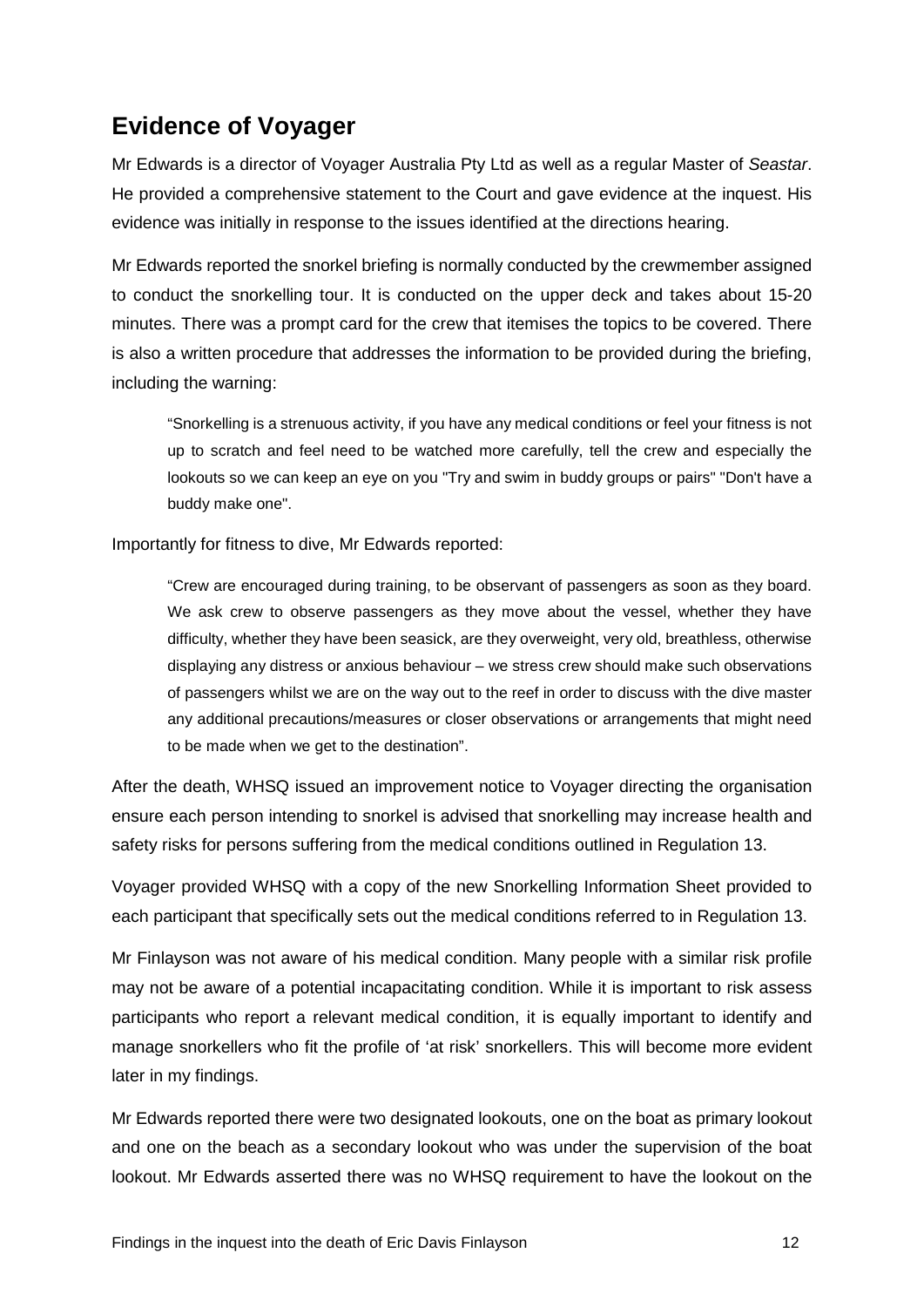beach and this was an extra precaution. The lookout on the beach was equipped with high visibility clothing, pocket resuscitation mask, snorkelling equipment and buoyancy aids. Communication between lookouts was maintained by radio. He reported lookouts were instructed to watch for snorkellers displaying the following characteristics: distress signal, not ok; swimming with head up, out of water; swimming backwards; looking around, adjusting mask too much, separated from the group or buddy; poor or weak swimming style; another signs of obvious discomfort; not moving; and unusual activity. If seen, the beach lookout was to report the sighting to the lookout on the boat 'for an immediate response'.

Training for lookouts involved a 'talk through'. Mr Edwards reported Ms Heikkinen received her induction and training as a hostess and lookout from Mr Stalker and a Hostess during the 4 day trial period.

Mr Edwards identified written "Safety Lookout Procedures" in the operations manual that essentially highlights the need to maintain vigilance and not be distracted by other activity.

In the context of lookout duties, Mr Edwards made the statement (para 89):

"In addition, we tend to focus on the snorkelers who are out in deeper water, not on those who are in water shallow enough to stand in".

Mr Edwards explained that Voyager had a rescue plan for the following situations: unconscious snorkeller, tender rescue, swim rescue, Michaelmas Cay rescue, 'once out of water' and radio details.

Mr Edwards reported in the event of an unconscious snorkeler, the plan provides:

Once noticed, lookout to radio/notify skipper and other staff maintain lookout for the other snorkelers and divers whilst rescue in action; if the rescue is done by other staff on the vessel, inform the skipper with the progress by radio unless he/she is already assisting e.g. a DMT is swimming out to the victim...

You want to do the rescue with minimum risk to yourself so assess the situation and decide appropriate action to be taken...

In the event of a Michaelmas Cay rescue, Mr Edwards reported the plan provides:

On the Cay you can get the *Seastar* tender to do the rescue or get *Ocean Spirit* to assist (*Ocean Spirit* is on Channel 78) as they have small inflatable and will be a lot swifter rescue than you swimming out to the victim. If either is unavailable get your fins and a flotation device and pocket mask swim out to the victim; before entering the water tell *Seastar* on the radio what you are doing or the other lookout on the vessel. Once at the victim check their ABC if required start the rescue breaths keep waving for help tenders are coming to assist choose between *Seastar*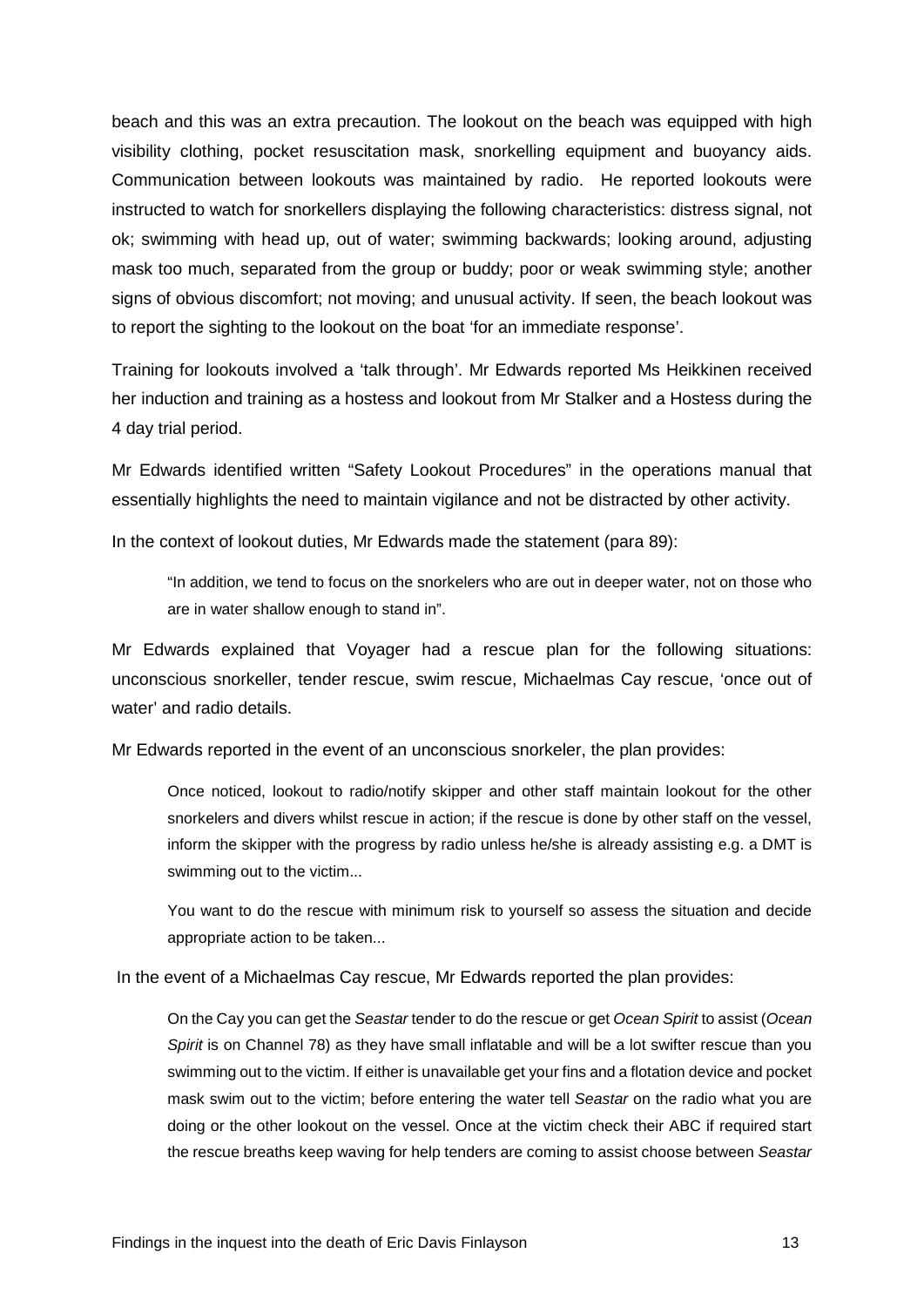and the beach which one is closest as there is Oxygen gear at both destinations on the beach Ocean Spirit has O<sup>2</sup> gear there that will be able to use.

Mr Edwards reported that since the incident, it is a requirement for first aid training prior to starting on board 'as full time crew' (para 82). It is not clear how many crew are employed full time and whether this addresses the obvious shortcoming in the immediate administration of CPR with Mr Finlayson. Elsewhere in the same statement (para. 83) there is a reference to first aid certificates for all crew prior to commencement of employment. Does this included those on traineeships?

Mr Edwards sought to clarify and explain other matters relevant to the narrative. As to the failure to administer immediate CPR, Mr Edwards reported:

91. Neither of the girls had CPR training at that stage but they are not required to because their duty requires them to call for assistance and then to support experienced crew with the situation. This occurred. Noora had called and I have CPR certification. I had responded immediately upon her call and arrived at the beach just as they dragged Mr Finlayson onto the beach. I was on site within I minute of her call.

As to the need to return to the boat to obtain first aid equipment, Mr Edwards said:

92. When I realised the CPR did not seem to be helping the situation I decided I should try the defibrillator and oxygen. Both items are stored in a plastic cylinder on board the vessel in a seat in the wheelhouse. We do not keep the container in the dinghy as we try to keep the tender as free from obstructions as possible and to avoid the possibility of damage.

93. The tender is a registered vessel and requires a person with marine qualification to operate. It is powerful and fast and requires considerable skill to control safely. In this situation and at this time, I was the only person who could operate it in those circumstances. I returned to the vessel to retrieve the oxygen and defibrillator. This would have taken no more than I minute.

As to the need to return to the boat again to make a call for emergency assistance, Mr Edwards said:

94. Shortly after returning to the beach with Kelsey and these items and resuming CPR Laura brought over two doctors who were passengers and they took over the CPR whilst I returned to the vessel to radio emergency services.

95. There was some criticism of my need to return to radio emergency services. The hand held radios are low power and for local area communication only, having an effective range of up to 3-5 miles (9klm), they are not powerful enough to send or receive over the 22 nautical miles (40. 7klm) back to Cairns. In any case the mobile phone was the best means to communicate directly with the emergency personnel, without the necessity of transmissions being relayed through a radio base. There were definitely radios on both the beach and boat for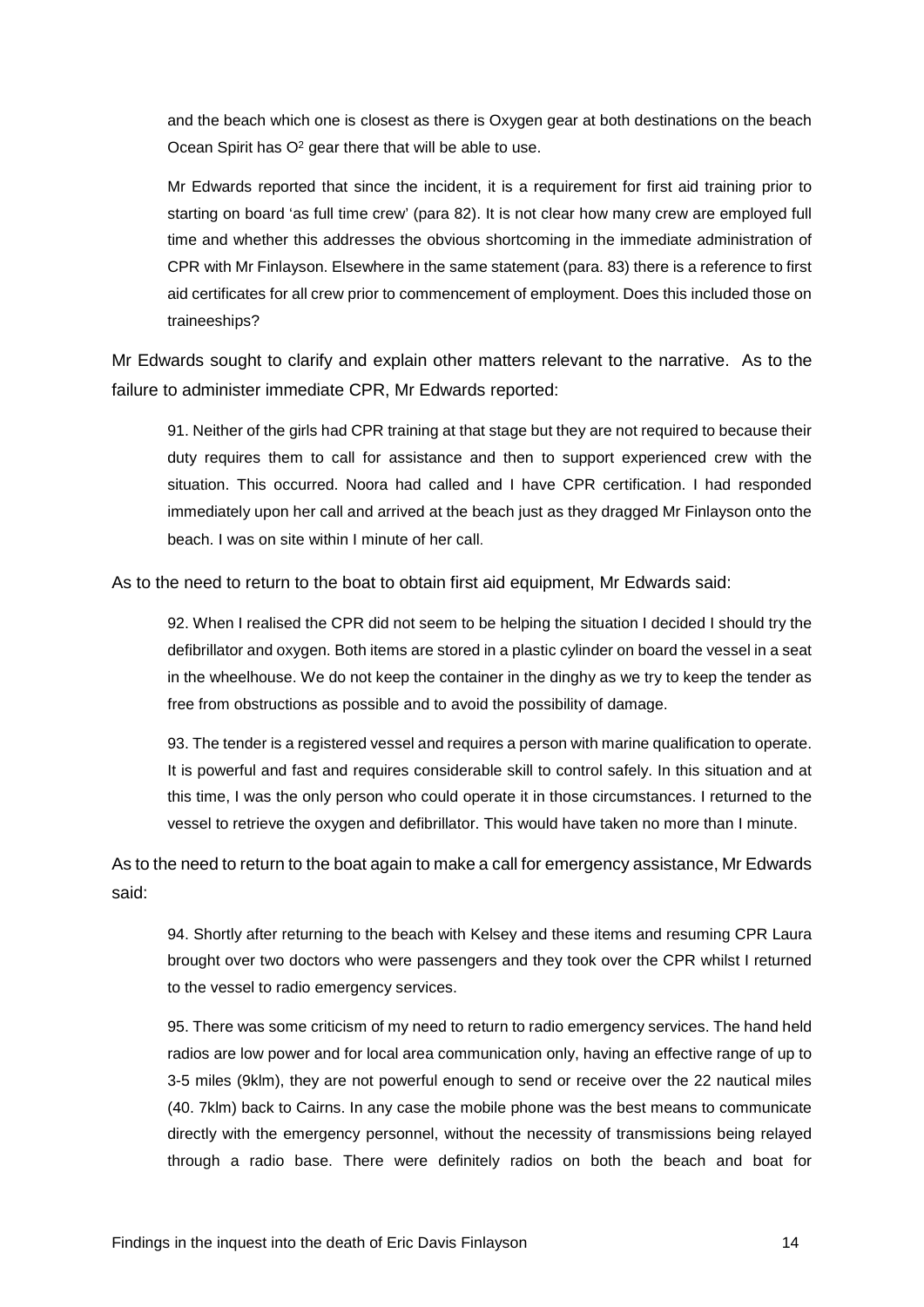communications. Noora had used one to contact me in the first place. There were 4 radios in operation, I with the boat lookout on the upper deck, I on the lower back deck, I with Noora and I had one in the dinghy. There was a spare radio in the bridge of the vessel.

96. I needed to return to the vessel to contact emergency services because I was also best placed to communicate with emergency personnel as it is my experience with contact with them in the past that they require detailed marine information as to exact location, sea conditions. The captain of the vessel or senior staff were the best placed to respond. At the time the most senior people were over attending to Mr Finlayson on the beach and so that is why I needed to get back to the boat to radio emergency services. The tender is very fast and can travel the distance between the boat and the beach in 15 seconds.

97. The details I gave to emergency services included how far off the coast is Michaelmas Cay, what the latitude/longitude for the Cay is, where is the best position to land, how far is the patient from this area etc. Crew members would not necessarily have had the knowledge to provide such technical information. I believe I made the right decision to be the person to convey this information.

## <span id="page-15-0"></span>**"Snorkel Safety" – The Publication**

The WHSQ publication "*Snorkel Safety: a guide for workers*" contains important information about identified contributors to snorkelling deaths and managing snorkeller safety. It was published after this incident but contains information and procedures that were in use at the time of this incident amongst some marine tour operators who conducted snorkelling activities.

In the introduction section of the publication, it is reported:

Examining data from snorkelling incidents identifies trends in the circumstances influencing them. Understanding these circumstances guides the development of prevention or minimisation strategies that focus on the highest risk participants and situations.

Between 2000 and 2011 there were 49 deaths in recreational snorkelling workplaces in Queensland. WHSQ records recreational snorkelling incidents where the activity was conducted by a business or undertaking. Other snorkelling incidents, such as private spear fishing or snorkelling from a public beach are not included as they are not considered to be workplaces.

WHSQ's incident data indicates Queensland recreational snorkelling workplace fatalities most commonly involve:

- people with medical conditions, in particular those with cardiac conditions;
- older people, predominantly males;
- inexperienced snorkellers and swimmers of all ages and gender; and
- international visitors with little or no understanding of English.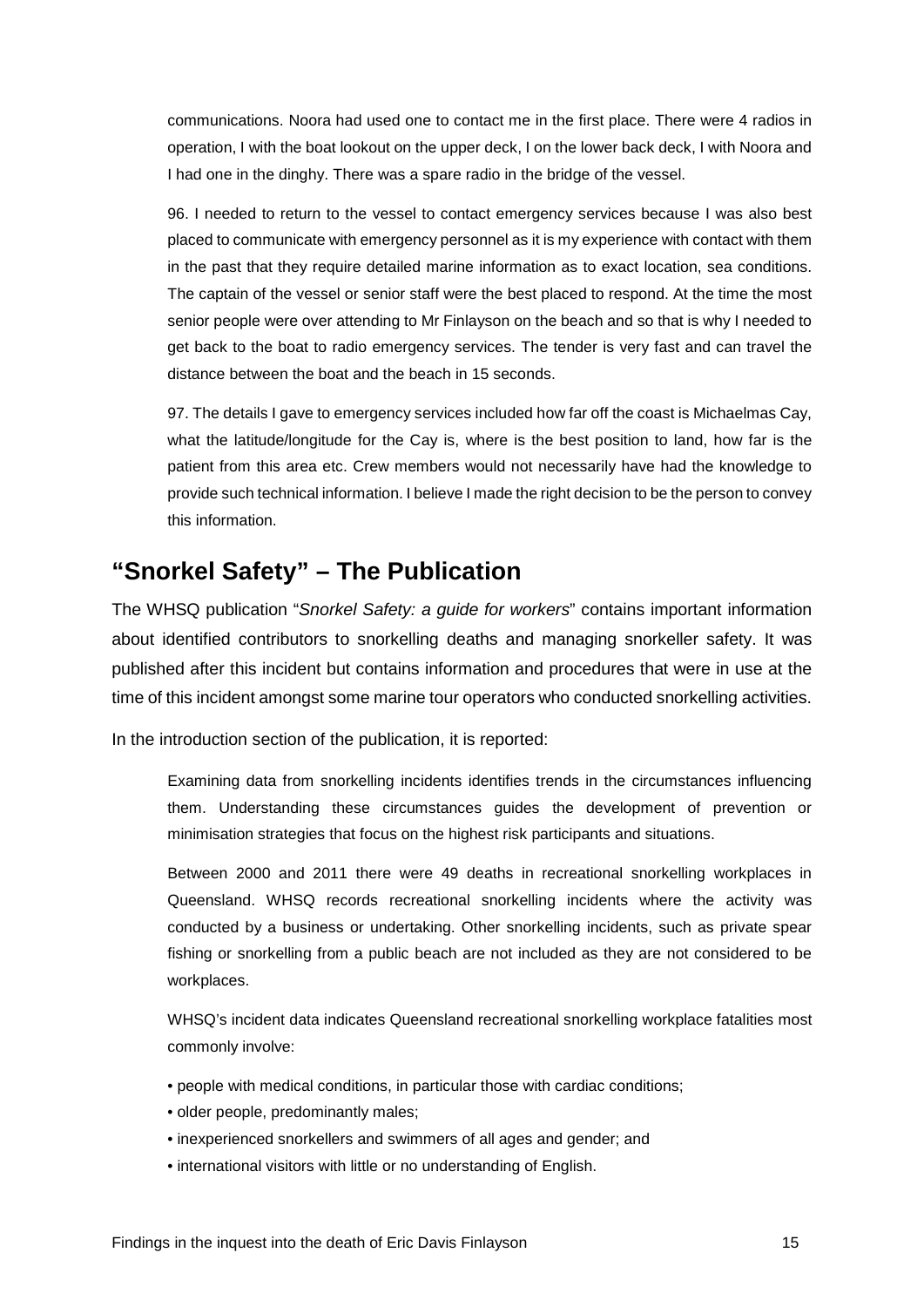Under the subheading 'Significant findings' it reported that analysis of past incidents showed that snorkellers involved in incidents often had pre-existing medical conditions that they failed to let the snorkelling workers who were supervising them know about.

#### It reported:

In some cases, an autopsy has shown a significant medical condition of which the snorkeller was unaware. Many of these snorkellers did have common characteristics or behaviours to suggest they may be at risk, including being:

- older
- overweight
- a smoker
- nervous
- a poor swimmer or low confidence in the open water

#### It is also reported:

In the majority of fatalities, the snorkellers were not using a floatation device, teamed with a specific buddy or in a guided group. It was also found that most incidents were silent, with no obvious distress shown by the snorkeller.

#### And:

In several cases the lookout was not the first person to realise that a snorkeller was in trouble. Rescues were sometimes delayed through inappropriate equipment and techniques to handle an unconscious person or remove them from the water, particularly when the person was overweight.

The publication included the following case study:

A snorkeller died from a cardiac condition after completing a medical assessment form that stated there were no pre-existing medical conditions.

After the incident it was established that the snorkeller did not know about the heart disease.

How could this risk have been minimised?

The snorkeller was clearly identified as an older person and considerably overweight. These factors were not taken into consideration when workers assessed the participant and gave the all clear, based solely on the medical assessment form.

A proper assessment would have identified that the snorkeller was at risk due to age and weight, despite the information on the medical assessment form.

Identifying which snorkellers are at risk and providing them with additional care is a vital part of ensuring their safety.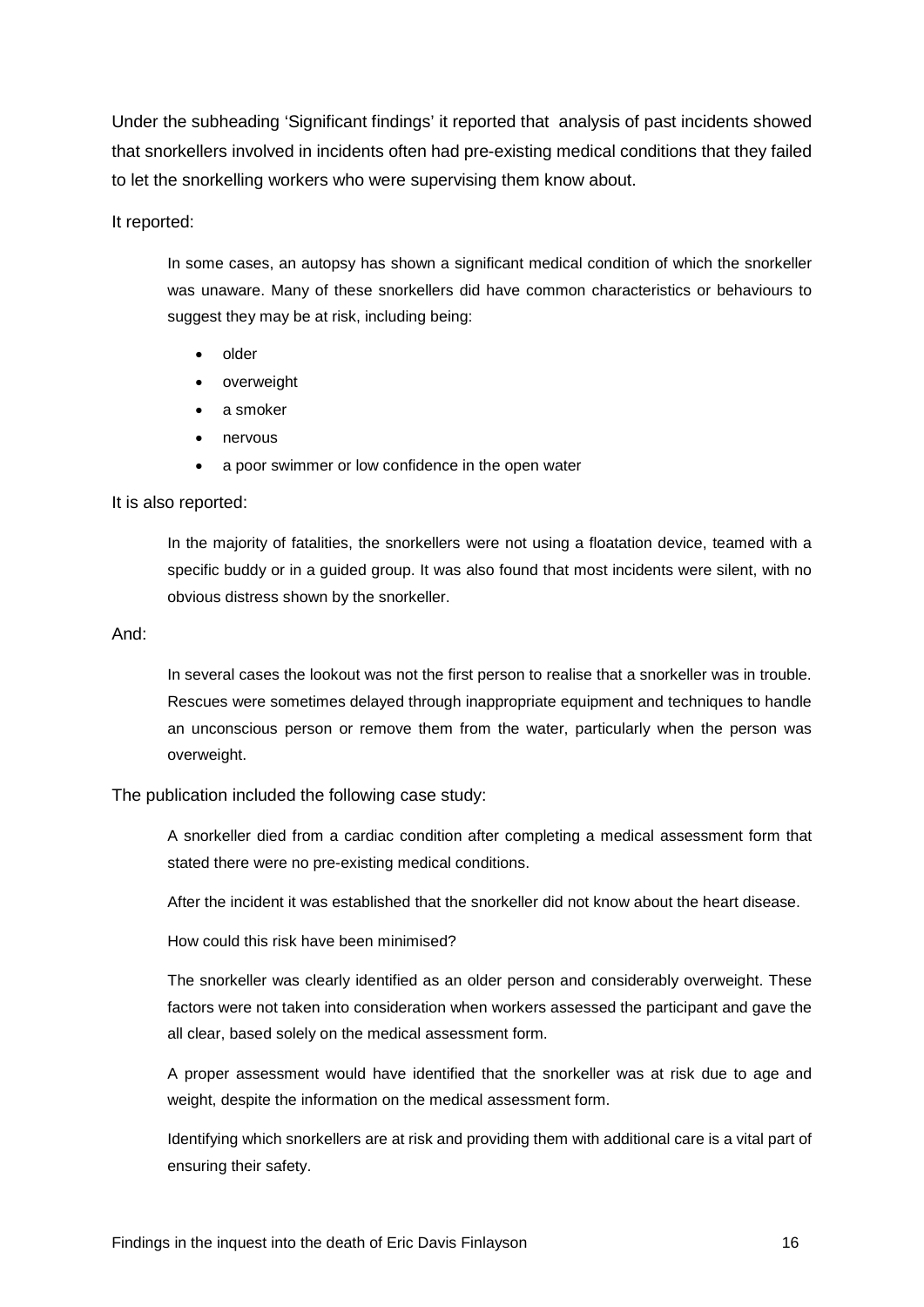Control measures may include:

- Increasing supervision
- Reducing physical exertion in the water
- Encouraging at risk snorkelers to participate in guided snorkelling opportunities
- Keeping at risk snorkellers close to lookouts and supervisors
- Snorkelling with a paired buddy
- Use of floatation devices.

Later, under the heading 'Risk: Panic and stress, the publication states:

Many snorkellers have little or no previous snorkelling experience and may not be strong swimmers. Despite being willing to try snorkelling, they are susceptible to panic which can make any pre-existing medical conditions worse and can lead to drowning.

During the snorkelling assessment and while snorkellers put on their equipment and enter the water, watch for signs of stress such as anyone being jumpy, hesitant, overly excited, fidgety or having shaking hands.

Ensure the lookout and any guides are aware of these at risk snorkellers. Stress can be reduced by close supervision, the use of flotation devices, guided tours and snorkelling in good environmental conditions.

The publication makes it clear to anyone who has read and understood the contents that:

- there is a profile for 'at risk' snorkellers;
- risk is not dependent on a participants knowledge and reporting of a medical condition;
- at risk snorkellers need to be identified and the level of risk assessed;
- the operator is expected to have the knowledge and expertise to make the risk assessment and decide on appropriate control measures, not the participant; and
- there are a range of control measures available to the operator to mitigate that risk.

*Snorkel Safety* provides guidance to operators about how to manage risk, starting with allocation of roles and responsibilities amongst crew (at p.6):

All snorkelling should be coordinated by a snorkelling supervisor. Other team members should have their duties and responsibilities detailed in their job description or a duty statement.

The legislation identifies five specific roles to be undertaken at recreational snorkelling sites:

- snorkelling supervisor
- snorkelling guide (optional)
- lookout
- rescuer
- first aid provider.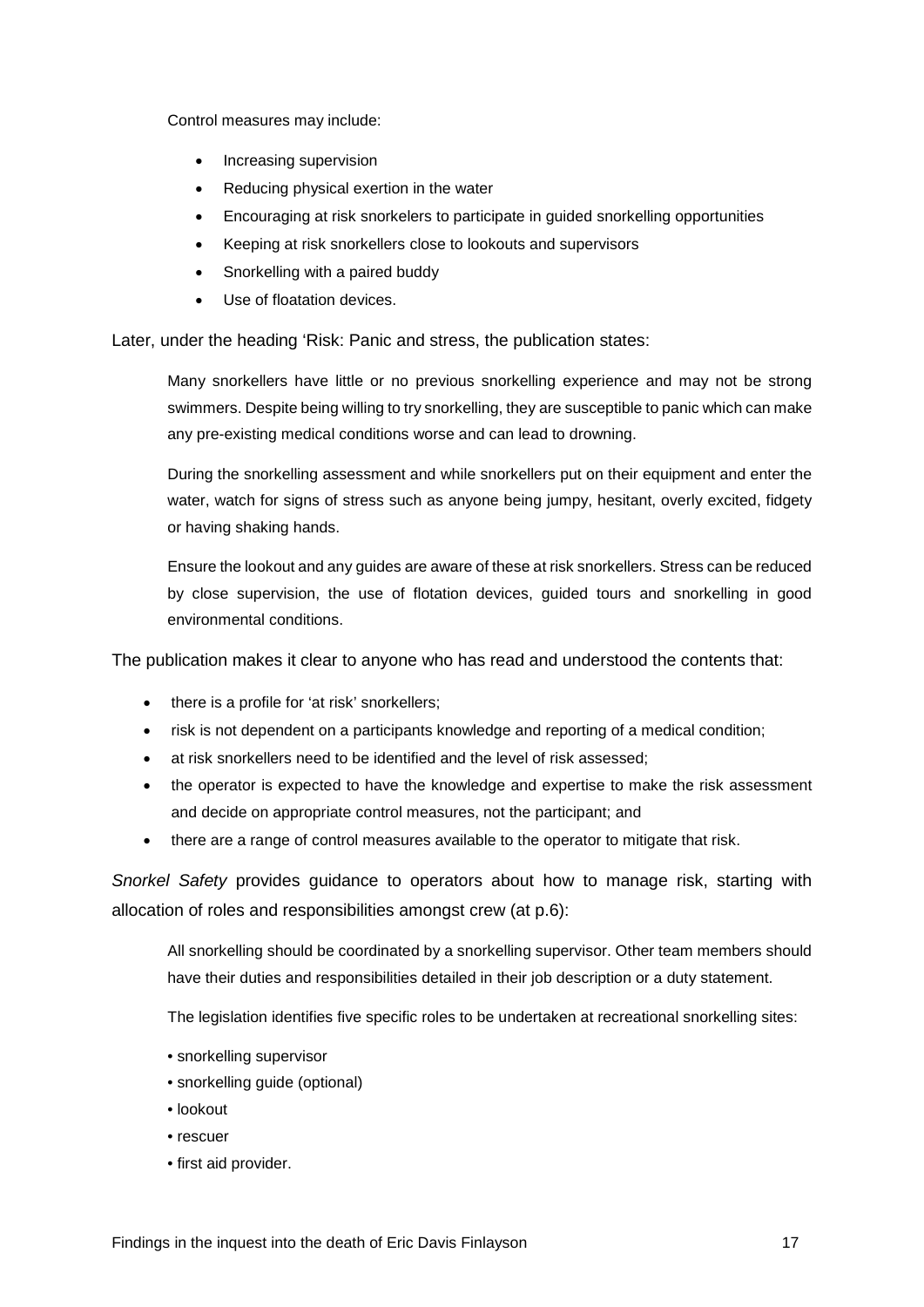In many situations these roles will be undertaken by one or more workers who each may perform one or more duties. For example, the snorkelling supervisor may share lookout duties with another member of the snorkelling team.

The publication provides an example duty statement for snorkelling supervisors and lookout.

It then states:

Most recreational snorkelling businesses have developed standard operating procedures (SOPs) to clearly detail how their business is to be conducted. Although the SOP should be based on the regulations and codes of practice, they are typically more detailed and specific to the needs of that business. SOPs are also called operations manuals or procedures manuals.

The publication covers consultation and training including induction of all workers and what should be addressed as a minimum. Practical training and assessment should be provided that is relevant to duties, including how to:

- assess and identify at risk snorkellers;
- perform an environmental assessment;
- set up a snorkel site;
- provide information to snorkellers;
- demonstrate the use of snorkelling equipment;
- fit equipment to snorkellers;
- perform lookout duties, supervisor duties and guide duties; and
- conduct emergency procedures.

The publication provides a template, in question and answer format, for assessment at induction of a snorkel worker based on knowledge of the contents of the publication. It establishes a minimum level of knowledge and understanding a snorkel worker might be expected to have.

The publication then provides (at p.8):

Snorkelling businesses should provide ongoing training and supervision of their workers to maintain and improve their competence. Emergency skills need to be practiced regularly and even experienced workers need their knowledge and skills reviewed.

Snorkelling businesses should ensure their workers conduct regular snorkeller rescue drills and check that snorkel briefings contain all of the relevant information and advice.

These are opportunities to challenge and test workers' skills individually and as a group. Monitoring should be based on realistic scenarios reflecting the standard operating procedures of your business. They should be practical and varied from month to month.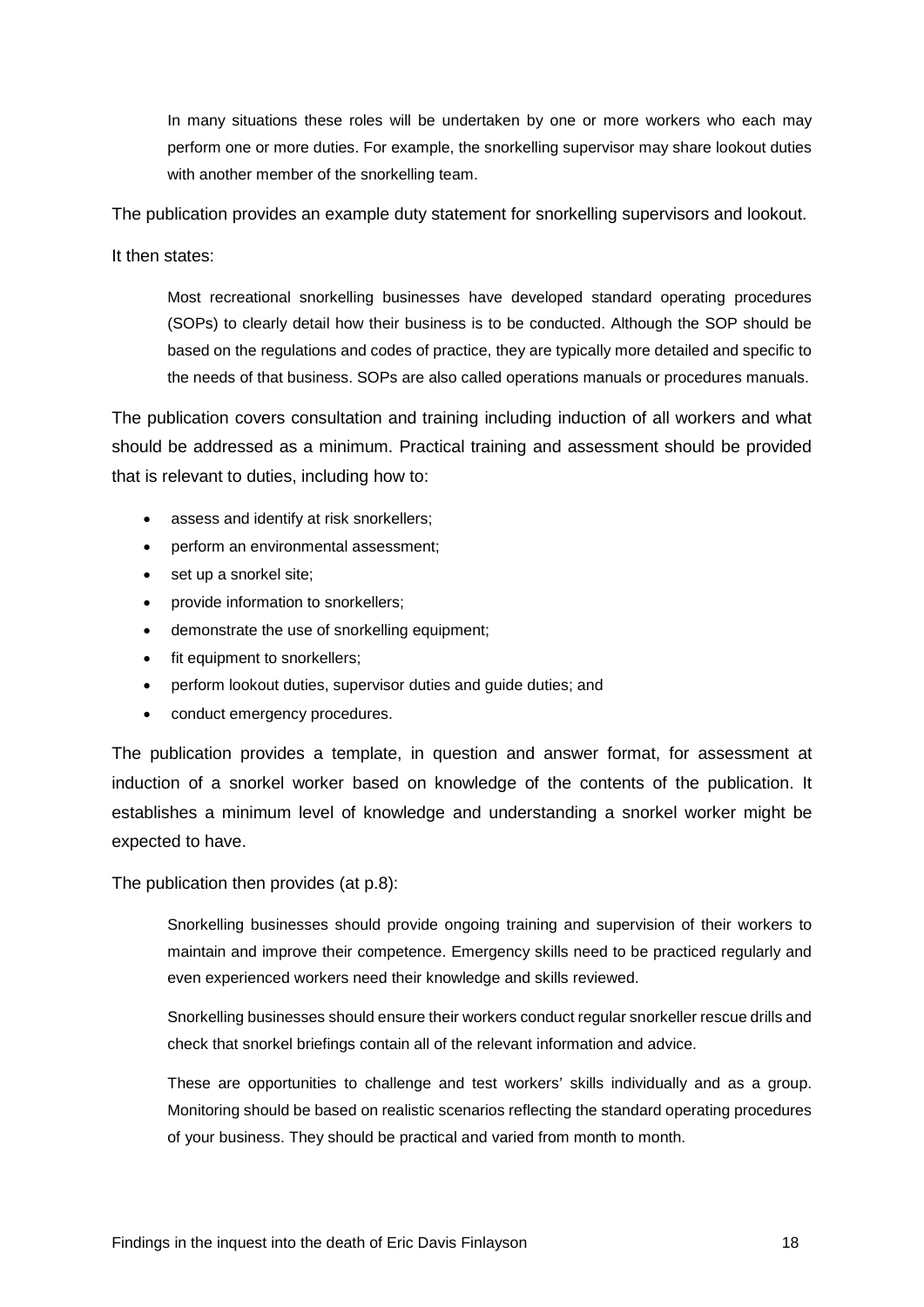Simple records of training and assessments should be kept and include names of all staff involved, the date of training, what the subject of the training was, and what assessment was undertaken.

The publication, having established that there are snorkellers who may be at risk and the need to allocate responsibility to particular crew for assessing that risk, then provides guidance about how to assess intending snorkellers.

Before snorkellers enter the water they should be assessed to determine whether they may be at risk. This process is subjective and relies on the knowledge and skills of the snorkel worker.

The assessment is not designed to stop potential customers from participating in snorkelling activities. It helps to identify at risk individuals so that they can be given appropriate advice, equipment and supervision. Sometimes however, the best advice may be to avoid snorkelling on that occasion.

The assessment can be completed by:

- asking the participating group questions
- talking with snorkellers individually
- using an assessment form
- observing the group.

The snorkelling worker should observe and record whether any participants:

- are either an older or a very young person
- are overweight
- smoke
- appear to be in bad health (e.g. with respiratory problems or particularly unfit)

• exhibit stressed behaviour (e.g. appearing to be jumpy, hesitant, overly excited, fidgety or have shaking hands).

Some people, particularly older men, may be reluctant to acknowledge or discuss their concerns.

Remember a successful assessment is one that encourages honest participation by customers. Be honest about the risks of snorkelling and respectful of snorkellers concerns and privacy.

Once you have identified any at risk snorkellers, make sure all members of the team know who they are and why they are at risk. If you use a snorkelling plan, record the names and details of at risk snorkellers as a reference during the day.

A template for a Snorkeller Assessment Form is provided. Part of the form addresses control measures that may be required. The form and publication also restates:

Controls for managing at risk snorkellers include: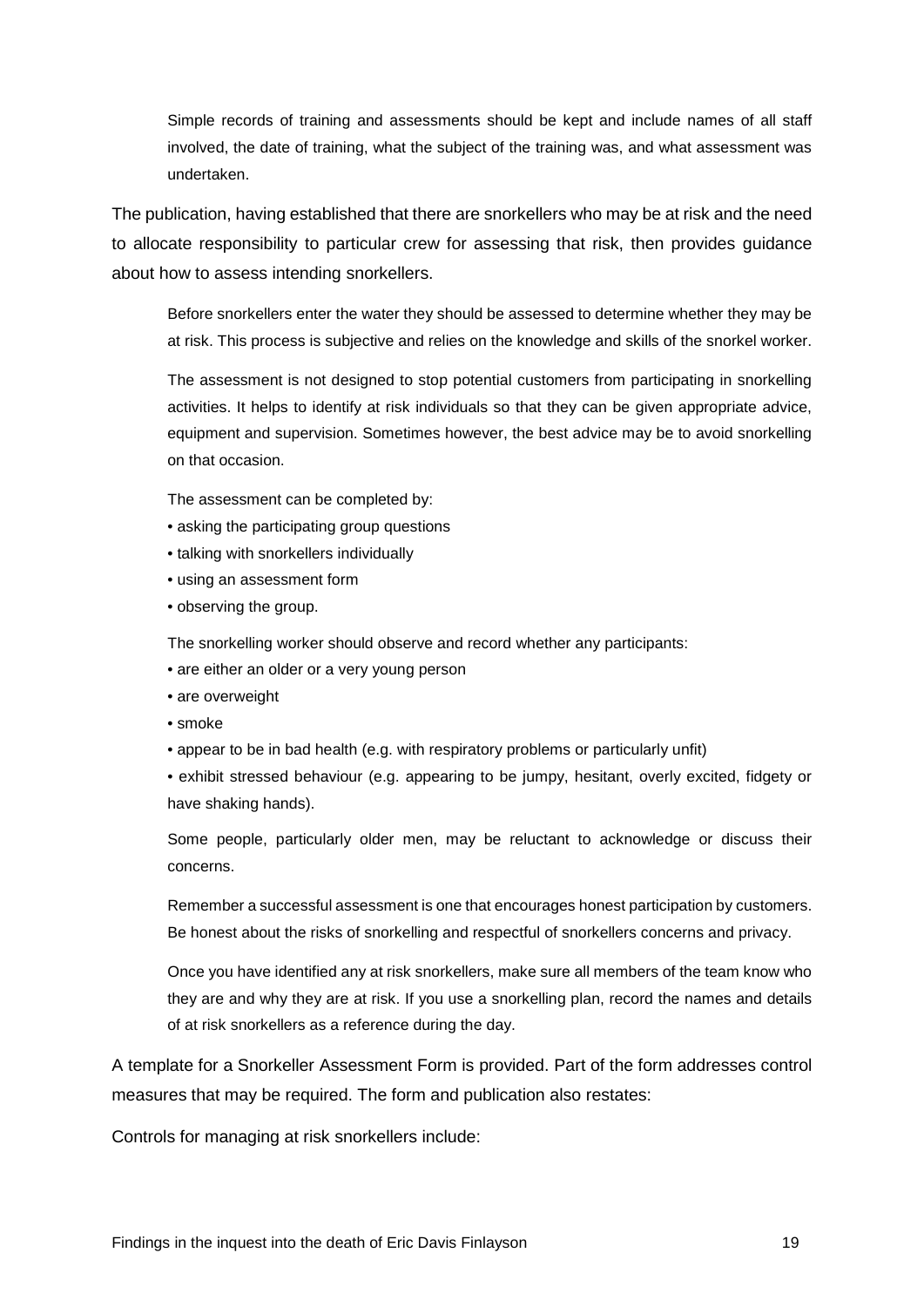• using specifically coloured equipment or other markings so they can be easily supervised and monitored in the water

- encouraging at risk snorkellers to take part in guided snorkelling trips
- keeping at risk snorkellers close to lookouts and supervisors
- arranging buddy pairs and encouraging hand holding
- encouraging the use of flotation devices.

When addressing factors to be considered in relation to snorkelling equipment, the publication notes (at p.13):

- Snorkelling equipment is usually available in bright colours. Using the same colour snorkels, fins or masks, or attaching coloured ribbons is a simple way to clearly identify and easily supervise at risk snorkellers.
- Flotation devices used for snorkelling include personal flotation devices (PFD), non-standard swim jackets, boards, life rings and tubes (such as noodles). Generally all flotation devices can provide some support for snorkellers and minimise the stress of maintaining their position in the water. However a panicking snorkeller will receive better flotation support from a PFD compared to a noodle.
- Not all at risk snorkellers are prepared to use a flotation device. Snorkel workers should try to persuade these snorkellers to do so by demonstrating their use and advising that it will help them to relax in the water.

Clearly, one of the most important roles is lookout. A good lookout needs excellent scanning skills. To be most effective, the publication lists a number of key features or attributes, relevantly to this matter:

- have an elevated and distraction free location (distractions can be visual or audiblesnorkellers asking questions is extremely distracting);
- wear brightly coloured or distinctive clothing so that they are easily recognised;
- have binoculars and polarised sunglasses that do not hinder peripheral vision;
- move their head while scanning, not just their eyes;
- scan using patterns and zones to cover the whole site at least once every 60 seconds;
- change scanning patterns periodically;
- look into the water, as well as on the surface;
- focus on each snorkeller, checking them for movement or signs of distress;
- give greater attention to at risk snorkellers and environments, especially those that are down current or at the limits of the snorkelling area; and
- be aware of conditions that affect visibility such as glare, shadows and poor in-water visibility and change position to see into these areas if needed.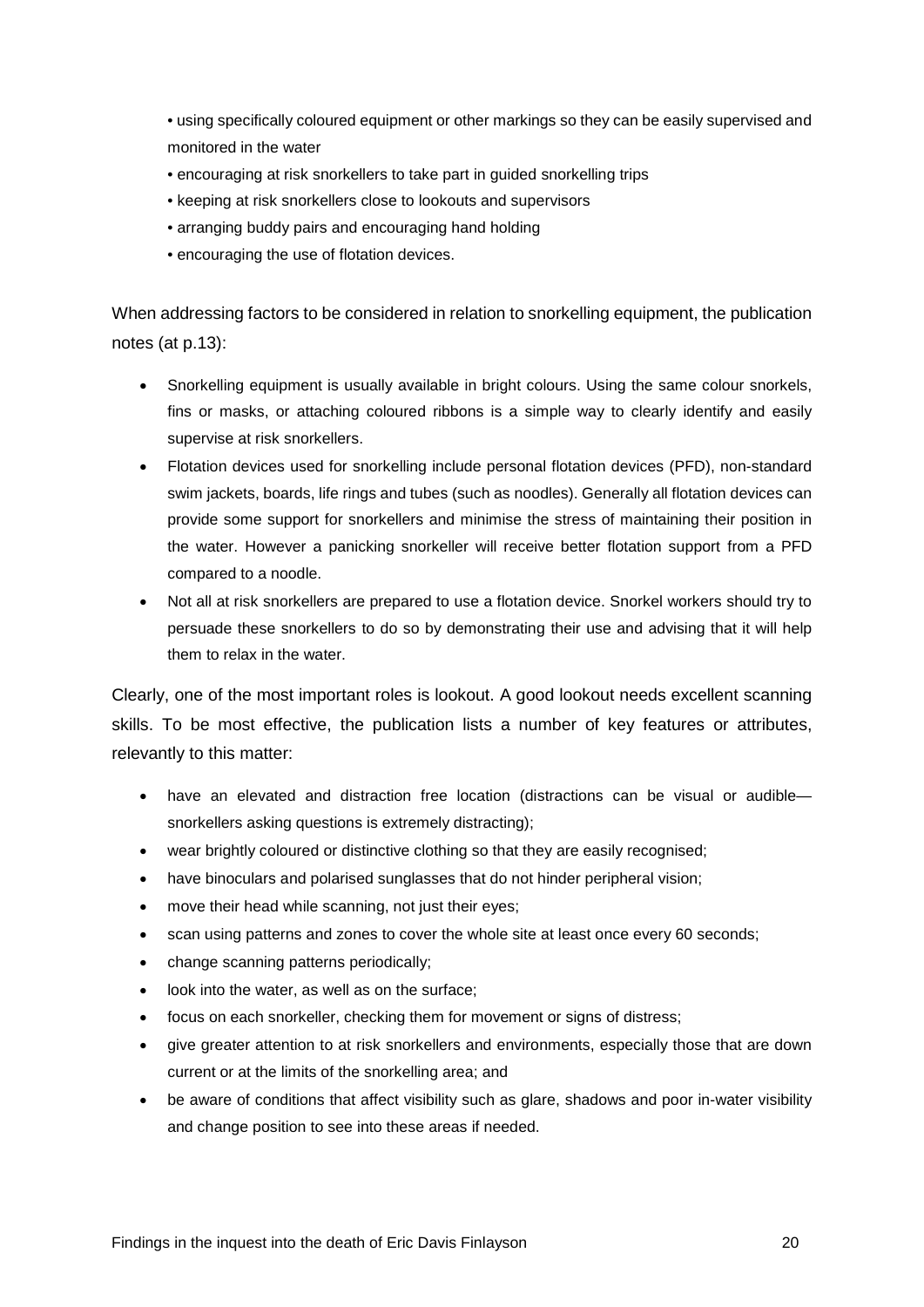The publication also recommends testing how effective a lookout is at scanning the snorkelling site by arranging for a snorkeller to simulate unconsciousness or place a small distinctive object, like a red tennis ball, in the snorkelling area. Then time how long it takes the lookout to notice. Responding in less than 10 seconds indicates excellent scanning. Taking more than 60 seconds to respond indicates their scanning is not effective and this should be addressed. A simple benchmark for performance.

The publication also recommends the use of a snorkelling guide to provide direct supervision of at risk snorkellers.

Finally, the publication addresses rescue and emergencies. It emphasises the need for clear roles, workers with necessary qualifications and the presence of first aid equipment including oxygen and the possible need for an Automatic External Defibrillator. But most importantly, the publication emphasises the need to perform drills.

For an emergency plan to be effective, everyone must understand their role and drills must be practiced regularly.

Real emergency responses have been hindered when snorkelling teams could not retrieve an injured snorkeller or were slow to action their missing snorkeller procedures.

Every rescue or emergency situation will be different so experience can only be gained by practicing different rescue and emergency scenarios. Consider scenarios where the snorkeller is elderly or overweight or where rescues take place in poor conditions.

# <span id="page-21-0"></span>**Comment and Analysis**

I now reflect on what happened and how the circumstances might have been better managed. There were missed opportunities.

There was a missed opportunity to conduct a snorkeller risk assessment on Mr Finlayson. He fitted the profile of a person who might be an at risk snorkeller. If a snorkeller risk assessment had been conducted, he would likely have been identified as an at risk snorkeller. That is plain from the material contained in the *Snorkel Safety* publication. If he had been identified as an at risk snorkeller, the control measures to mitigate that risk could have been discussed with him and implemented. This could have been done on a group or individual basis depending on the numbers in a like situation.

Mr Finlayson was not assessed for risk, let alone determined to be an at risk snorkeller. It will be recalled that Mr Edwards reported all crew were encouraged to watch passengers and report to the dive master any passengers who may require additional precautions. This falls far short of identifying snorkellers potentially at risk and conducting a risk assessment.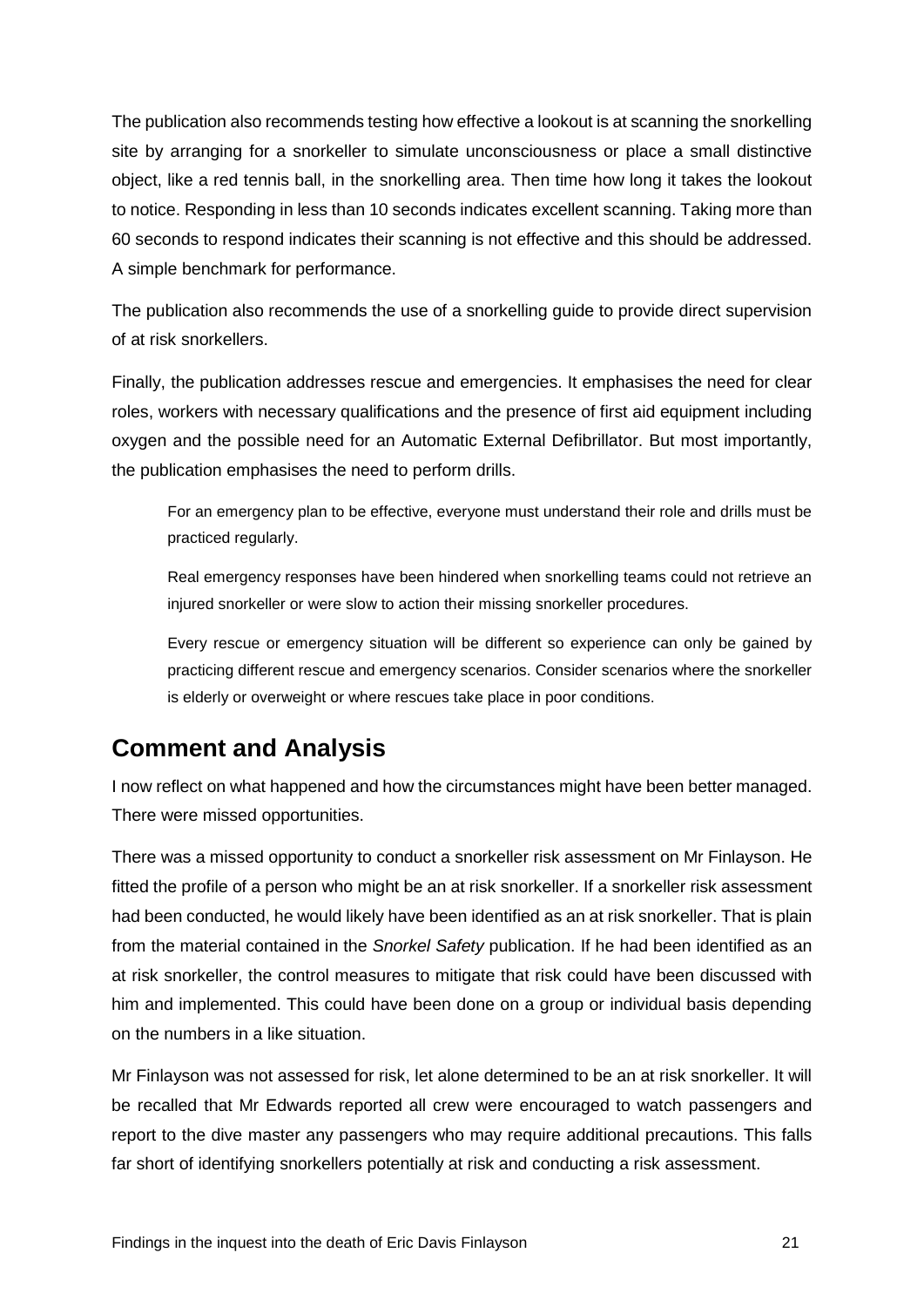The next step was selection and implementation of control measures. Mr Finlayson could have been provided with coloured or high visibility snorkelling equipment to identify his at risk status to the crew and flagging the need for direct supervision. He could also have been required to wear a wet suit which would have provided additional buoyancy. Although Voyager now provides high visibility equipment, it did not at the time of Mr Finlayson's death and certainly didn't do so to distinguish his status as a high risk snorkeller that required extra supervisory attention from lookouts.

Mr Finlayson could have been placed under direct supervision to improve the prospect of detecting any signs of difficulty and rendering immediate assistance. Direct supervision could have been achieved through the use of defined areas for at risk snorkellers to snorkel, located nearer lookouts at the boat and Cay as well as through the participation in a snorkel tour with a guide. All at risk snorkellers could have been required to:

- participate in a snorkel tour starting at the Cay that included an instructional session in the shallows to learn and practise snorkelling;
- pair up with a buddy or crew member and stay in close proximity with the buddy:
- remain with the tour unless they left to return to the boat or a defined snorkel area and their departure was coordinated between the guide and relevant lookout (through signalling) to ensure continued direct supervision.

Mr Finlayson did participate in the snorkel tour and the crew did offer encouragement to snorkellers with limited experience to join the tour from the Cay. However, this approach was not proactively based on any assessment of risk to Mr Finlayson. The passive approach taken is best reflected in the fact that Mr Finlayson declined a wet suit based on comfort. Mrs Finlayson was reported to consider using a vest but changed her mind, finding it cumbersome and heavy. These decisions were made without any contribution by the crew and without any education about the benefits in terms of safety. Further, there was no evidence of participants in the tour pairing up with a buddy or being encouraged to maintain close contact with a buddy during the tour. There was certainly no management of participants leaving the group as reflected in the fact that Mr Finlayson seems to have meandered back alone to the Cay without discussion with or intervention by the guide. This was an overly relaxed approach to group management. There was no coordination between the guide and lookout on the Cay about Mr Finlayson's return to the Cay.

There were missed opportunities in relation to the lookout on the Cay. The lookout could have been qualified and proficient in effective scanning techniques, identification of at risk snorkellers requiring greater attention, recognition of a snorkeller in difficulty, and rescue and retrieval techniques as well as first aid including CPR. While I have no doubt Ms Heikkinen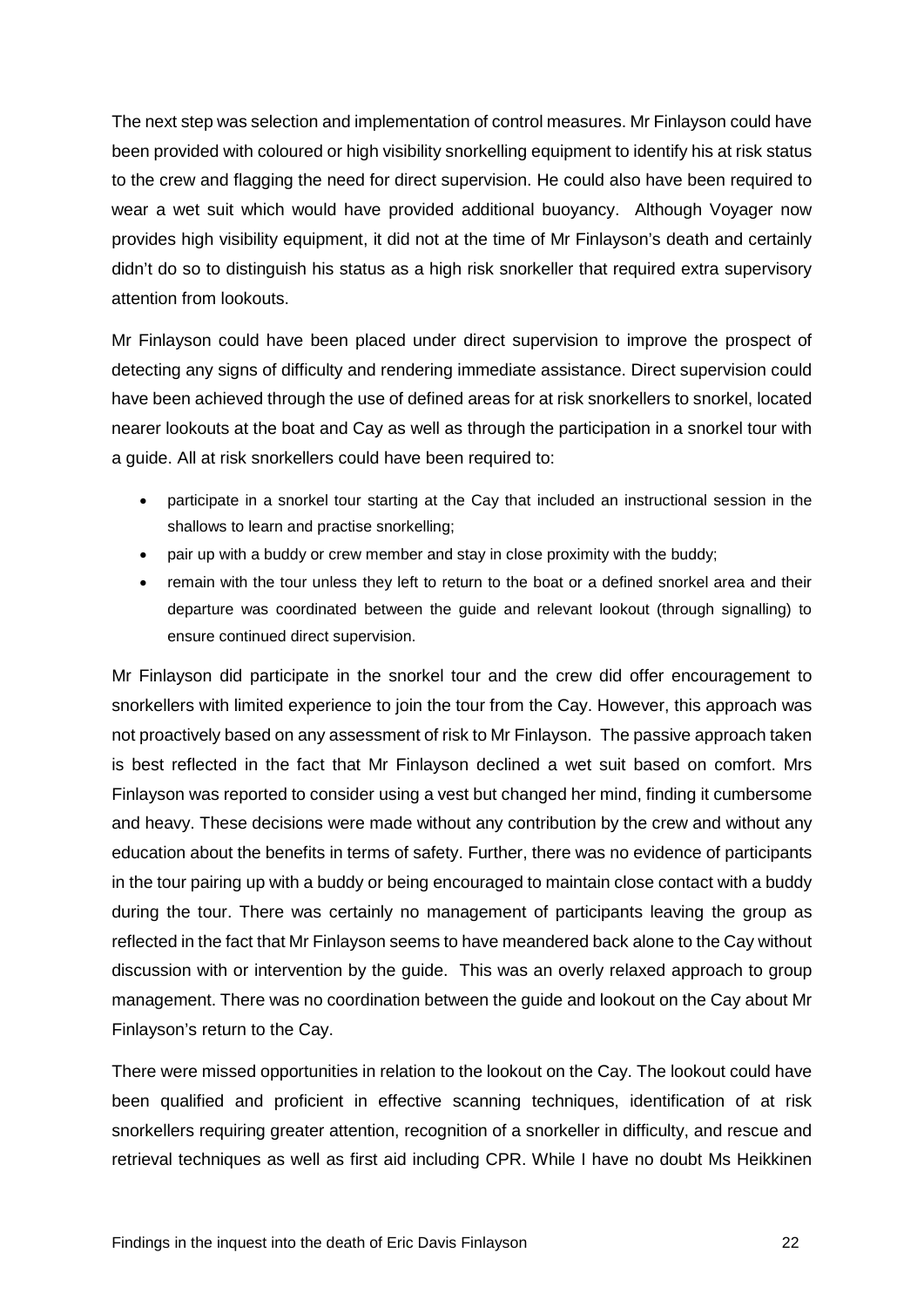and Ms Bolla did the best within the bounds of their knowledge, skill and experience; each was sadly lacking due to lack of training and assessment on the part of Voyager.

The account of Ms Heikkinen suggests Mr Finlayson was under intermittent observation but the frequency suggests minutes between observations. There were only a small number of Voyager customers on or near the Cay so the frequency of checks could have been comparatively high. Clearly, the *Snorkel Safety* publication contemplates training and assessment of lookouts whereby an immobile snorkeller is detected within a minute. That does not appear to have been the case here. Further, if Ms Heikkinen understood the concept of "at risk snorkellers", that Mr Finlayson was an "at risk snorkeller", and his need for greater direct supervision; she would likely have been more vigilant in her supervision.

Ms Heikkinen's account involved seeing and reporting to Mr Edwards a man was immobile in the water. On her account, she told Mr Edwards where he was and then she directed Ms Bolla to check on him. Mr Edwards recalls this aspect of the radio communication and decided to go to have a look for himself. It is curious that Mr Edwards would leave an important role of Master and lookout on the vessel, leaving the role of lookout to a trainee, to check on a possible snorkeller in difficulty when Ms Heikkinen was apparently trained and able to make that identification. It also suggests Mr Edwards was not in a position from *Seastar*, to see and identify whether the person was in difficulty. It will be recalled that Mr Edwards regarded his role as the primary lookout in compliance with the legislative requirement.

This exposed a major vulnerability in the system of supervision and emergency response. The system relied on Mr Edwards to be the key person for many roles; the supervisor, the lookout, the responder and the coordinator. He also had to leave the boat and responsibility for oversight of the other passengers, including snorkellers to an untrained lookout. So, when there was uncertainty about the status of the person who might be a snorkeller in difficulty, Mr Edwards responded as lookout, having to check for himself. If Ms Heikkinen was proficient in the role of lookout, she could have made the call and Mr Edwards responded with first aid equipment.

The procedures of Voyager do not suggest any boundaries to the responsibilities of the lookout at the Cay but the understanding seemed to be that greater attention should be given to those nearest the Cay by that lookout. There was no defined area at the Cay for the inexperienced or at risk snorkellers to be under the immediate and direct supervision of that lookout.

No first aid was immediately administered on retrieving Mr Finlayson to the beach. Mr Edwards told the Court he arrived at the beach in a short period of time as he was on his already on his way in the tender. He immediately administered CPR. However, he had no support in his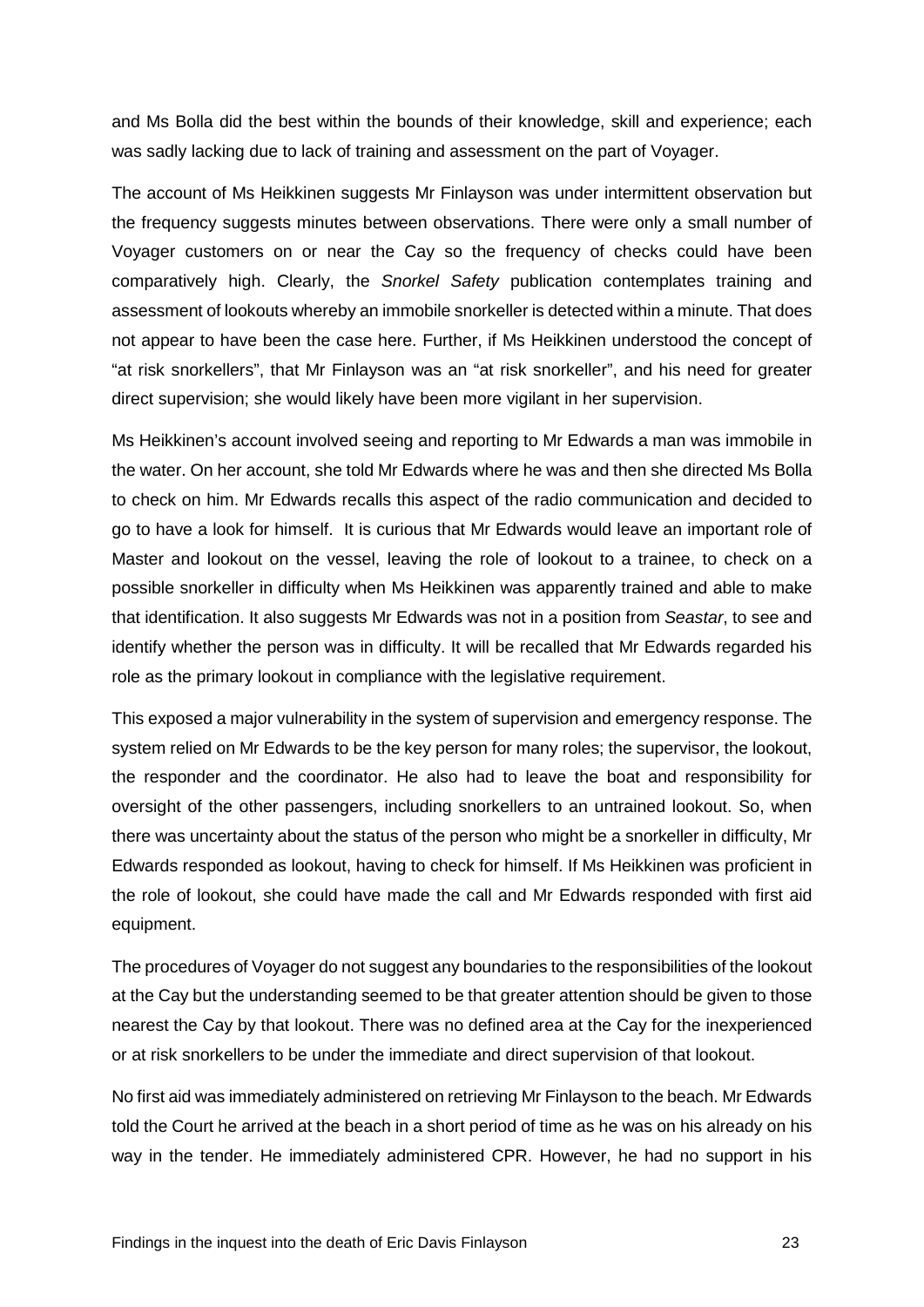efforts. He had to return to the boat to get first aid equipment and later leave again to communicate with emergency services.

If Ms Heikkinen was as effective a lookout per the *Snorkel Safety* model, on seeing Mr Finlayson immobile in the water, she could have raised the alarm. Mr Edwards could have responded with the necessary first aid equipment, leaving his post in the charge of another experienced and qualified crew member who stood by a radio for directions. Alternatively, Mr Edwards could have responded with the capacity to communicate with emergency services in the event escalation was required. He could also have called through a coordinator for any medical assistance from passengers on his boat or others nearby. None of these steps were taken until later in the sequence of events and it appears passenger medical practitioners came forward when they realised a medical emergency was unfolding.

It appears that initially there were no other crew members able to immediately assist Mr Edwards in efforts with Mr Finlayson, either to drive the tender, locate the first aid equipment, bring it to him or communicate with emergency services. It is not surprising since most persons involved in the efforts to assist Mr Finlayson were trainees of some sort or another.

Although I have identified a number of missed opportunities, I cannot conclude that the outcome for Mr Finlayson would likely have been better. In the absence of evidence about what happened physiologically in the minutes before his death and in the context of the current medical evidence about his cause of death, I find there is too much uncertainty about the factors relevant to assessing the possible outcome.

Why were these opportunities missed and what needs to be done to remedy the situation from an organisational perspective?

## <span id="page-24-0"></span>**The Systems Review**

Inspectors from WHSQ conducted an investigation into the circumstances of the death. There is a legislative framework that applies to commercial snorkelling activities in the form of the *Safety in Recreational Water Activities Act* and *Regulations 2011,* as well as the *Recreational Diving, Recreational Technical Diving and Snorkelling Code of Practice 2011*. A copy of the investigation file and report is an exhibit in this hearing.

I note the primary focus of the WHSQ investigation was establishing whether Voyager complied with its obligations under this legislation. A number of improvement notices were issued and Voyager responded. Ultimately, WHSQ accepted that Voyager had undertaken the necessary improvements to comply with the legislation. It is noted that this is a minimalist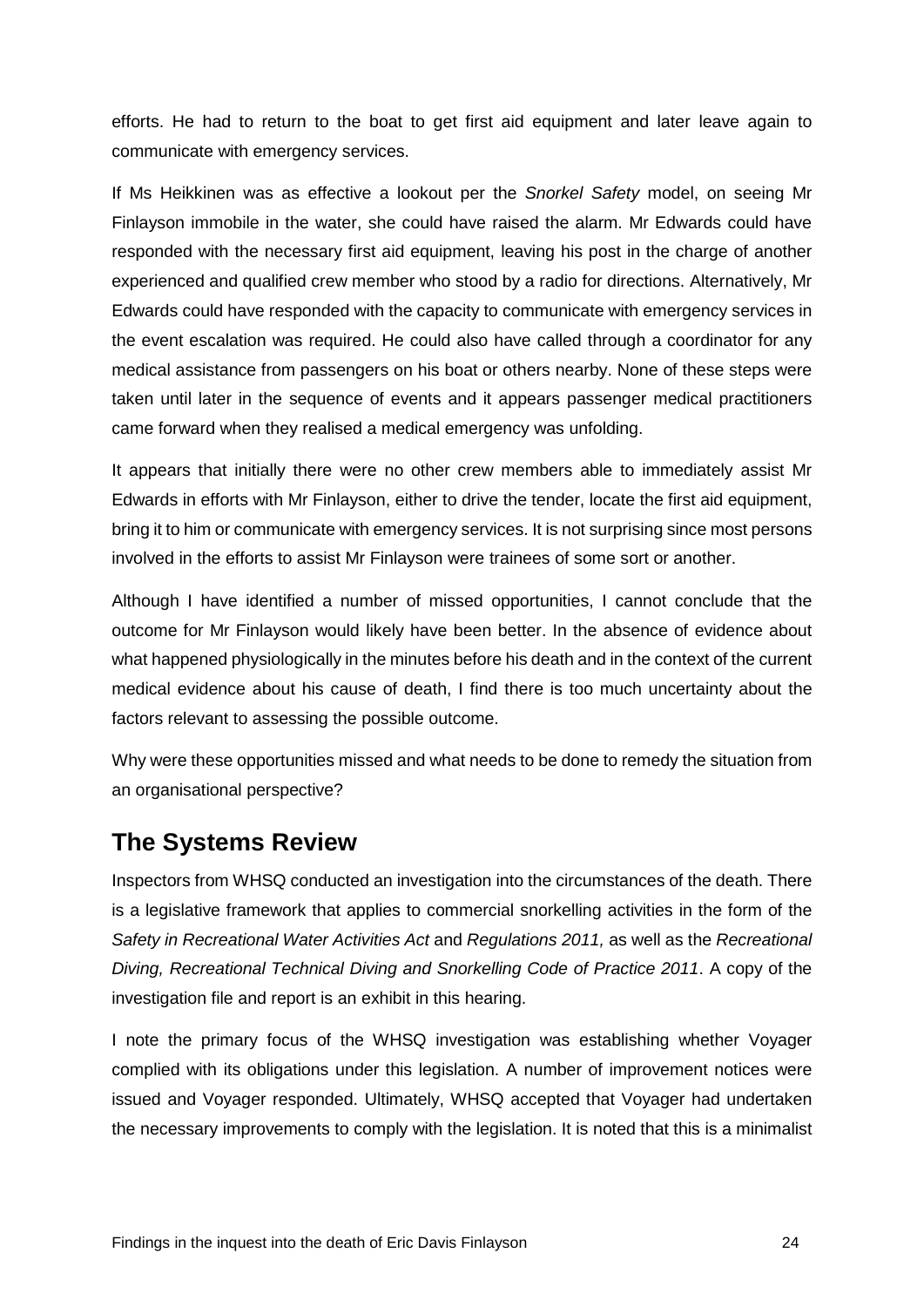approach and predominantly addresses those matters of compliance that are prescriptive in nature.

During the course of this hearing, I became concerned about the extent to which Voyager had taken advantage of the guidance material published by WHSQ and made available to the industry about risk management of snorkellers. A list of the publications available at the time of the incident and at the time of the hearing are detailed in Appendix 1.

I requested Chris Coxon from WHSQ, a very experienced former Chief Dive Inspector, to review the procedures of Voyager. Mr Coxon was asked to identify opportunities for improvement both then and now for this operator based on the WHSQ guidance material and his experience in reviewing other operators. Mr Coxon was asked to consider the following areas:

- Lookouts
- Fitness to snorkel
- Group management of snorkelling tours
- Emergency response including rescue, first aid, escalation of response, and communications

Voyager was given the opportunity to, and did, identify all operational documents it relied upon as relevant to its procedures at the time of the incident and at the time of the hearing. Mr Coxon was given that list of material.

When addressing each area, Mr Coxon was asked to comment on:

- The extent to which the evidence demonstrated: the existence of a procedure (orally or in writing), the development of procedure was risk based, the strengths and weaknesses of that procedure, and opportunities for improvement;
- The extent to which the evidence demonstrates: the existence of training (orally or documented – competency based or otherwise) on those procedures, the effectiveness of the training, strengths and weaknesses, adequacy of any documentation, and opportunities for improvement;
- The extent to which the evidence demonstrates: the existence of any supervision to ensure procedures are performed during operations pursuant to these procedures and training, effectiveness of the supervision, strengths and weaknesses of the supervision, and opportunities for improvement;
- The extent to which the evidence demonstrates: the existence of auditing to check on the effectiveness of safe working procedures, training and supervision; strengths and weaknesses of existing auditing, and opportunities for improvement.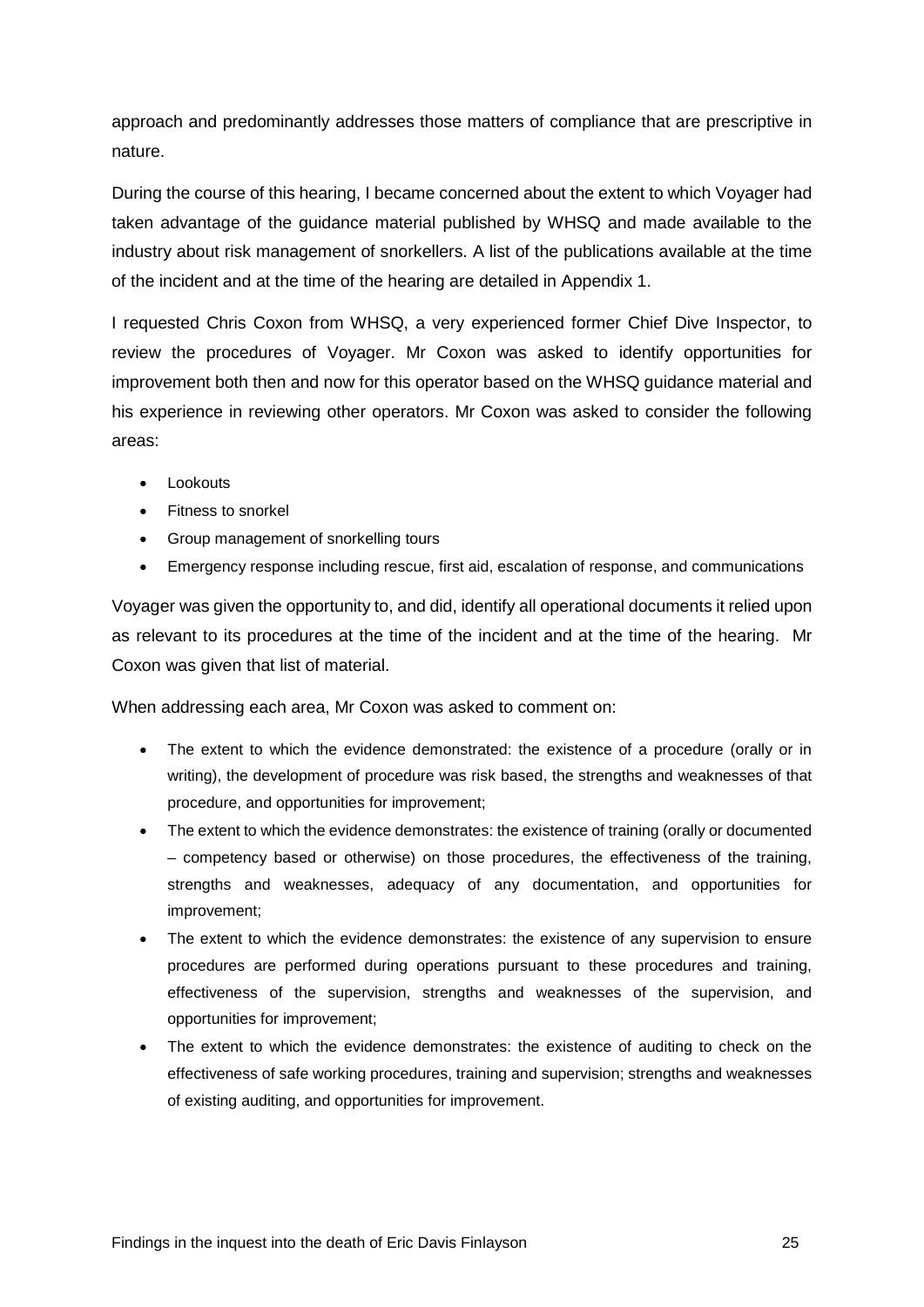The report of Mr Coxon is comprehensive and although repetitive, there are clear recurring themes. I have summarised his findings. Mr Coxon identified the relevant information he used to assess the Voyager practises and procedures at the start of each area.

### <span id="page-26-0"></span>*Lookouts*

The relevant information included:

*Safety in Recreational Water Activities Act 2011,* (Qld) (SRWA Act)

• S. 16(2)(d)- Primary duty of care- monitoring of participants;

Safety in Recreational Water Activities Regulation 2011, (Qld) (SRWA Regulation)

• S. 14 Lookout, guides and rescuer;

*Recreational Diving, Recreational Technical Diving and Snorkelling Code of Practice 2011*, (Qld) (*Code of Practice*)

- para 2.1.2 Control measures risk management, roles and duties, documented procedures, training;
- para 2.4.2.1 Site supervision-lookouts;
- para 2.4.2.4 Number and location of supervisory personnel;
- para 2.4.3.1 Appropriate skills and knowledge-snorkel workers.

Mr Coxon reported the Voyager documents demonstrated the existence of working procedures about lookouts but the content was lacking in that it did not address relevant matters in the *Regulation* and *Code of Practice*, including recognition of relevant hazards and snorkelers in difficulty, responsibilities regarding provision of first aid including CPR and oxygen resuscitation, scanning techniques, site boundaries, access to polarised sun glasses, fitness, supervision of breath hold diving and 'matters specific to snorkel guides'.

#### He reported:

The style of the procedures seeks to allocate duties relevant to the lookout to certain roles including the Vessel Master, Deckhand, Trainee and DMT in a variety of documents. There appear to be some inconsistencies and overlap between the different duties stated which may create confusion. For example doc 252 states the lookout must 'be lookout only' and 'under no circumstances… assisting other crew in non-surveillance activities… assisting passengers'. However doc 265-267 states, regarding the Master's duties, that the 'skipper to be lookout and tender operator simultaneously, attending to any needs of instructors and snorkelers'

Mr Coxon identified opportunities for improvement by clarification of lookout duties for different roles during different parts of the daily operation, referring to advice and examples included in the WHSQ Digital Information Booklet – *"Snorkel Safety: a guide for workers*" and video '*Effective Lookouts – monitoring divers and snorkellers effectively'.*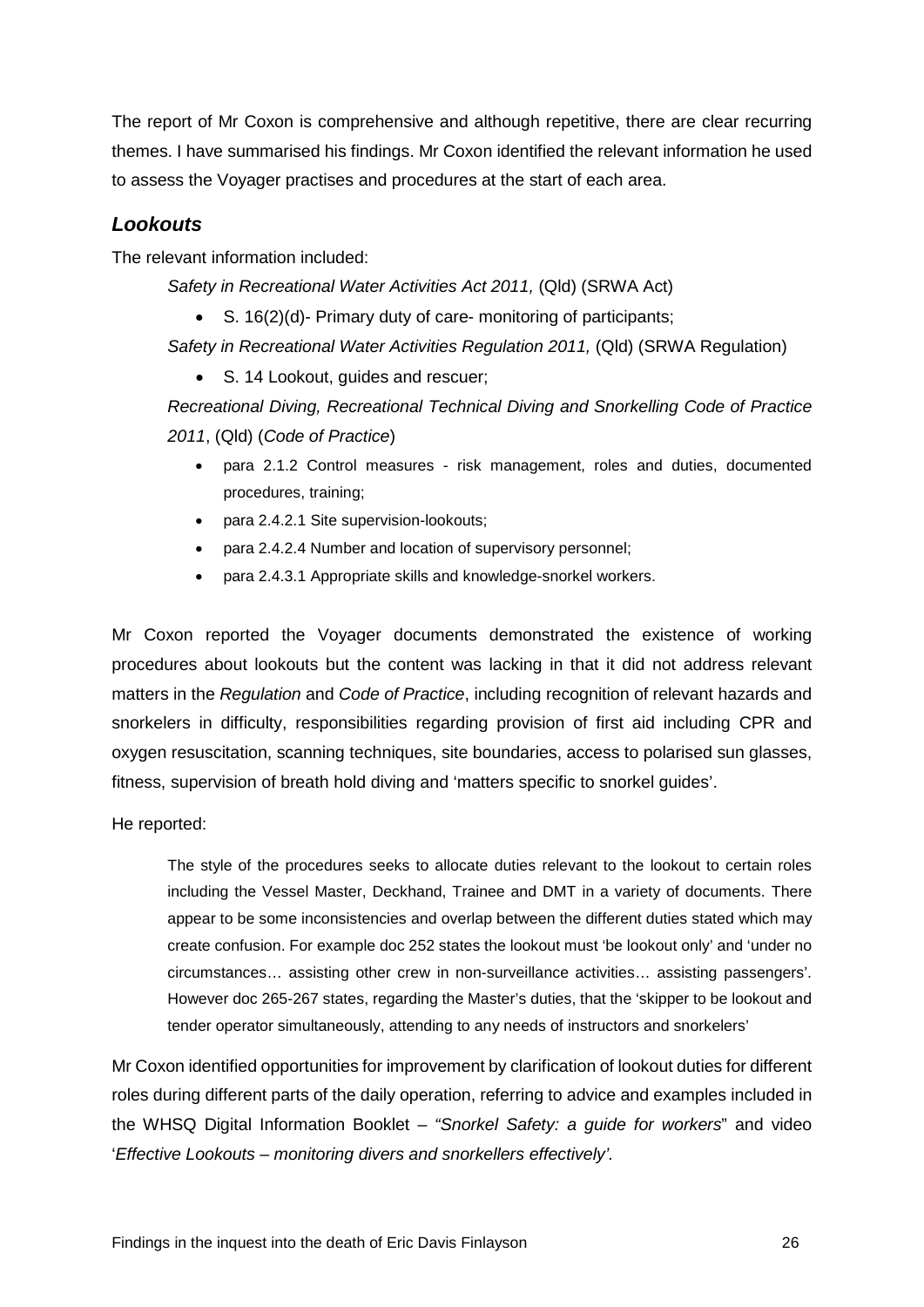As to training, Mr Coxon reported the existence of records of initial crew training after the incident covering watermanship, rescue and lookout duties; but the content was limited.

#### He reported:

The content is minimal concerning the duties of a lookout (three dot points) although important underpinning knowledge is included elsewhere on these and other documents provided. The documents only indirectly refers to training given and any assessment of the lookout's competence performing that duty. For a safety role as significant as that of lookout, this is an inadequate record of training and assessment.

The records are only for initial training for workers. Ongoing training and assessment is also necessary, and is particularly important for lookouts where competence can be difficult to monitor and maintain.

#### Opportunities for improvement included:

- Increasing the recorded scope and extent of the training and assessment program for lookouts. The training should be consistent with working procedures and reflect all relevant legislative provisions. Training should emphasise that competence is achieved through assessment of the practical application of acquired skills in the workplace rather than just knowledge based. Advice and examples are included in the WHSQ Digital Information Booklet - *'Snorkel Safety: a guide for workers'* and Video- *'Effective Lookouts- monitoring divers and snorkellers effectively'.*
- Ensuring lookout training is ongoing, that lookout competence is assessed and appropriate records are kept of any assessments.

As to supervision of lookouts, Mr Coxon reported that Voyager did not identify specific evidence about supervision of lookouts but the documents as a whole revealed an expectation that the master supervise workers including lookouts.

He reported:

With consideration of the broad range of responsibilities of a vessel Master, it is unlikely that supervision of all safety aspects of the snorkelling operation, including worker supervision, could be managed effectively in this way. The *Code of Practice* advises persons conducting recreational snorkelling to appoint a person as a snorkelling supervisor to coordinate snorkelling activities. This important role identifies the need to ensure that the various interrelated duties required to ensure a safe snorkelling operation, including lookouts, guides, rescuers and first aiders are coordinated and monitored to ensure their effectiveness in different snorkelling situations. The *Code of Practice* gives advice on this role in s.2.4.2.1 and s.2.4.2.4.

He recommended an appropriately experienced crew person be appointed snorkelling supervisor whose duties include ongoing supervision of snorkelling workers including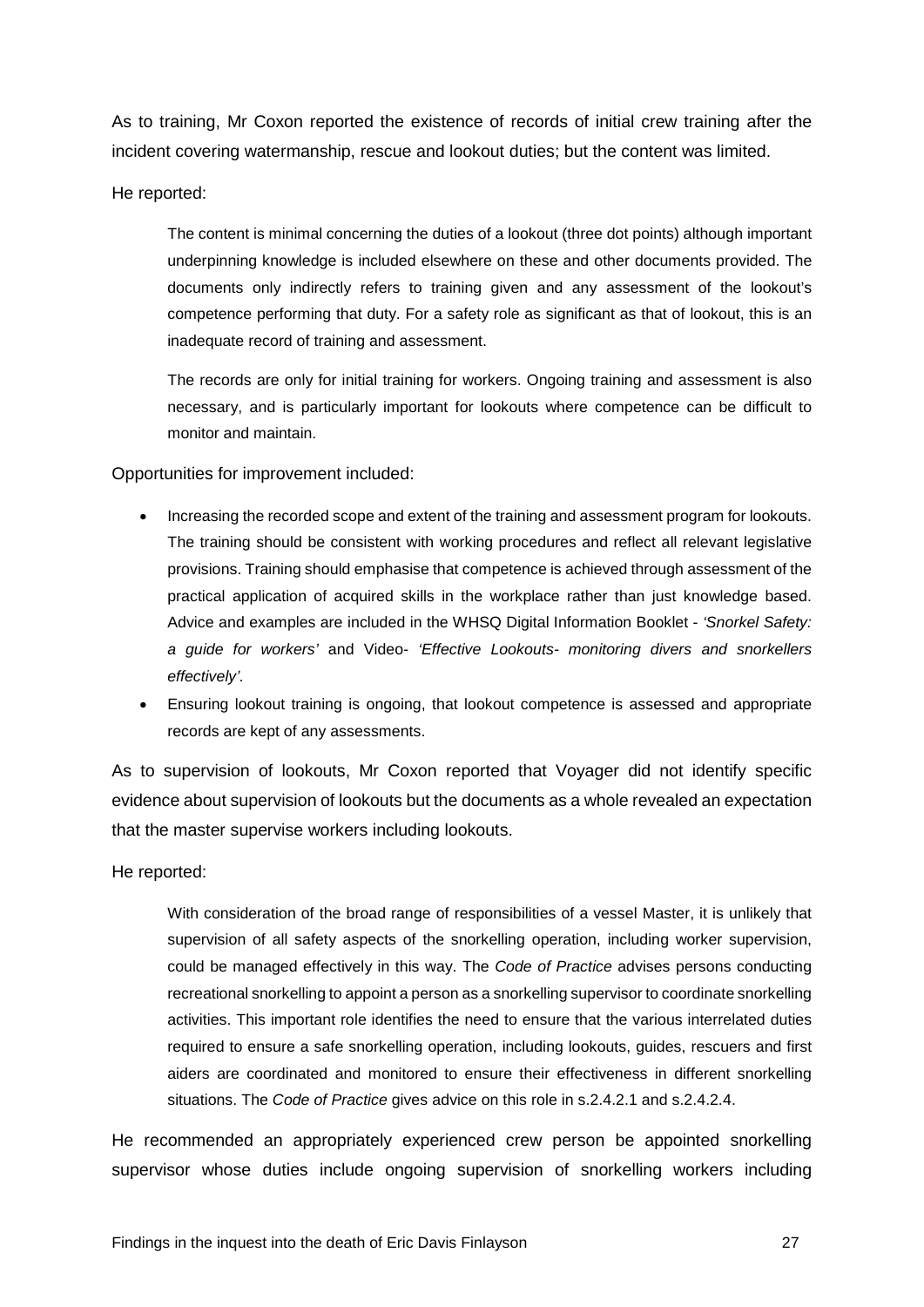lookouts. He noted advice is included in the *Code of Practice* and examples are included in the WHSQ Digital Information Booklet *'Snorkel Safety: a guide for workers'.*

As for auditing relevant to lookouts, Mr Coxon noted a record of an emergency drill conducted on 25 July 2012 for a 'surprise panic snorkel for beach lookout'. He notes no other action serving the purpose of an audit. Opportunities for improvement included:

- Ensuring audits such as the one identified are conducted on a regular basis and reflect the mobility of the workforce so that new lookouts are audited on an ongoing basis. Advice and examples are included in the WHSQ Digital Information Booklet -*'Snorkel Safety: a guide for workers'*, Video- *'Effective Lookouts- monitoring divers and snorkellers effectively'* and the *'Self audit dive and snorkel compliance checklist'*.
- Ensuring all lookout duties are audited, not just emergency response.

### <span id="page-28-0"></span>*Fitness to Dive*

Mr Coxon identified the legislation relevant to fitness to dive published at the date of death.

- *Safety in Recreational Water Activities Act 2011* , (Qld)
	- S. 16(2)(c)- Primary duty of care- provision of information
- *Safety In Recreational Water Activities Regulation 2011*, (Qld)
	- S. 13 Advice about medical conditions
- *Recreational Diving, Recreational Technical Diving and Snorkelling Code of Practice 2011, (Qld)*
	- at 2.4.1 Medical fitness of snorkellers

The published advisory information included:

- Sample snorkeller medical assessment form.
- Translated materials into 10 languages including the snorkeller medical assessment form.
- Two industry case studies on snorkeller assessment and snorkel site management.

He reported the legislative environment was unchanged at inquest and further advisory information was published, including:

- Revised web site including snorkelling specific information on:
	- Medical fitness for diving
	- Non-English speaking participants
- Digital Information Booklet *'Snorkel Safety: a guide for workers'*
- Video- *'Managing the risk of cardiac death – preventing cardiac-related incidents by identifying at-risk recreational divers and snorkellers'.*
- Video- *'Snorkelling Sense'*.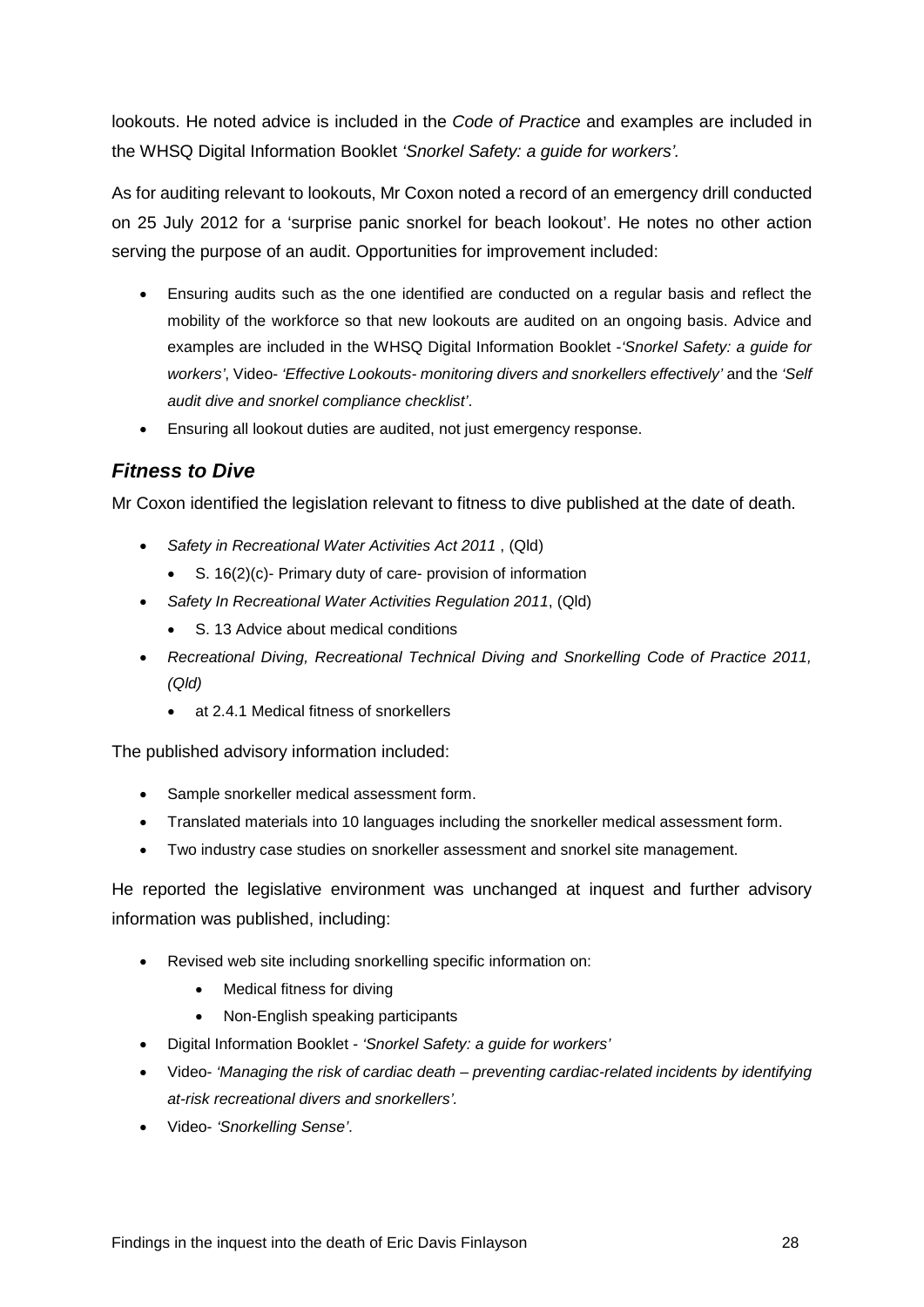On review of the Voyager documentation, Mr Coxon found evidence of a working procedure addressing fitness to dive but at the time of the incident it was not consistent with all legislative requirements.

Although general references were made to fitness and health related issues in two (inconsistent) briefing documents and duty statements, he found these were inadequate to ensure a consistent application of the legislation. Mr Coxon reviewed the new snorkelling card (developed after this incident) distributed to intending snorkellers on the trip to the reef and reported:

The safety card does mention heart disease, lungs, diabetes, epilepsy, fainting and for participants to tell the crew if they have any medical conditions. The visual format may be of assistance to non-English persons but the extensive use of English medical terms may cause confusion.

*SRWA Regulation 2011* section 13 requires the duty holder to advise each person who intends to snorkel that snorkelling can be a strenuous physical activity. The safety card does not provide this advice. The safety card also does not specifically mention asthma.

Mr Coxon suggested, by way of improvement:

- Amendment of the snorkel card, or other advice provided, to ensure that snorkellers are given all advice required under the *SRWA Regulation 2011* section 13 and *Code of Practice 2011* section 2.4.1. Advice and examples are included in the WHSQ:
	- Sample snorkeller medical assessment form
	- Industry case study on snorkeller assessment
	- Digital Information Booklet *'Snorkel Safety: a guide for workers'*
	- Revised web site including snorkelling specific information on medical fitness for diving
	- Video- *'Managing the risk of cardiac death – preventing cardiac-related incidents by identifying at-risk recreational divers and snorkellers'*.
	- Video- *'Snorkelling Sense'*.

As to evidence of training, Mr Coxon found there was evidence of a template record for initial crew training that covered matters relevant to assessing a person's fitness to snorkel. However, the content and assessment criteria were not well described although important underpinning knowledge is included elsewhere in other documents. He reported:

The record only indirectly refers to training given and any assessment of the worker's competence regarding the knowledge and skills required to assess a person's fitness to snorkel. For a safety management feature as significant as the assessment of fitness of snorkellers, this is a minimal record of training and assessment.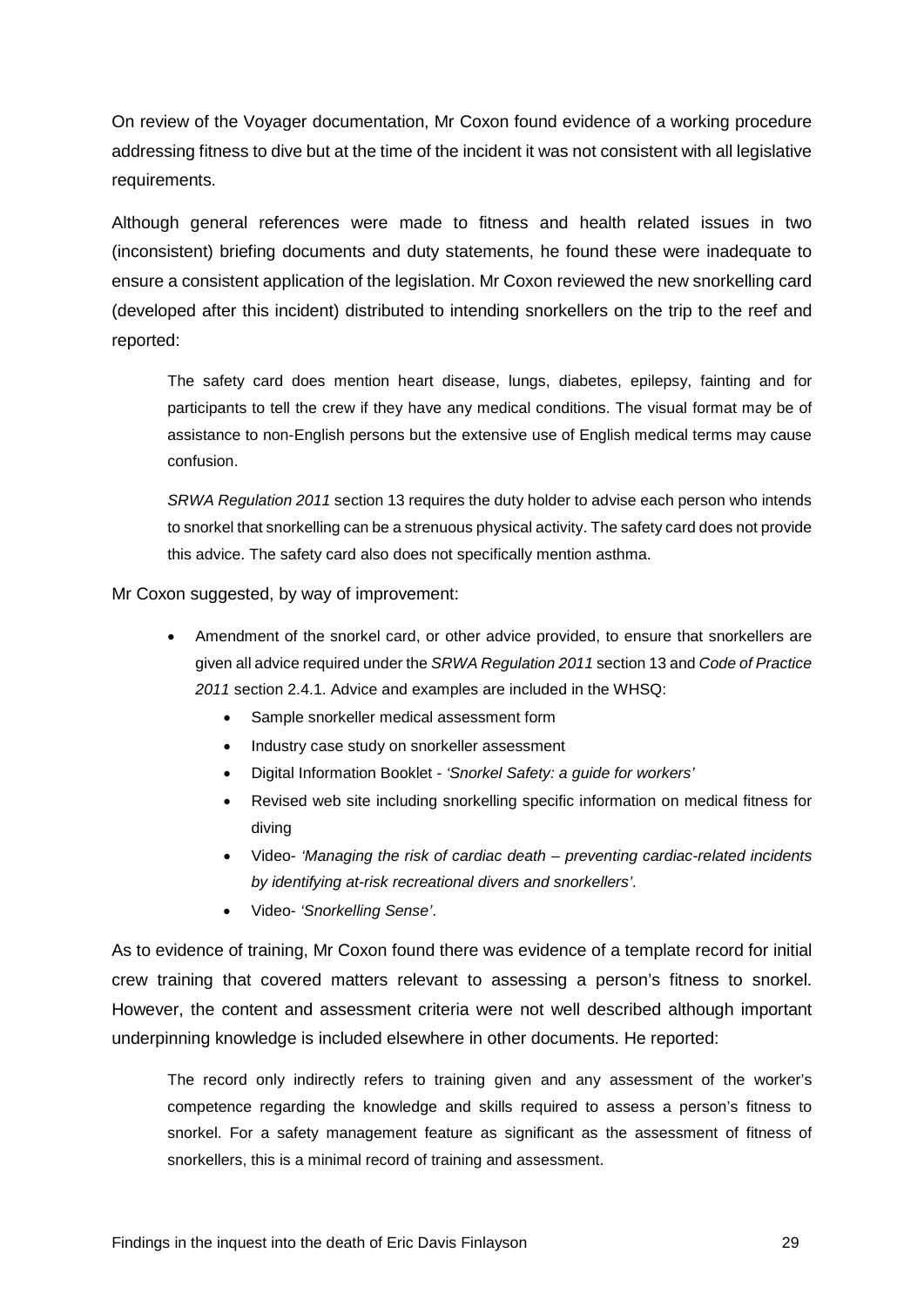He again recommended increasing the scope and extent of the training and assessment program for workers assessing the fitness of snorkellers, reiterated that the training should be consistent with documented working procedures and reflect all relevant legislative provisions. Training should emphasise that competence is achieved through assessment of the practical application of acquired skills in the workplace rather than just knowledge based. Mr Coxon referred to advice and examples in the WHSQ publications.

Voyager relied on the Master to supervise and ensure its procedures relevant to fitness to dive were complied with. However, Mr Coxon considered the broad range of responsibilities of the Master and concluded it was unlikely that supervision of all aspects of the snorkelling operation including supervision could be managed effectively in this way. He referred to the *Code of Practice* requirement for the appointment of a snorkelling supervisor to coordinate all snorkelling activities and again recommended an appropriately experienced and qualified crew person be appointed as snorkelling supervisor.

No documents were identified relevant to auditing about fitness to dive. He again identified the opportunity for improvement be ensuring audits were conducted on a regular basis and reflect the mobility of the workforce so that new workers assessing a client's fitness to snorkel are audited both as a part of their initial training and assessment, but also on an ongoing basis.

### <span id="page-30-0"></span>*Group Management of Snorkelling Tours*

The relevant legislation regarding group management of snorkelling tours includes:

- *Safety in Recreational Water Activities Act 2011*, (Qld)
	- S. 16(2)(d)- Primary duty of care- monitoring of participants
- *Safety In Recreational Water Activities Regulation 2011*, (Qld)
	- S. 14 Lookout, guides and rescuer
- Recreational Diving, Recreational Technical Diving and Snorkelling Code of Practice 2011, (Qld)
	- at 2.1.2 Control measures- risk management, roles and duties, documented procedures, training;
	- at 2.2.7 Entry and exit from water;
	- at 2.4.2.1 Site Supervision;
	- at 2.4.2.2 Snorkelling guide;
	- at 2.4.2.3 Snorkelling site risk assessment;
	- at 2.4.2.4 Number and location of supervisory personnel;
	- at 2.4.3.1 Appropriate skills and knowledge- snorkel workers;
	- at 2.4.3.2 Appropriate skills and knowledge- snorkelers;
	- at 2.4.3.3 Advice on snorkelling environment and potential problems.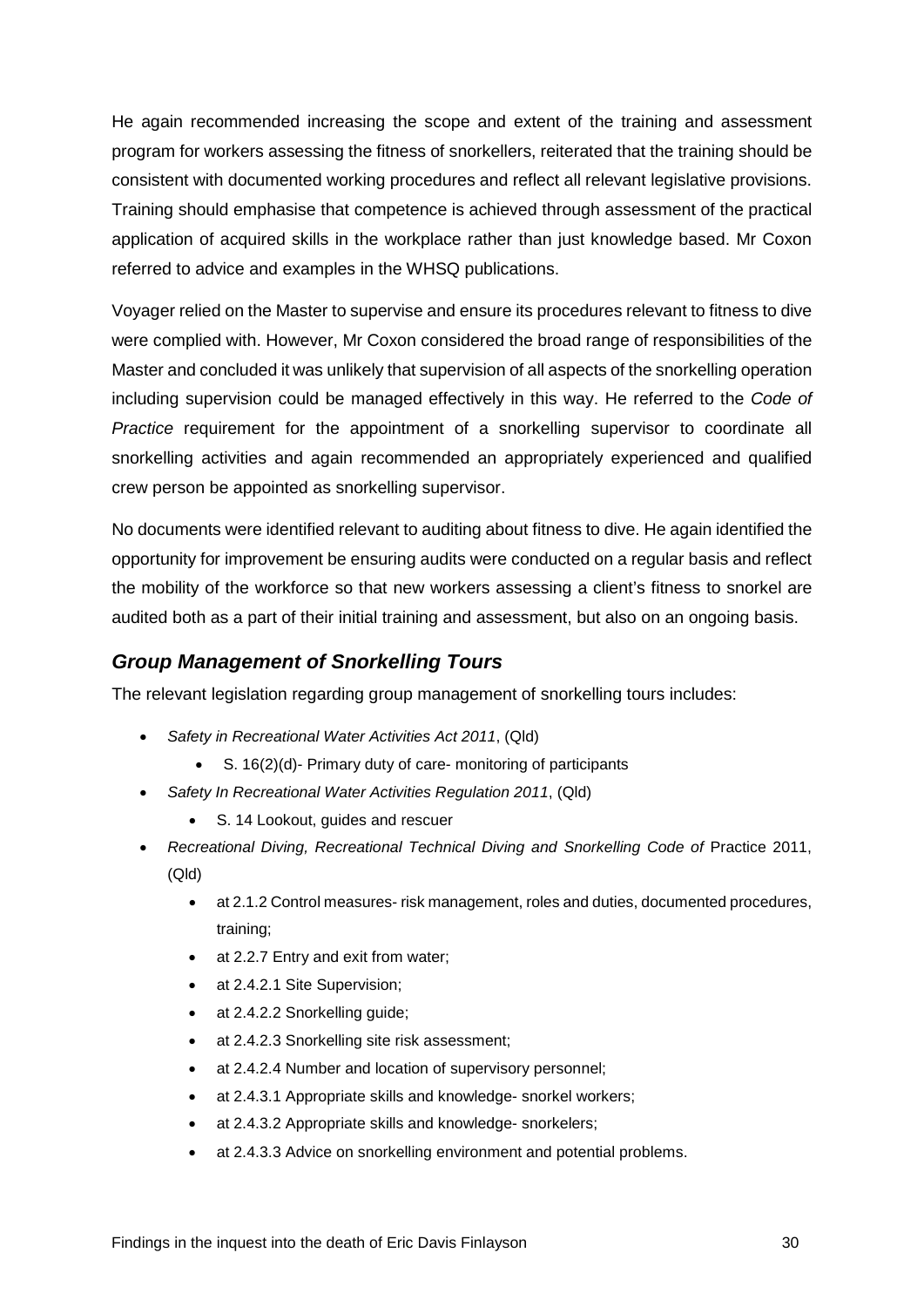The advisory material includes that which is identified elsewhere in his findings. Mr Coxon reviewed the information and training provided to intending participants. Voyager relied on a new safe snorkelling card using images and graphics as a means of communicating key messages. This was presumably intended to supplement oral briefings and instruction. Mr Coxon reviewed each part of the card, offering specific comments and concluded:

In summary the snorkel card does provide information and advice in a visual format which, in most instances, would be of assistance to a non-English speaker. However it does not provide the following information as recommended by the *Code of Practice*:

- Site specific advice including: the snorkelling area, relevant environmental conditions including boating channels, wind and tide strength and direction.
- Location of lookout/s and snorkelling supervisors.
- Practising snorkelling in shallow water before venturing further afield.
- Abstaining from drinking alcohol prior to snorkelling.
- Advice to persons who intend to breathe hold dive.

He suggested amendment of the snorkel card, or other advice, to ensure snorkellers are given all advice required in the *Code of Practice* at section 2.4.3.2 and 2.4.3.3.

In relation to *in-water supervision of guided snorkelling groups*, he reported:

The evidence provided demonstrates that a working procedure relevant to the conduct of guided snorkelling groups is provided in the relevant duty statement, but the requirements are not consistent with all advice in the *Code of Practice*. For example there is no reference to group size, beginning and ending the tour, headcounts and buddy pairing. However as discussed in Note 2, the additional presence of a lookout does not require strict adherence to s2.4.2.2 of the *Code of Practice* although in general the advice remains valid if practical. The new safe snorkelling card advises participation in guided groups in a visual format.

Again, Mr Coxon identified the opportunity to amend the duty statements and work procedures to cover all relevant advice given in the *Code of Practice*. Another component of group management of snorkellers was identified as *site characteristics*. Mr Coxon reported:

The evidence provided demonstrates a working procedure relevant to the assessment and monitoring of snorkel site characteristics. Reference in the deckhand duty statement includes reference to tides and snorkel site preparations including placement of dinghies and life rings. However these procedures are not consistent with all advice in section 2.4.2.3 of the *Code of Practice.* For example there is no reference to the assessment of currents or surface conditions and their possible impacts on snorkelling operations, including safe entry and exit and emergency responses. The new safe snorkelling card advises participants on some environmental risks in a visual format.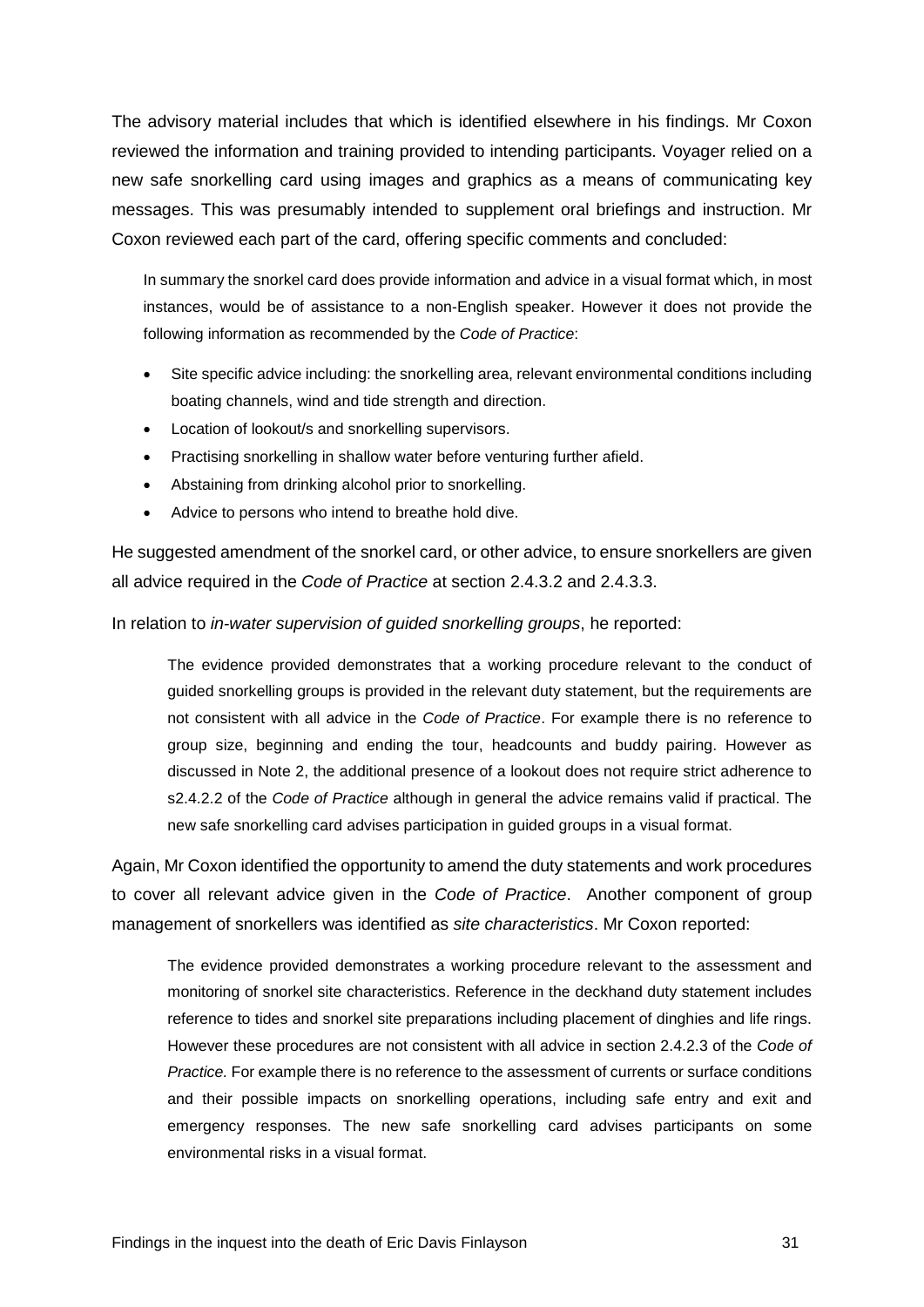Again Mr Coxon identifies an opportunity to amend material to incorporate the advice provided. Similarly, the training records reveal a template record for initial crew training of these subjects. He reports:

The content and assessment criteria in these training records are limited although important underpinning knowledge is included elsewhere in other documents such as the snorkel card. The training record only indirectly refers to what training has been given and any assessment of the worker's competence regarding the knowledge and skills required to undertake a snorkel briefing, instruct snorkellers, assess snorkelling sites and conduct a guided snorkel tour. For a safety management feature as significant as this, this is a minimal record of training and assessment.

Voyager relied on the Master (again) as the supervisor to ensure all procedures relevant to snorkeller group management were complied with. Again, Mr Coxon concludes it is unlikely, given the other duties of the Master, that supervision can be effectively managed in this way.

Voyager was unable to identify any documents relevant to auditing on this subject. Mr Coxon reported there was an opportunity to ensure audits were conducted on a regular basis and reflected the mobility of the workforce so that new workers were audited as part of initial training and assessment and on an ongoing basis.

### <span id="page-32-0"></span>*Emergency Response*

The relevant legislation regarding emergency response for snorkelling workplaces included:

- *Safety in Recreational Water Activities Act 2011, (Qld)* at S. 16(1)- Primary duty of care
- *Safety In Recreational Water Activities Regulation 2011, (Qld)* at S. 14 Lookout, guides and rescuer
- *Recreational Diving, Recreational Technical Diving and Snorkelling Code of Practice 2011, (Qld)* at 2.2.2 Emergency plans, at 2.2.3 Rescue of a person snorkelling, at 2.2.4 First aid and oxygen, at 2.4.2 Supervision of snorkelling in open water.

The relevant advisory information included sample emergency plans for recreational diving and snorkelling. At the time of the inquest, the relevant advisory information included additional material. The revised web site including snorkelling specific information on diving emergencies and diving injury and illness. Digital Information Booklet - *'Snorkel Safety: a guide for workers'* and video- *'Effective Lookouts- monitoring divers and snorkellers effectively'* also contain information relevant to rescue.

Voyager provided a number of documents it relied upon as relevant to working procedures about rescue. Mr Coxon reviewed the material and noted the existence of two rescue plans, giving rise to the risk of inconsistency and lack of clarity of the different duties required of different crew members. Clarification of the different roles was required.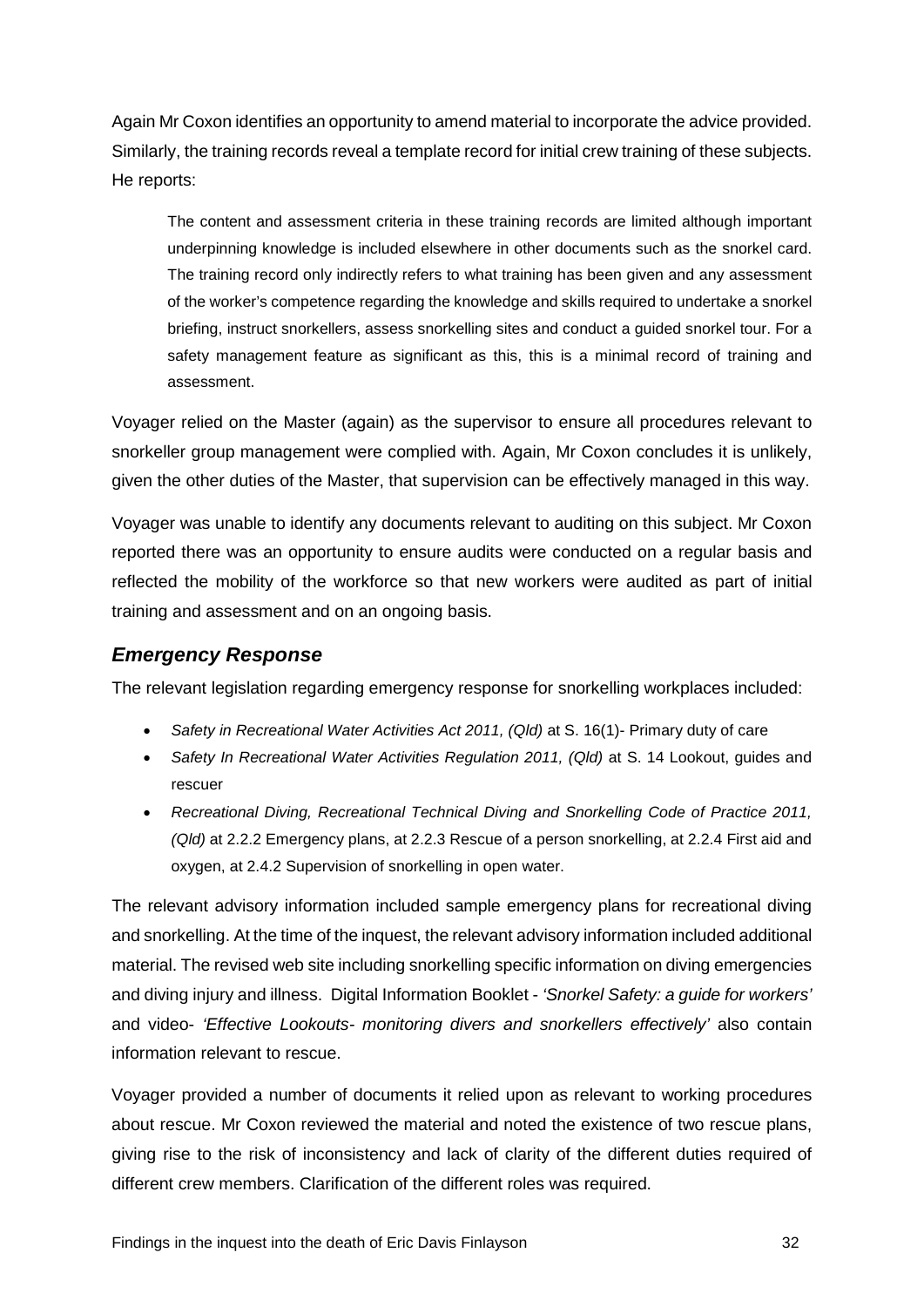As to first aid, Mr Coxon reported:

The evidence above demonstrates the existence of a working procedure relevant to giving first aid, including during a rescue, and duty statements including requirements for first aid qualifications for the master and deckhand roles. This is consistent with the expectation of s.2.1.2 and s.2.2.2 of the *Code of Practice* and is consistent in style and content with similar documents in other similar snorkel workplaces.

Similar to the rescue plan, there is a lack of clarity about the first aid requirements for different crew members. For example the deckhand and master have duty statements requiring that they hold first aid qualifications. However the plans imply that any crew person undertaking a rescue must be able to provide first aid.

As to the procedures for escalating an emergency response, Mr Coxon reported:

Similar to the rescue plan, there is a lack of clarity about the requirements to escalate a response for different crew members. For example the evacuation plan lists a number of duties for 'one crew member' but it is unclear which roles during the evacuation (master, deckhand, DMT and others) are expected of which person. Without this clarification the plan implies that all crew persons must be competent and able to perform all duties associated with an evacuation.

And in relation to emergency communications, Mr Coxon reported that various documents revealed consideration given to communications and there existed various procedures. These may be characterised as internal (hand held radios, whistles, voice), local (radio with neighbouring vessels) and external (phone and radio with emergency services, medical facilities and advisory resources). However, these procedures were lacking about how members of the crew were to be part of these communications systems during different parts of the snorkelling operation. He reported there was opportunity for improvement by clarification of these matters.

Mr Coxon commented on training for rescue was in the same terms as other aspects of training. The template record related to initial training whereas ongoing training and assessment was required, particularly given the importance of rescues where competency can be difficult to maintain and there was a rapid turnover of staff with limited experience.

As to first aid training, Mr Coxon reported:

The documents supplied demonstrate that external training has been undertaken members to obtain first aid certificates, including oxygen resuscitation. Other documents supplied indicate training in the application of first aid in induction training and duty statements including requirements for first aid qualifications for the master and deckhand roles. This is consistent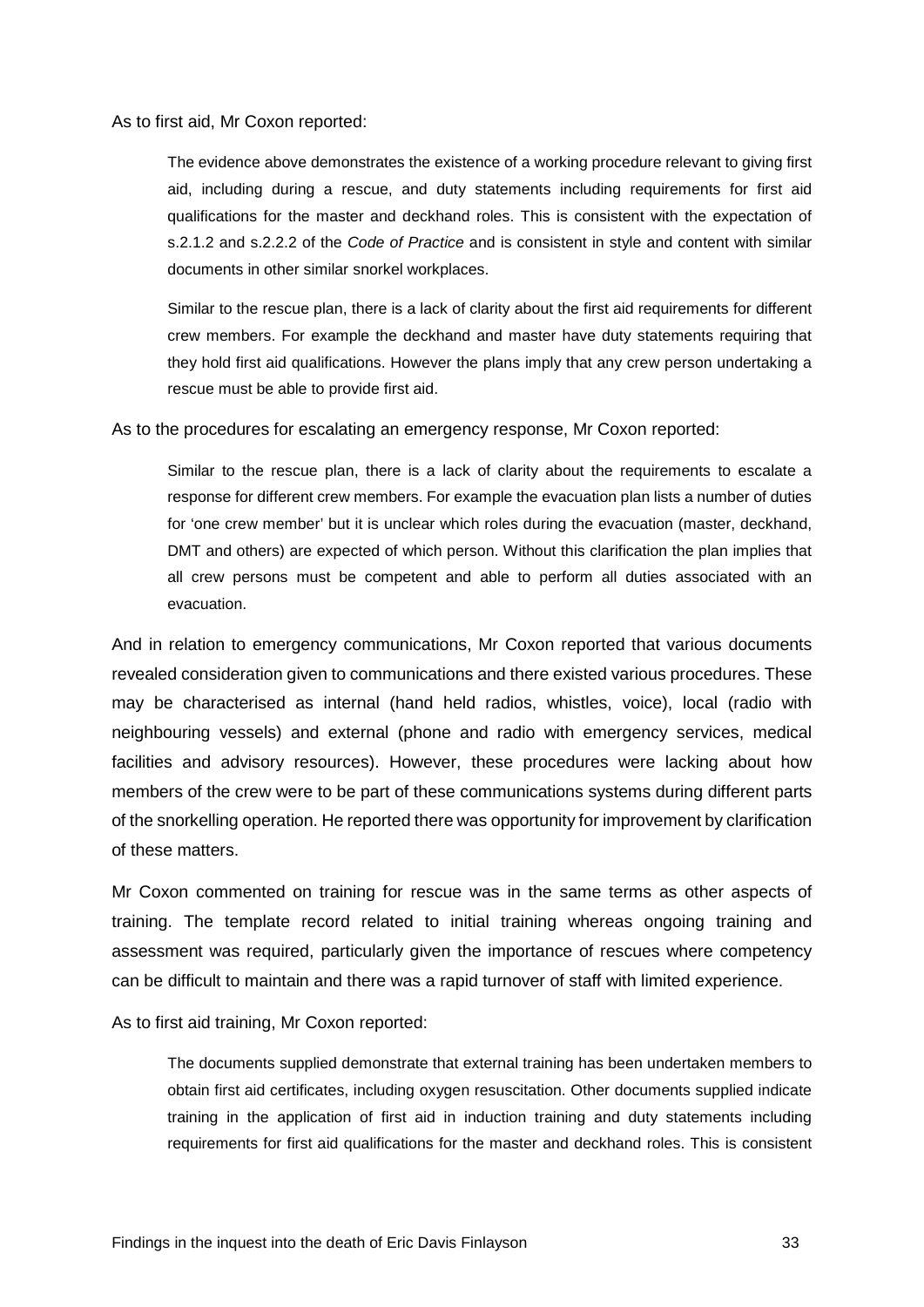with the expectation of *SRWA Regulation 2011*, s.14 and *Code of Practice* s.2.2.2 and s.2.2.4, and is consistent in first aid training in other similar snorkel workplaces.

Opportunities for improvement exist concerning first aid training by:

- Ensuring **all relevant crew** who may participate in an emergency response hold first aid qualifications, including oxygen resuscitation.
- Ensuring emergency training include first aid scenarios in different workplace situations.
- Assess whether an Automatic External Defibrillator, and trained crew is appropriate for the management of risk for snorkellers on the vessel. Advice and examples are included in the WHSQ:
	- Digital Information Booklet *'Snorkel Safety: a guide for workers'*
	- Web site including specific information on diving emergencies

As to training on escalation of an emergency response, Mr Coxon found no evidence of such training. He commented, "By not training crew about the correct requirements to escalate an emergency response, a risk is created that any contact may be delayed or ineffective." He reported there was an opportunity to ensure emergency training for lookouts included escalating an emergency response in different workplaces scenarios.

Similarly in relation to training about communications in an emergency, Mr Coxon found no evidence of such training in the documents from Voyager. In the absence of training about communications, there was a risk that relevant communications may be delayed or ineffective.

Turning now to documents relevant to supervision in the context of emergency response procedures. Mr Coxon found the documents that Voyager identified as relevant to this aspect addressed training of workers rather than their supervision. Mr Coxon reported:

The occasional nature of emergency situations makes ongoing supervision difficult. However by ensuring training is undertaken, drills performed and reviewing performance, it is reasonable to conclude that a level of supervision is provided. Further, it is apparent by reviewing the documents supplied as a whole that there was an expectation that supervision of workers be undertaken by the master of the vessel (see '265- 267- Position Description and Responsibilities- Vessel Master; and Deckhand/Trainee).

With consideration of the broad range of responsibilities of a vessel Master, it is unlikely that supervision of all safety aspects of the snorkelling operation, including worker supervision, could be managed effectively in this way. The *Code of Practice* advises persons conducting recreational snorkelling to appoint a person as a snorkelling supervisor to coordinate all snorkelling activities.

As to auditing of performance of emergency response procedures, Mr Coxon found there was evidence that periodically rescue drills were conducted including rescue procedures and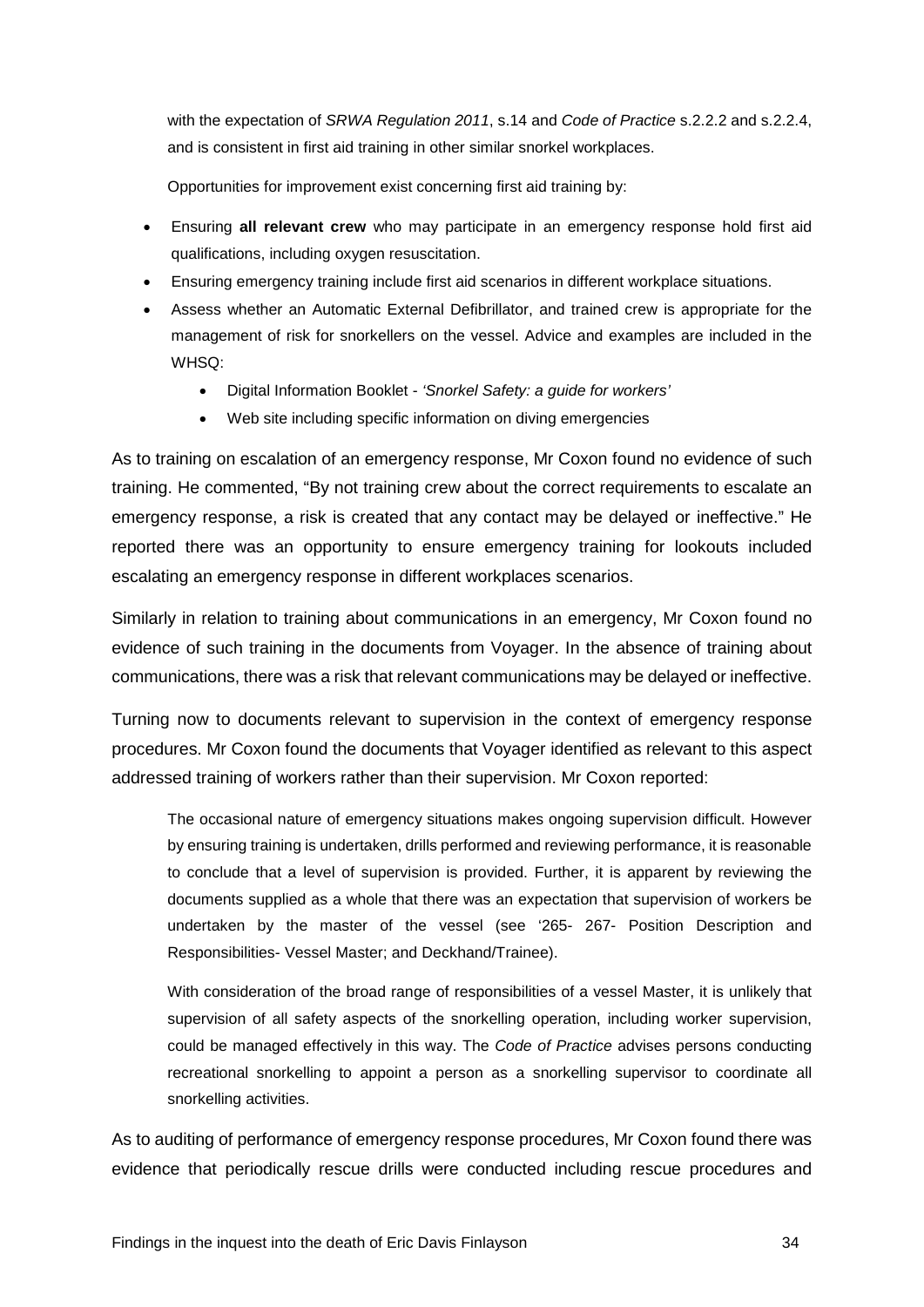practical rescue training. These may be considered an audit of effectiveness if any training given is reviewed and relevant feedback incorporated into the safety management system. However, Mr Coxon found the audit criteria was limited. He also emphasized the need for ongoing training and assessment, particularly for rescues where ongoing competency can be difficult to maintain and there is a rapid turnover of staff with limited experience.

As to first aid, external training was undertaken to obtain first aid certificates but no evidence was found of any audit of first aid skills in an emergency. There was evidence of drills conducted involving simulated first aid, but there was no criteria demonstrated against which performance was assessed. Similar comments were made about escalation of response and communications.

### <span id="page-35-0"></span>**Response of Voyager**

The initial response of Voyager through Mr Edwards was:

… Mr. Coxon's report is very thorough and has helped me to understand that whilst I believe that *Seastar* operations comply in many respects with the matters addressed in Mr. Coxon's response in the day to day conduct of our operations, I accept the actual documentation of our safety management procedures for dive and snorkel operations could do with improvement and I am committed to take a course of action to implement improvement in both the standard of competence of workers in our safety systems and record keeping in the context of the practical operations of the business as mentioned below.

That response appears to concede only that documentation of procedures 'could do with improvement' and commits to improving the competence of workers and record keeping.

Mr Edwards said he was familiar with the online resources but most were more appropriate to larger tour operations. He reported:

Another example is in regard to the recommendation that there be a specific snorkelling supervisor. The larger operators have specific, designated staff that are segmented into different positions that are dedicated to specific safety areas. Smaller operators such as the company that I conduct do not have the capacity to have staff members who would have sole responsibility for some of the safety areas that the larger operators would be able to engage.

A little later, he states:

It is a necessary aspect of the smaller boat operators that crew members have to sometimes assume responsibilities that span several different areas, particularly the Master of the vessel as there are other legislative conditions that cross over and require compliance as applies to the Master. (E.g. Maritime Safety Queensland identifies the master of the vessel has a broad range of responsibilities).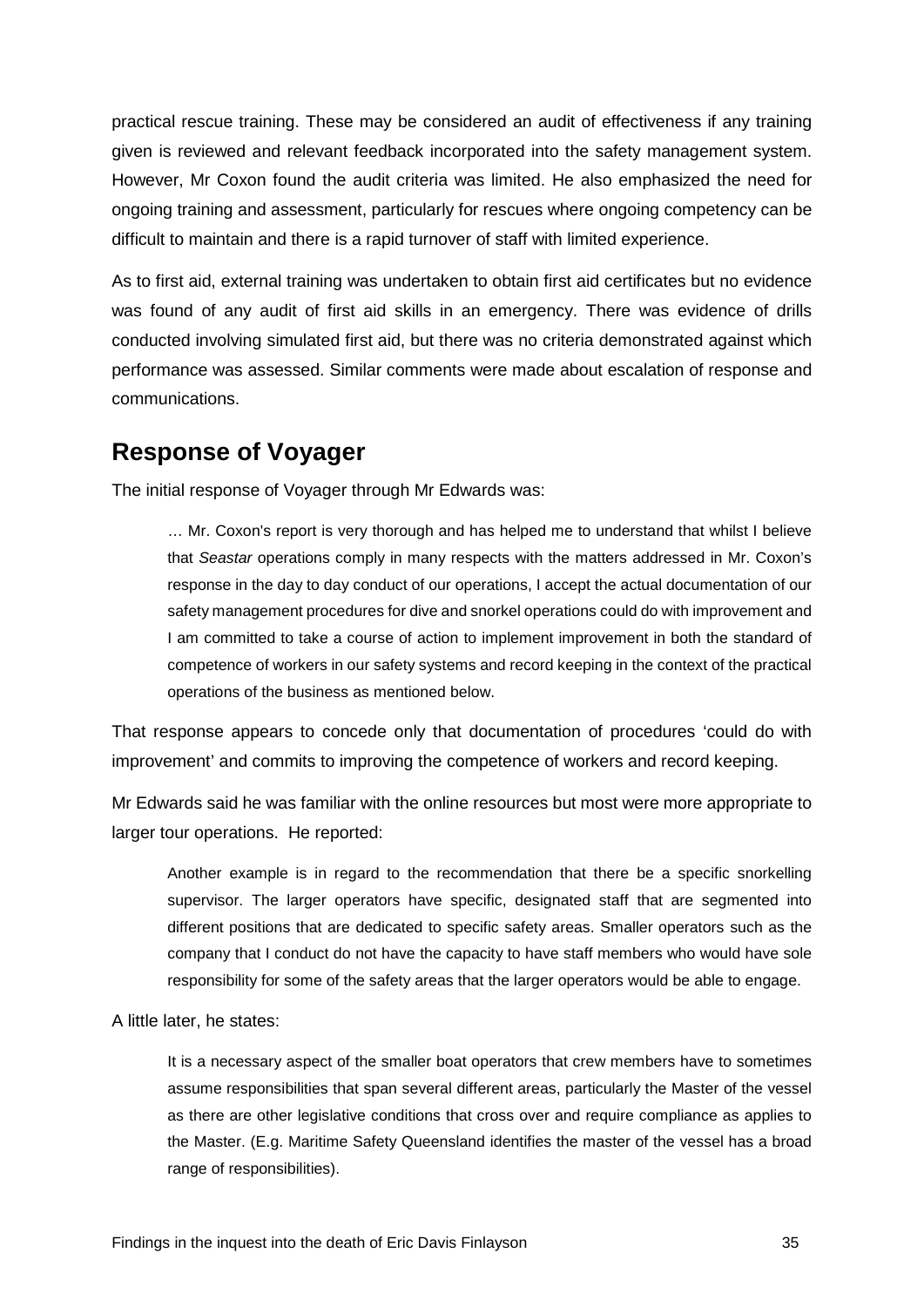Safety is of critical importance to the smaller operators and that would not be jeopardized for commercial reasons, however we have to adapt best practice ideals into the practical operations on our vessel.

#### He also reports:

Furthermore as another example (by reference to paragraph 3.5 of the Coxon Report and recommended opportunities for improvement) in our daily routine it is normally the dive master who acts as a snorkelling supervisor who coordinates both snorkellers and snorkel workers and is the most likely and practical person to undertake that responsibility in the first instance and will for example, hand over the supervisory role to the Master who remains on board when the dive master is in the water, (save for the continued supervision of the activity/worker that is exercised by the dive master whilst actually in the water). This is the system that currently pertains although it may not be clearly documented that this is the case.

However I do accept that there may be a need for more precision in the description of the responsibilities (including supervision of snorkelling workers) and point-in-time assumption thereof and demarcation on hand-over to other crew members when necessary to and by the skipper.

There are multiple roles performed by individuals on larger operations as well. However, I accept that larger marine tourism operations have greater opportunity to assign fewer roles to particular individuals. Smaller marine tour operations may have to make greater use of fewer crew. But that does not detract from the need to articulate who does what role and when (coordination), then ensure that each person is trained to the same level of competency in each role whatever the size of the operation. The changing roles and responsibilities need to be documented. Why? So that the required competencies can also be mapped out, the training required to achieve those competencies is specified, and how achievement and performance of the competencies is to be assessed and recorded.

Mr Edwards concludes his general comments on the Coxon Report by stating he is prepared to commit to engage an external marine expert to undertake an audit of our existing safety procedures for recreational dive and snorkelling activities.

Mr Edwards then addresses a few specific issues raised in the Coxon Report.

As to snorkeller assessment by crew, Mr Edwards provides a lengthy response. It is important that I extract the full response. He states:

I do have concerns over the materials relied upon by WHSQ that tend to insist on a risk approach that places sole responsibility on operators to identify "at risk snorkellers" whereas it seems that the more recent medical approach (gleaned from my research into the subject and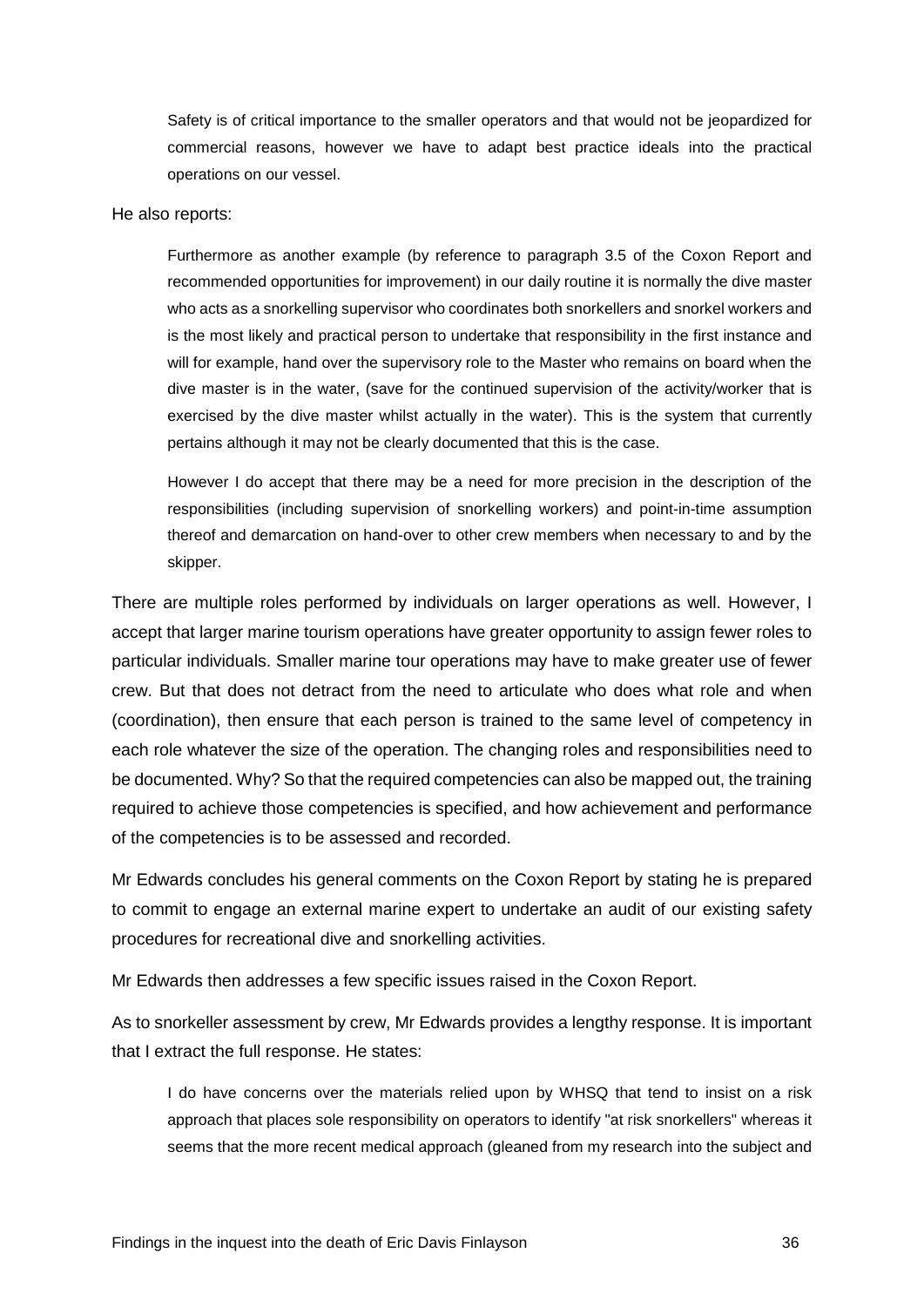also from the evidence of Dr Walker) is to provide the snorkeller with information and tools to empower the snorkeller with the full range of risks associated with this activity.

I am cautious about a regulatory approach that would place the entire onus of "assessment of at risk snorkellers" entirely on medically untrained crew who simply do not have the required medical skill set to make such assessments, whilst at the same time I do agree with and our operations (including training of staff) do include identification of "at risk" snorkellers although we do not use "snorkeller assessment sheets'' as such. ….

Empowering the snorkeller to identify their own risks and to inform crew thereof is the major reason we have developed the *Snorkel Safety Sheet* "SSS".

A balance between prudent risk assessment by the operator of a snorkeller's competence and/or health risks from the activity and the primary responsibility for their own health remaining with the snorkeller should be the objective.

Again the question of how to effectively "audit" workers assessment of a passenger's fitness to snorkel (in the context of the best risk practice information on this particular topic and having regard to the practical conditions) will be an issue to be discussed with the expert auditor in the context of the review mentioned above.

It might be recalled that considerable attention was given in the Coxon report to training. Mr Edwards responded:

Essentially it is the responsibility of different operators to train their staff to what they consider is the appropriate standard. With the smaller operators the training responsibility could be one person, who has no qualification in teaching, has to do the training on the job and in the case of vessels with a high turnover of staff a repetitive time consuming operation. Unlike the larger companies who may have a safety/training officer who has a qualification in safety and training, with additional personnel to instruct.

I accept the responsibility lies with the company as the operator to ensure training in the areas mentioned requires attention and it is my intention to include this in the abovementioned review and seek expert advice as to how best to deliver the required training.

However I am also of the view that the regulator could further assist the industry by exploration jointly with industry on the development of some short courses available in specific areas, for instance "lookout responsibilities" that could be standardised across industry and delivered within either a training provider or TAFE environment (who would have the teaching/training qualifications and expertise to deliver a standardised course) and be a more flexible option for addressing the needs of smaller operators reliant on frequent crew changes.

After a comprehensive review of the extensive publications WHSQ provided to the marine tour operators and the low level of use made by Voyager of that material, the last suggestion is without any merit.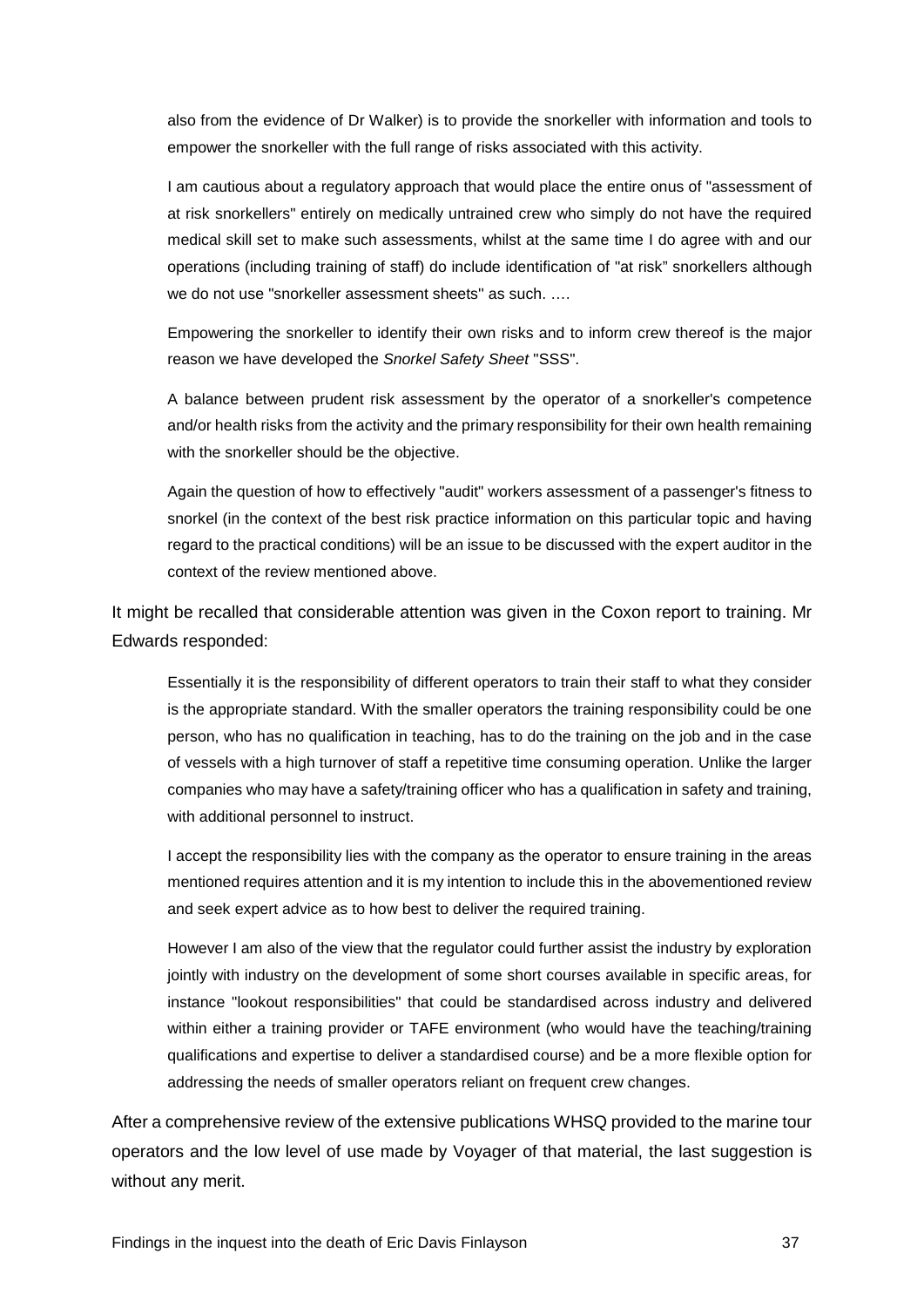It will be recalled Mr Edwards expressed concern that the WHSQ material tended to 'insist on a risk approach that places sole responsibility on operators to identify at risk snorkellers' whereas the 'more recent medical approach (gleaned from my research into the subject and also from the evidence of Dr Walker) is to provide the snorkeller with information and tools to empower the snorkeller with the full range of risks associated with this activity'. These assertions demonstrate serious ignorance, or at the very least - a serious misunderstanding, of the currently available information by a person in a senior leadership position of a marine tour operator conducting snorkelling activities.

To compound the problem, it will be recalled Mr Edwards asserted he was 'cautious about a regulatory approach that would place the entire onus of assessment of at risk snorkellers entirely on medically untrained crew who simply do not have the required medical skill set to make such assessments'. It is difficult to understand how Mr Edwards could make this assertion if he had read and understood this publication *Snorkel Safety*.

The publication makes it clear who are likely to be at risk snorkellers. It is not a difficult task to perform for a trained crew member with the competencies identified in the publication. It does not require medical training. The publication provides template duty statements for the use of operators setting out in detail the roles and responsibilities for snorkelling supervisors and lookouts. The publication also provides templates for a 'snorkeller assessment' to support a risk assessment on the part of the snorkelling supervisor and control measures for implementation. The publication also includes a template for practical assessment of the lookouts scanning techniques. More than enough information is provided about how to identify and assess at risk snorkellers. All that is required is commitment on the part of Voyager to use and apply that information.

It will be recalled Mr Edwards reported on the challenges facing smaller operators with training. However, the publication provides a wealth of material that does not appear to have found its way into Voyager's procedures or training. Continuing on the subject of training, Mr Edwards suggested the regulator could assist the industry by exploring jointly with industry on the development of some short courses available in specific areas, for instance lookout responsibilities that could be standardised across industry and delivered within either a training provider or TAFE environment. The publication offers templates on key roles and responsibilities as well as a practical assessment check list for lookout scanning techniques, including one simple but highly effective measure involving a simulated unconscious snorkeller and how long it takes for the lookout to notice. None of these measure were incorporated into Voyager's training. Yet, Mr Edwards suggests more work be done by WHSQ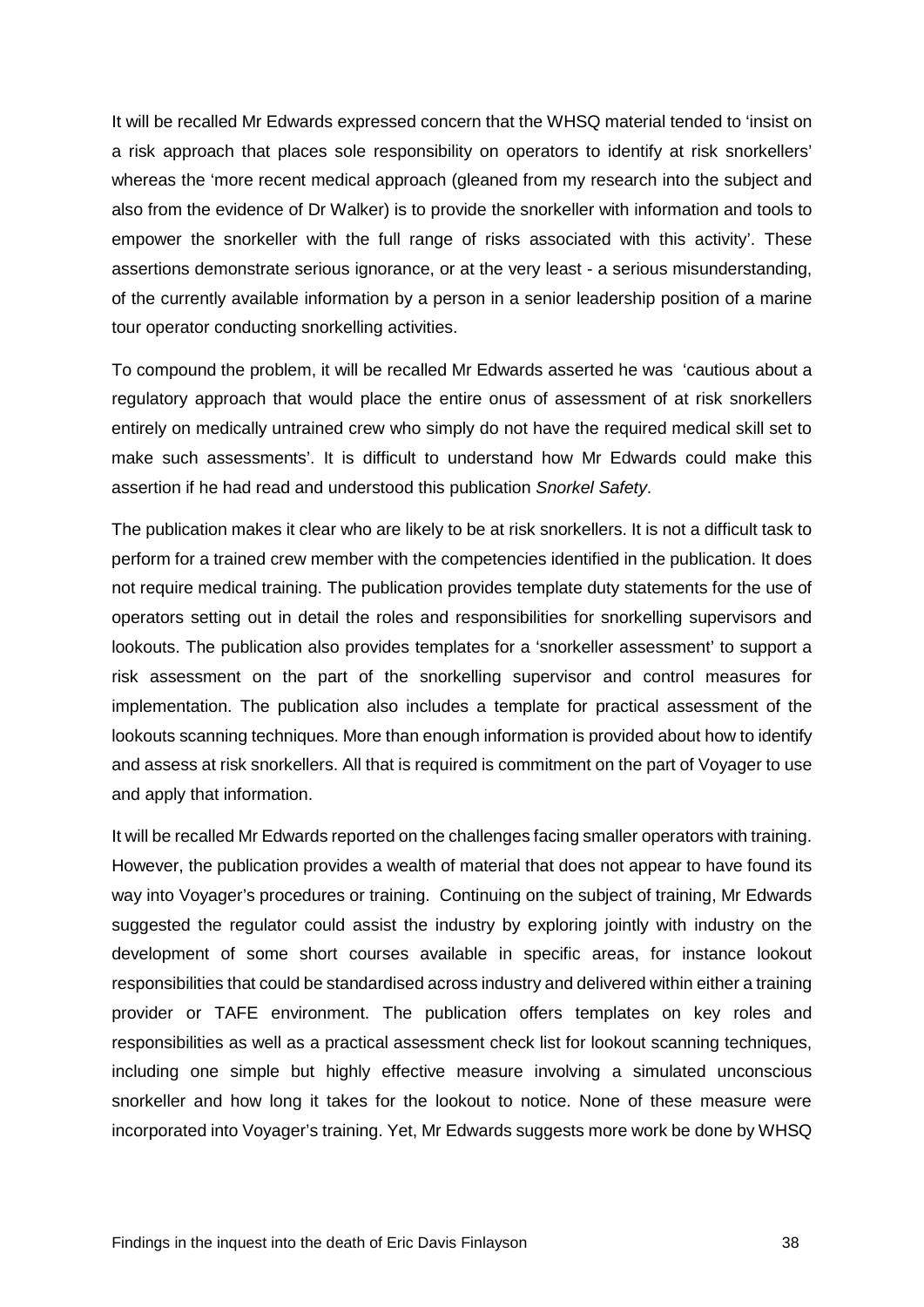and industry through a third party provider to train and assess workers. Voyager has hardly demonstrated a commitment to maximising the use of freely available information at present.

Mr Edwards resists the recommendation from the Coxon report of a dedicated Snorkel Supervisor, suggesting such a role is not practicable on a smaller operation and that role can be adequately performed by the dive supervisor. When that person is not on deck (i.e. underwater), he says the Master can perform that role.

The difficulty I have with this proposition is best demonstrated with what happened in this situation. Mr Edwards was master, lookout, snorkelling supervisor, rescuer, first aid provider, and retrieval co-ordinator. Each of these roles, carries many responsibilities and cannot be effectively performed by the same person, as Mr Edwards clearly demonstrated. I encourage the reader to review the duty statements in the Snorkel Safety publication for each of the key positions relevant to snorkelling.

# <span id="page-39-0"></span>**Conclusion**

### <span id="page-39-1"></span>*Required Findings*

- 1. Eric Finlayson died on the morning of 9 October 2012 on the beach at Michaelmas Cay on the Great Barrier Reef, offshore from Cairns. He died due to drowning against a background of cardiomegaly and severe coronary artery calcific atherosclerosis. He did not know about these pre-existing cardiac conditions. It is not possible to determine whether, and if so to what extent, the pre-existing conditions were implicated in the events that caused his incapacitation in the water or impaired his ability to recover from whatever was the precipitating event.
- 2. Mr Finlayson and his wife were holidaying in Cairns and had travelled to the Cay with Voyager Pty Ltd as a passenger on its vessel *Seastar*. When he drowned, Mr Finlayson was snorkelling from the beach at the Cay and under the supervision of the crew from *Seastar*.
- 3. There were a number of missed opportunities on the part of Voyager to better manage the safety of Mr Finlayson and to reduce his risk of death by drowning but I am unable to determine if he would have survived had all those steps been taken.
- 4. Voyager did not identify Mr Finlayson as an 'at risk' snorkeller and did not have in place all of the control measures available to it to mitigate the risk of drowning.
- 5. The practises and procedures of Voyager relevant to snorkelling required extensive review and remedial attention.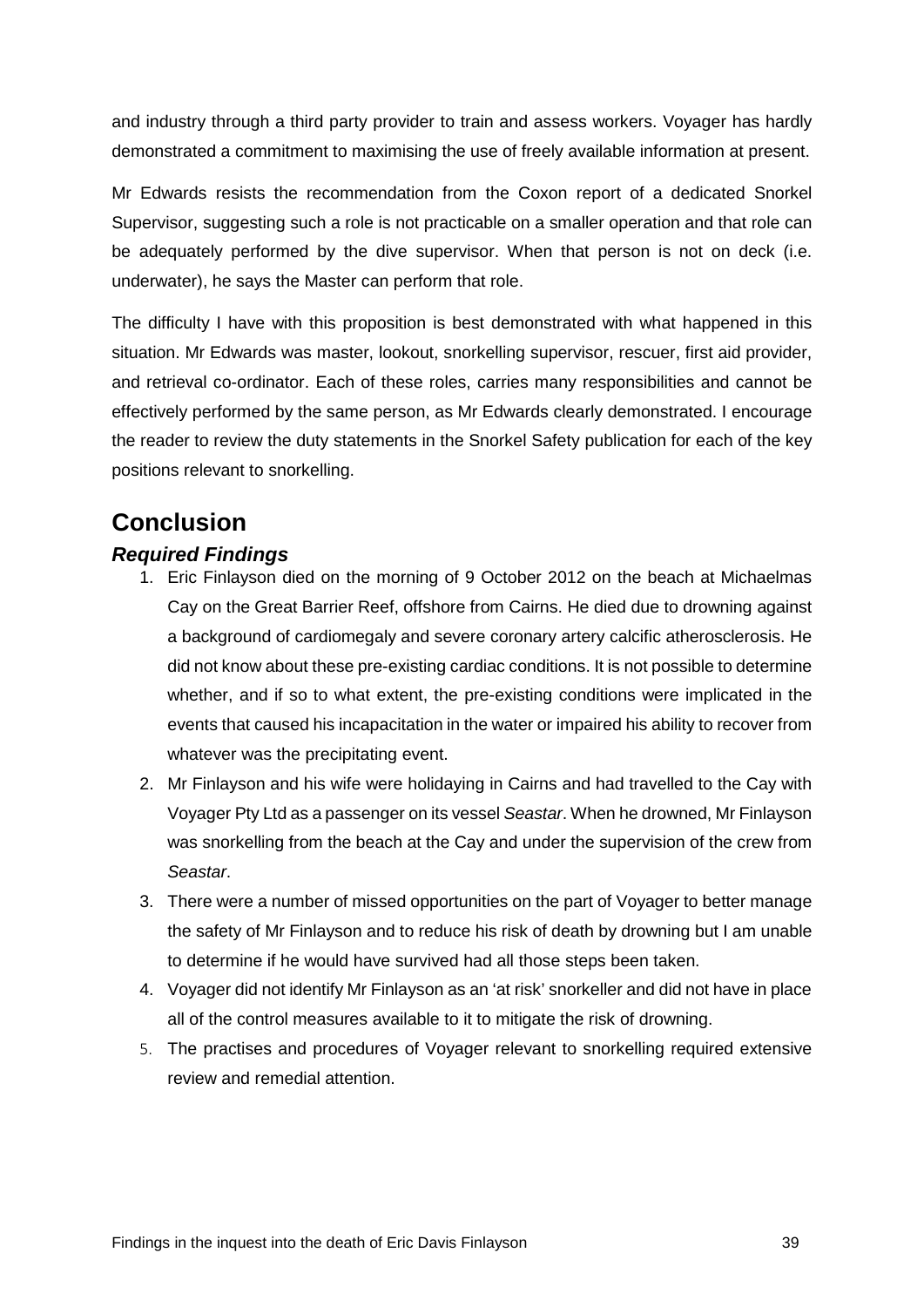### <span id="page-40-0"></span>*Recommendations*

- 1. I recommend Voyager conduct a major review of its procedures, training, supervision and auditing relevant to the manner in which it conducts snorkelling activities.
- 2. In light of the commitment of Voyager at inquest over 12 months ago to conduct a review with an independent expert, I recommend Workplace Health and Safety Queensland conduct an audit of snorkelling activities conducted by Voyager and report to the Coroners Court on its progress with any independent expert review as well as implementation of recommendations from the Coxon report.

I close the inquest

**Kevin Priestly Northern Coroner Date: 27 November 2017**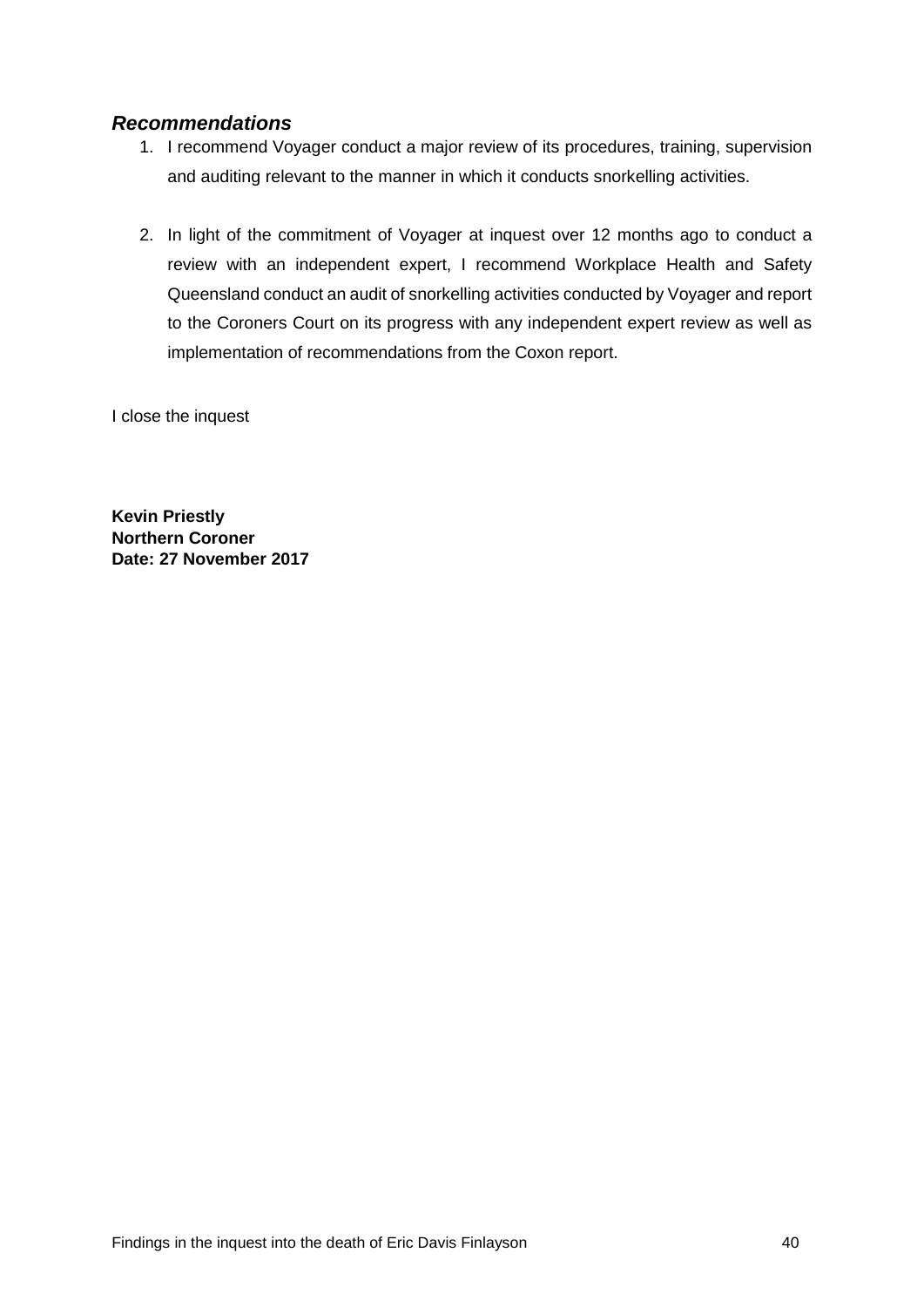# <span id="page-41-0"></span>**Appendix 1**

The legislative environment relevant to the work health and safety of recreational snorkellers included:

- *Safety in Recreational Water Activities Act 2011* (Qld).
- *Safety in Recreational Water Activities Regulation 2011* (Qld).
- *Recreational Diving, Recreational Technical Diving and Snorkelling Code of Practice 2011*.

The advisory material included:

- Self-audit dive and snorkel compliance checklist.
	- Available at: [https://www.worksafe.qld.gov.au/\\_\\_data/assets/word\\_doc/0005/83813/recrea](https://www.worksafe.qld.gov.au/__data/assets/word_doc/0005/83813/recreational-diving-snorkelling-checklist.doc) [tional-diving-snorkelling-checklist.doc](https://www.worksafe.qld.gov.au/__data/assets/word_doc/0005/83813/recreational-diving-snorkelling-checklist.doc)
- Sample emergency plans for recreational diving and snorkelling.
	- Available at: [https://www.worksafe.qld.gov.au/injury-prevention](https://www.worksafe.qld.gov.au/injury-prevention-safety/alerts/whsq/2013/emergency-plans-for-recreational-diving-and-snorkelling)[safety/alerts/whsq/2013/emergency-plans-for-recreational-diving-and](https://www.worksafe.qld.gov.au/injury-prevention-safety/alerts/whsq/2013/emergency-plans-for-recreational-diving-and-snorkelling)[snorkelling](https://www.worksafe.qld.gov.au/injury-prevention-safety/alerts/whsq/2013/emergency-plans-for-recreational-diving-and-snorkelling)
- Sample snorkeller assessment form.
	- Available at Page 27 of *"Snorkel Safety: a guide for workers"* [https://www.worksafe.qld.gov.au/\\_\\_data/assets/pdf\\_file/0009/79326/snorkel](https://www.worksafe.qld.gov.au/__data/assets/pdf_file/0009/79326/snorkel-safety-guide.pdf)[safety-guide.pdf](https://www.worksafe.qld.gov.au/__data/assets/pdf_file/0009/79326/snorkel-safety-guide.pdf)
- Safety Information for Divers and Snorkellers (including Safety Information for snorkellers and Medical Declaration for Snorkelling) translated into English and 12 other languages
	- Available at: [https://www.worksafe.qld.gov.au/diving-snorkelling/diving-and](https://www.worksafe.qld.gov.au/diving-snorkelling/diving-and-snorkelling-hazards/diving-resources)[snorkelling-hazards/diving-resources](https://www.worksafe.qld.gov.au/diving-snorkelling/diving-and-snorkelling-hazards/diving-resources)
- Two industry case study on snorkeller assessment and snorkel site management.
- Fantasea Adventure Cruising
	- Available at: [https://www.worksafe.qld.gov.au/diving-snorkelling/diving-and](https://www.worksafe.qld.gov.au/diving-snorkelling/diving-and-snorkelling-hazards/diving-resources/fantasea-adventure-cruising-a-case-study-on-managing-the-medical-risks-of-snorkellers)[snorkelling-hazards/diving-resources/fantasea-adventure-cruising-a-case](https://www.worksafe.qld.gov.au/diving-snorkelling/diving-and-snorkelling-hazards/diving-resources/fantasea-adventure-cruising-a-case-study-on-managing-the-medical-risks-of-snorkellers)[study-on-managing-the-medical-risks-of-snorkellers](https://www.worksafe.qld.gov.au/diving-snorkelling/diving-and-snorkelling-hazards/diving-resources/fantasea-adventure-cruising-a-case-study-on-managing-the-medical-risks-of-snorkellers)
- Great Adventures
	- Available at: [https://www.worksafe.qld.gov.au/diving-snorkelling/diving-and](https://www.worksafe.qld.gov.au/diving-snorkelling/diving-and-snorkelling-hazards/diving-resources/great-adventures-case-study-safe-use-of-hire-snorkelling-equipment)[snorkelling-hazards/diving-resources/great-adventures-case-study-safe-use](https://www.worksafe.qld.gov.au/diving-snorkelling/diving-and-snorkelling-hazards/diving-resources/great-adventures-case-study-safe-use-of-hire-snorkelling-equipment)[of-hire-snorkelling-equipment](https://www.worksafe.qld.gov.au/diving-snorkelling/diving-and-snorkelling-hazards/diving-resources/great-adventures-case-study-safe-use-of-hire-snorkelling-equipment)
- **Revised web site including snorkelling specific information on:**
	- Diving and snorkelling equipment
	- Diving and snorkelling risk management
	- Diving emergencies
	- Diving injury and illness
	- Head counts
	- Available at: [https://www.worksafe.qld.gov.au/diving-snorkelling/diving-and](https://www.worksafe.qld.gov.au/diving-snorkelling/diving-and-snorkelling-hazards?result_53551_result_page=1)[snorkelling-hazards?result\\_53551\\_result\\_page=1](https://www.worksafe.qld.gov.au/diving-snorkelling/diving-and-snorkelling-hazards?result_53551_result_page=1)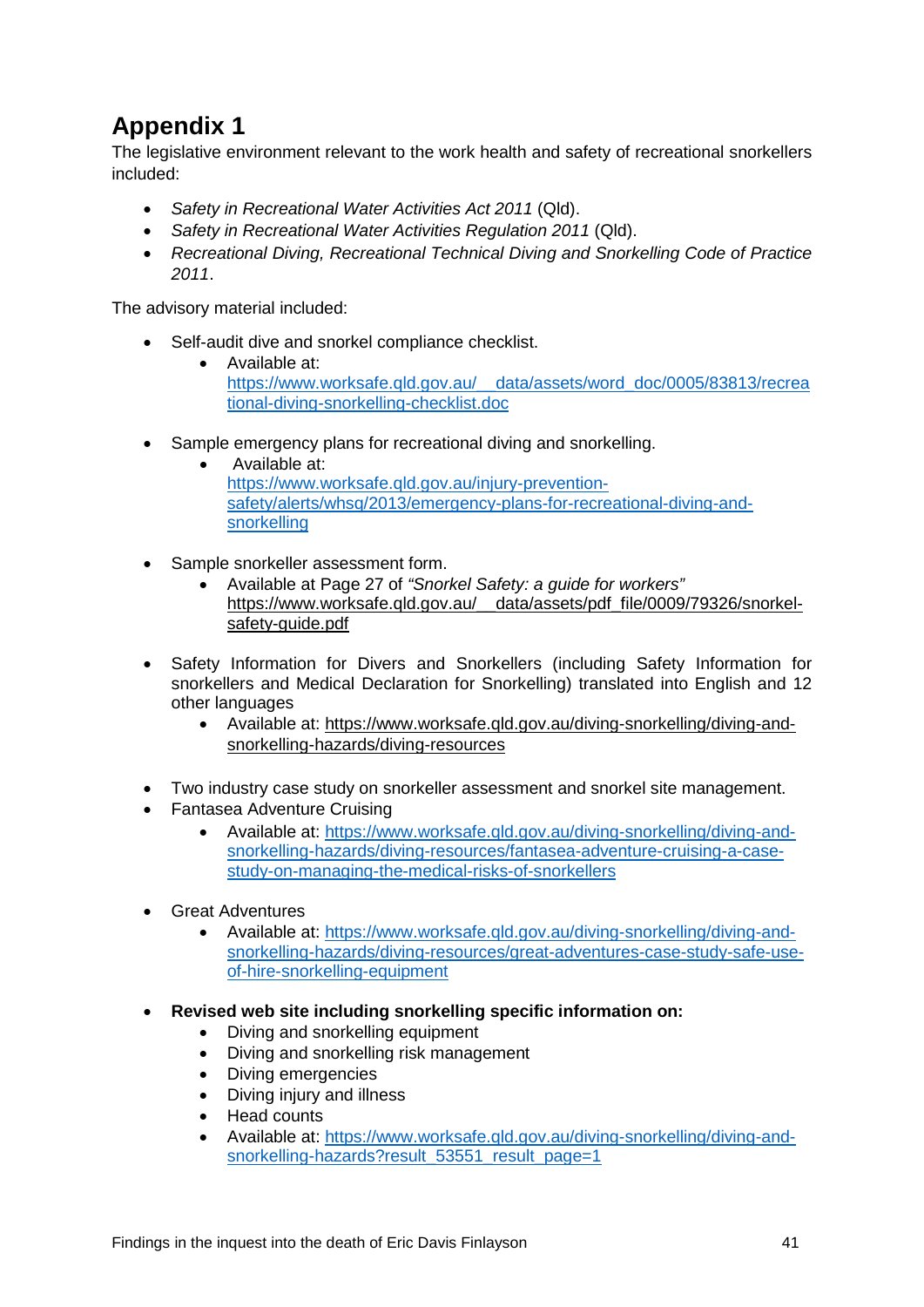- **Revised web site including snorkelling specific information** on:
	- Information and advice for recreational divers and snorkellers
	- Medical fitness for diving
	- Non-English speaking participants
	- Qualifications and competency
	- Recreational diving and snorkelling
	- Supervision
	- Available at: [https://www.worksafe.qld.gov.au/diving-snorkelling/diving-and](https://www.worksafe.qld.gov.au/diving-snorkelling/diving-and-snorkelling-hazards?result_53551_result_page=2)[snorkelling-hazards?result\\_53551\\_result\\_page=2](https://www.worksafe.qld.gov.au/diving-snorkelling/diving-and-snorkelling-hazards?result_53551_result_page=2)
- Digital Information Booklet *'Snorkel Safety: a guide for workers'.*
	- Available at: [https://www.worksafe.qld.gov.au/\\_\\_data/assets/pdf\\_file/0009/79326/snorkel](https://www.worksafe.qld.gov.au/__data/assets/pdf_file/0009/79326/snorkel-safety-guide.pdf)[safety-guide.pdf](https://www.worksafe.qld.gov.au/__data/assets/pdf_file/0009/79326/snorkel-safety-guide.pdf)
- Video *'Effective Lookouts- monitoring divers and snorkellers effectively'.*
	- Available at: [https://www.worksafe.qld.gov.au/forms-and](https://www.worksafe.qld.gov.au/forms-and-resources/films/effective-lookouts)[resources/films/effective-lookouts](https://www.worksafe.qld.gov.au/forms-and-resources/films/effective-lookouts)
- Video *'Managing the risk of cardiac death – preventing cardiac-related incidents by identifying at-risk recreational divers and snorkellers'.*
	- Available at: [https://www.worksafe.qld.gov.au/forms-and](https://www.worksafe.qld.gov.au/forms-and-resources/films/managing-the-risk-of-cardiac-death)[resources/films/managing-the-risk-of-cardiac-death](https://www.worksafe.qld.gov.au/forms-and-resources/films/managing-the-risk-of-cardiac-death)
- Video *'Snorkelling Sense'*
	- Available at: [https://www.worksafe.qld.gov.au/forms-and](https://www.worksafe.qld.gov.au/forms-and-resources/films/snorkelling-sense)[resources/films/snorkelling-sense](https://www.worksafe.qld.gov.au/forms-and-resources/films/snorkelling-sense)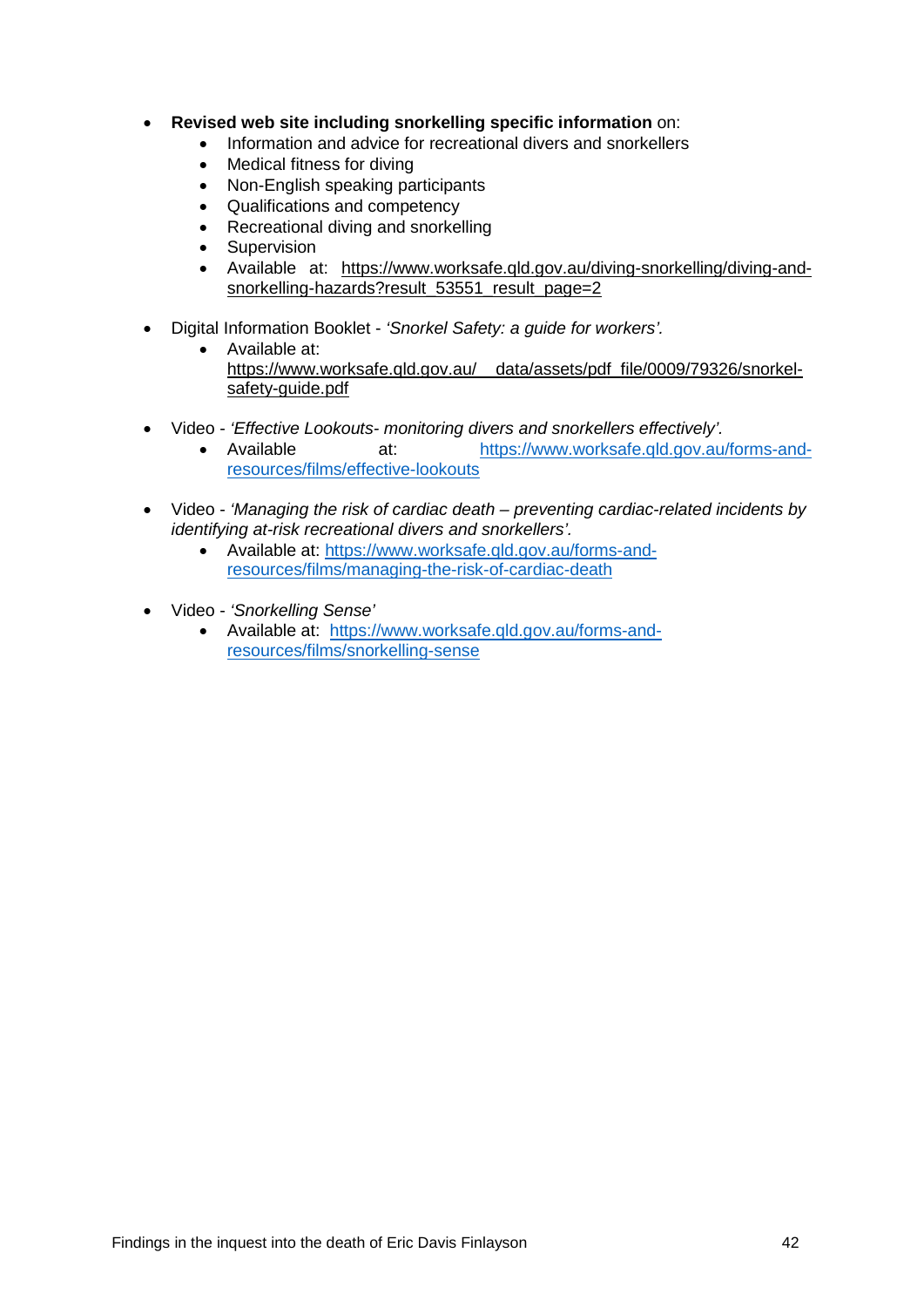# <span id="page-43-0"></span>**Appendix 2**

#### **Extract from the Report of Mr Coxon on a review of literature on "Fatal Silent Snorkelling Syndrome"**

Lippmann and Pearn  $(2012)^1$  $(2012)^1$  $(2012)^1$  describe Fatal Silent Snorkelling Syndrome (FSSS) in their review of 130 forensically reported Australian snorkelling fatalities. In this study they identified four principle cause of death categories in snorkellers:

- Cardiac related (proven or suspected)
- Surface drowning associated with inexperience
- Drowning after extended breath hold diving associated with considerable experience
- Trauma

The authors use the term FSSS to describe a common set of features associated with cardiac related death in snorkellers. In their study, cardiac diseases were the most common causes of death accounting for 60 (46%) of the fatalities considered. Typically these involved snorkellers who were noticed floating silently and close to others. They were usually male, sober, middle aged or older (median 65 years), inexperienced, and in supervised groups who remain on the surface with their face mask submerged.

Cardiac causes of death at autopsy are identified as myocardial infarction, valve rupture, previously undiagnosed congenital valvular or coronary artery abnormalities and unrecognised myocarditis. Further, the authors identify several other cardiogenic causes of death in snorkelers in people with no history of cardiac or other medical conditions and no vascular or cardiac pathology at autopsy. These include:

- Dysrhythmias triggered by the diving reflex or tracheal-cardiac vagal reflexes after the inadvertent inhalation of small amounts of sea water.
- Immersion bradycardia that may progress to various types of dysrhythmia, specifically P wave abnormalities and abnormal nodal rhythms.

The authors conclude that "this process may lead to fatal dysrhythmias not only in people who are predisposed by existing coronary disease (e.g. coronary artery disease or acute or chronic myopathies), electrical conduction defects or channelopathies, but also in otherwise healthy people. Unaccustomed exercise, especially if vigorous, by people in an "at risk" demographic group for coronary artery disease is a potential trigger for sudden cardiac death, whether due to dysrhythmias or infarction."

The authors also identify several potential cardiac stressors associated with snorkelling:

- Exertion
- Anxiety

 $\overline{\phantom{a}}$ 

- Autonomic cardiogenic reflexes
- Effects of cold
- Pulmonary and cardiac reflexes from inhalation of water or immersion.

Edmonds  $(1998)^2$  $(1998)^2$  in his review of drowning mechanisms describes 'quiet drowning' contrasting it with the traditional description of drowning as a 'fight for survival'. This paper is useful in any consideration of FSSS as it broadens the discussion from the cardiac focus of Lippmann and Pearn to discuss other mechanisms where the drowning process may similarly be unnoticed by the observer. Edmonds describes several drowning mechanism in diving where drowning may proceed in a 'quiet and unemotional manner'. Relevant to snorkelling, these include:

<span id="page-43-1"></span><sup>1</sup> Lippmann J. M. and Pearn J. H. 2012, Snorkelling-related deaths in Australia 1994-2006, Medical Journal of Australia: 197 (4) pp230-232.

<span id="page-43-2"></span><sup>2</sup> Edmonds C. 1998, Drowning Syndromes-The Mechanism. South Pacific Underwater Medical Society Journal: 28(1)pp2-9